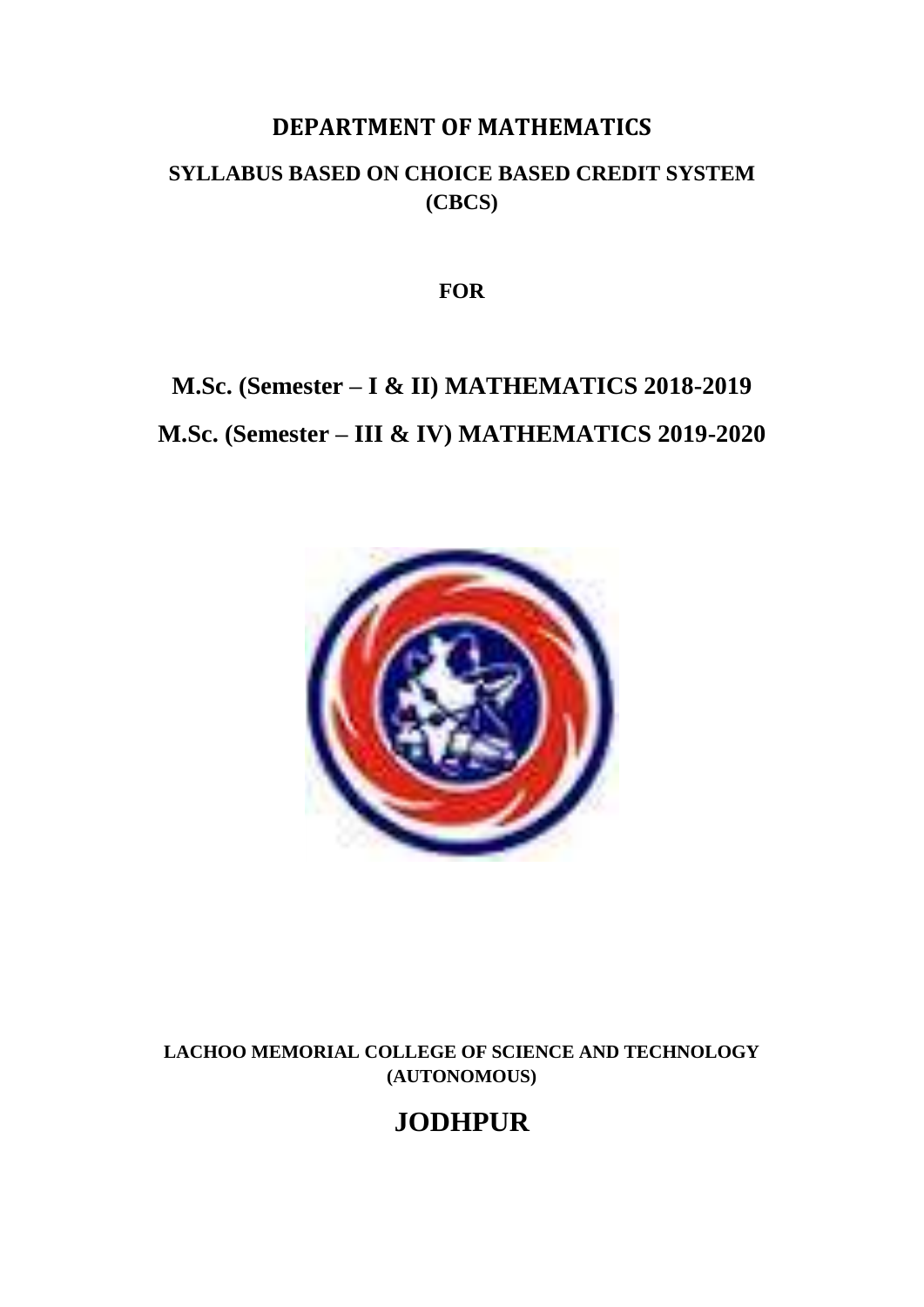## **M.Sc. (Mathematics) Semester-wise course description:**

The academic program at M.Sc. level is through a semester examination scheme. The course work includes lectures, seminars and quiz/laboratory activities.

The full course is of **FOUR SEMESTERS** spread for **TWO YEARS** duration. A semester-wise list of courses to be offered is given below:

### **SEMESTER- I**

MSMT-101: Algebra – I MSMT-102: Advanced Real Analysis MSMT- 103: Differential Equations MSMT-104: Special Functions MSMT-105: Analytical Dynamics and Numerical Analysis - I

### **SEMESTER – II**

MSMT- 201: Algebra – II MSMT- 202: Measure Theory and Integration MSMT- 203: Hydrodynamics MSMT- 204: Classical Polynomials and Integral Transforms MSMT- 205: Analytical Dynamics and Numerical Analysis - II

#### **SEMESTER - III**

MSMT- 301: Complex Analysis MSMT- 302: Tensor Analysis MSMT- 303: Functional Analysis – I MSMT-304: Any one from Elective Course from **Group – 304** MSMT-305: Any one from Elective Courses from **Group – 305**

#### **SEMESTER – IV**

MSMT-401: Topology MSMT- 402: Differential Geometry MSMT- 403: Functional Analysis – II MSMT-404: Any one from Elective Courses from **Group – 404** MSMT-405: Any one from Elective Courses from **Group – 405**

# **List of Skill Courses (SC) in Mathematics**

 $MSMSC - 1$ : Knowledge of Mathematical typing software MSMSC – 2 : Knowledge of SPSS MSM  $SC - 3$ : Sampling and test of Significance – I MSM  $SC - 4$ : Knowledge of typing in latex MSM SC- 5 : Knowledge of C Language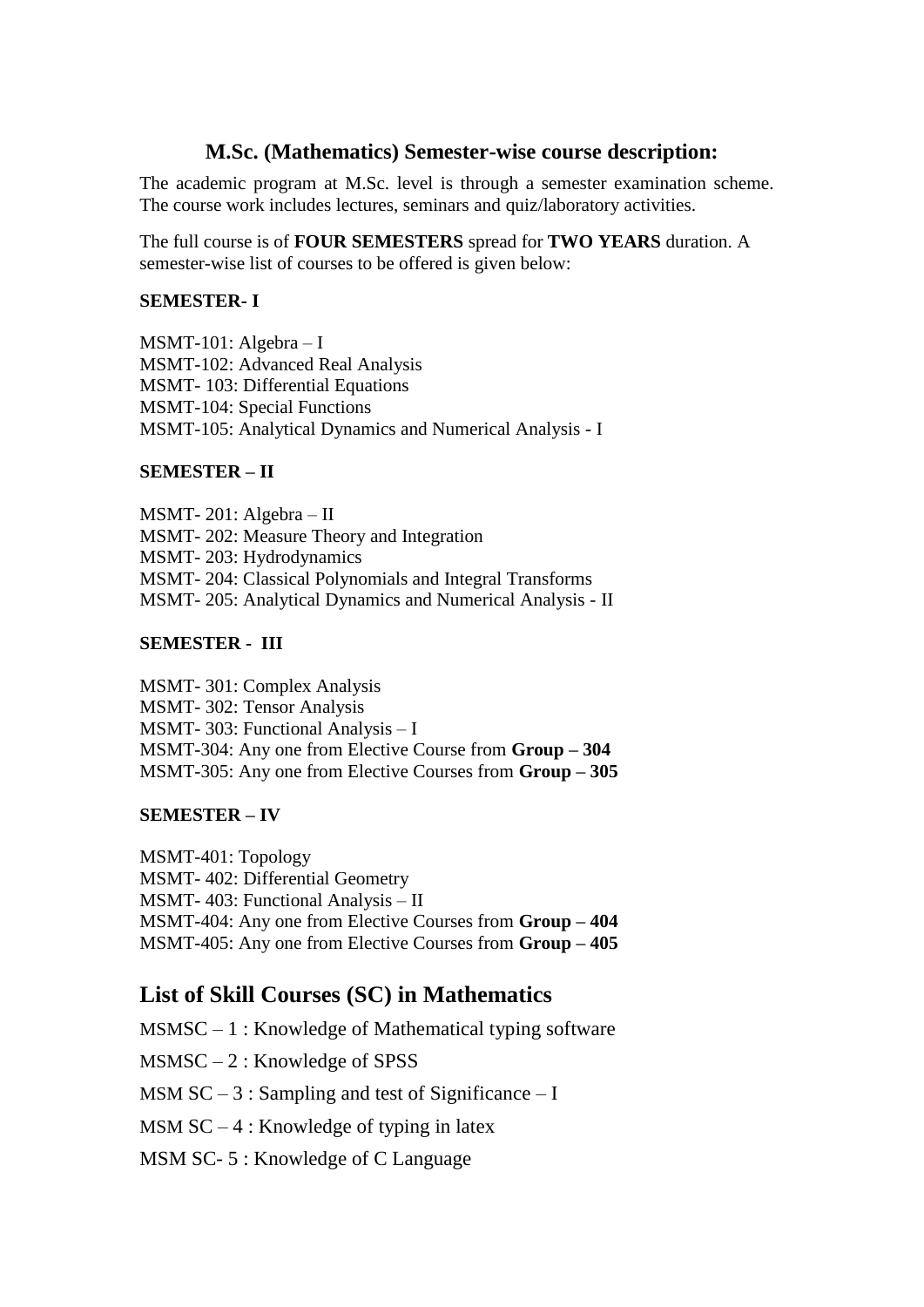# **\*List of Elective Papers (for Semester – III)**

| $Group-304$                                       | $Group-305$                                 |
|---------------------------------------------------|---------------------------------------------|
| 304a.Magnetofluid Dynamics - I                    | 305a. Generalized Functions - I             |
| 304b. Linear Operators in Hilbert Space-I         | 305b. Fundamental of Operations Research-I  |
| 304c.Laminar Viscous Flow Theory-I                | 305c. Integral Equations and Boundary Value |
|                                                   | Problems-I                                  |
| 304d. Probability and Statistical Distributions-I | 305d. Advanced Numerical Analysis $-I$      |
|                                                   |                                             |

# **\*List of Elective Papers (for Semester – IV)**

| $Group-404$                                                                               | $Group-405$                                 |
|-------------------------------------------------------------------------------------------|---------------------------------------------|
| 404a.Magnetofluid Dynamics - II                                                           | 405a. Generalized Functions - II            |
| 404b. Linear Operators in Hilbert Space-II                                                | 405b. Fundamental of Operations Research-II |
| 404c. Laminar Viscous Flow Theory-II                                                      | 405c. Integral Equations and Boundary Value |
|                                                                                           | Problems-II                                 |
| 404d. Probability and Statistical Distributions-II 405d. Advanced Numerical Analysis - II |                                             |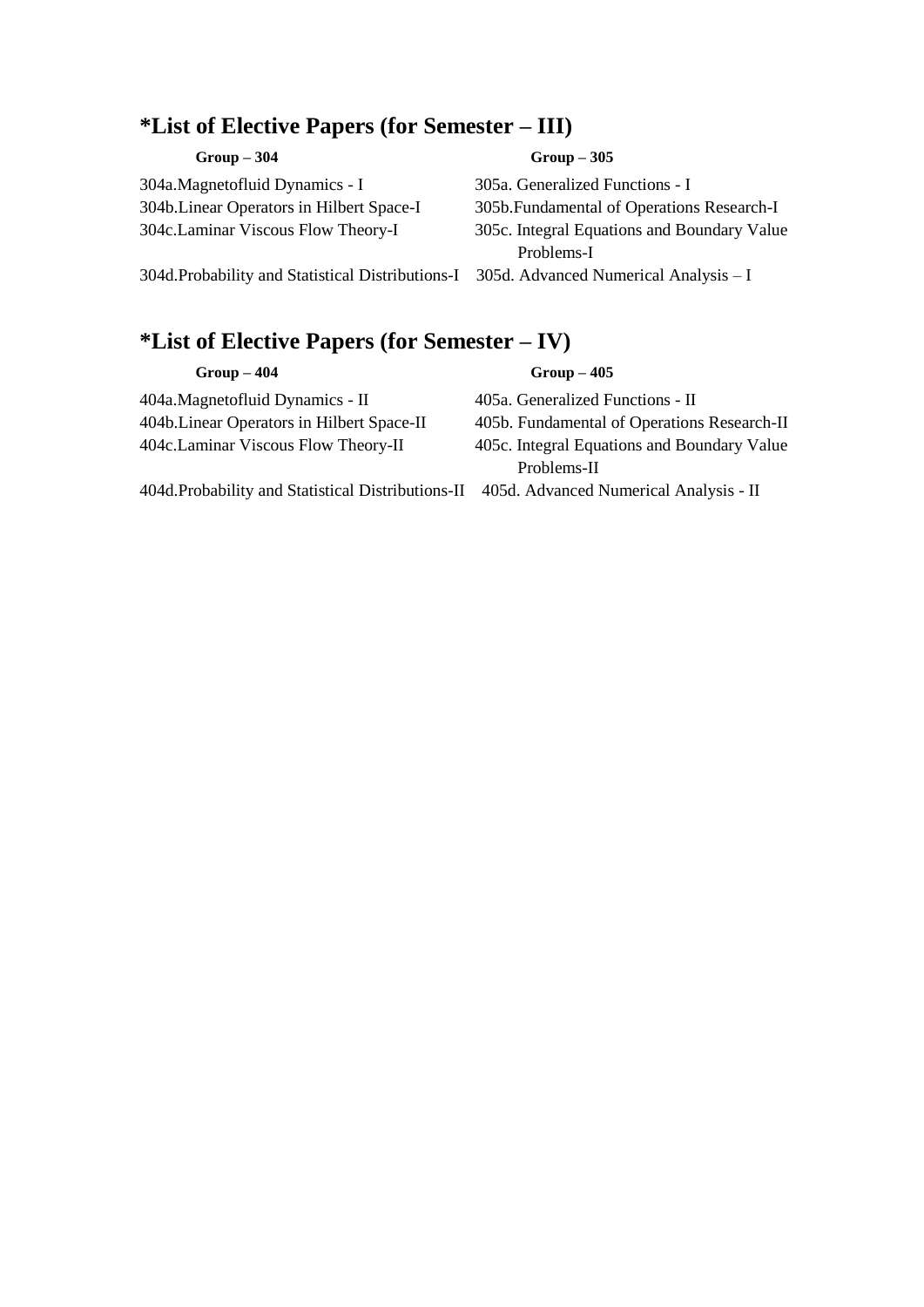#### **GUIDELINES FOR CHOICE BASED CREDIT SYSTEM**:

#### **Definitions of Key Words:**

- 1. **Academic Year**: Two consecutive (one odd + one even) semesters constitute one academic year.
- 2. **Choice Based Credit System (CBCS):** The CBCS provides choice for students to select from the prescribed elective and skill courses. A student need to select **two elective papers** offered by the Department in which he/she is doing core course this shall be part of core programme during third and fourth semester.
- 3. **Course**: Usually referred to, as 'papers' is a component of a programme. All courses need not carry the same weight. The courses should define learning objectives and learning outcomes. A course may be designed to comprise lectures/ tutorials/laboratory work/ field work/ project work/ self-study etc. or a combination of some of these.
- **4. Credit Based Semester System (CBSS)**: Under the CBSS, the requirement for awarding a degree is prescribed in terms of **number of credits to be completed by the students.**
- **5. Credit Point**: It is the **product of grade point and number of credits for a course.**
- 6. **Credit**: **A unit by which the course work is measured.** It determines the number of hours of instructions required per week. **One credit is equivalent to one period of teaching** (lecture or tutorial) or two periods of practical work/field work per week.
- 7. **Cumulative Grade Point Average (CGPA)**: It is a measure of overall cumulative performance of a student over all semesters. The CGPA is the ratio of total credit points secured by a student in various courses in all semesters and the sum of the total credits of all courses in all the semesters. It is expressed up to two decimal places.
- 8. **Grade Point**: It is a numerical weight allotted to each letter grade on a 10-point scale.
- 9. **Letter Grade:** It is an index of the performance of students in a said course. Grades are denoted by letters O, A+, A, B+, B, C, P and F.
- 10. **Programme**: An educational programme leading to award of the Postgraduate Degree in the Core subject in which he/she is admitted.
- 11. **Semester Grade Point Average (SGPA)**: It is a measure of performance of work done in a semester. **It is ratio of total credit points secured by a student** in various courses registered in a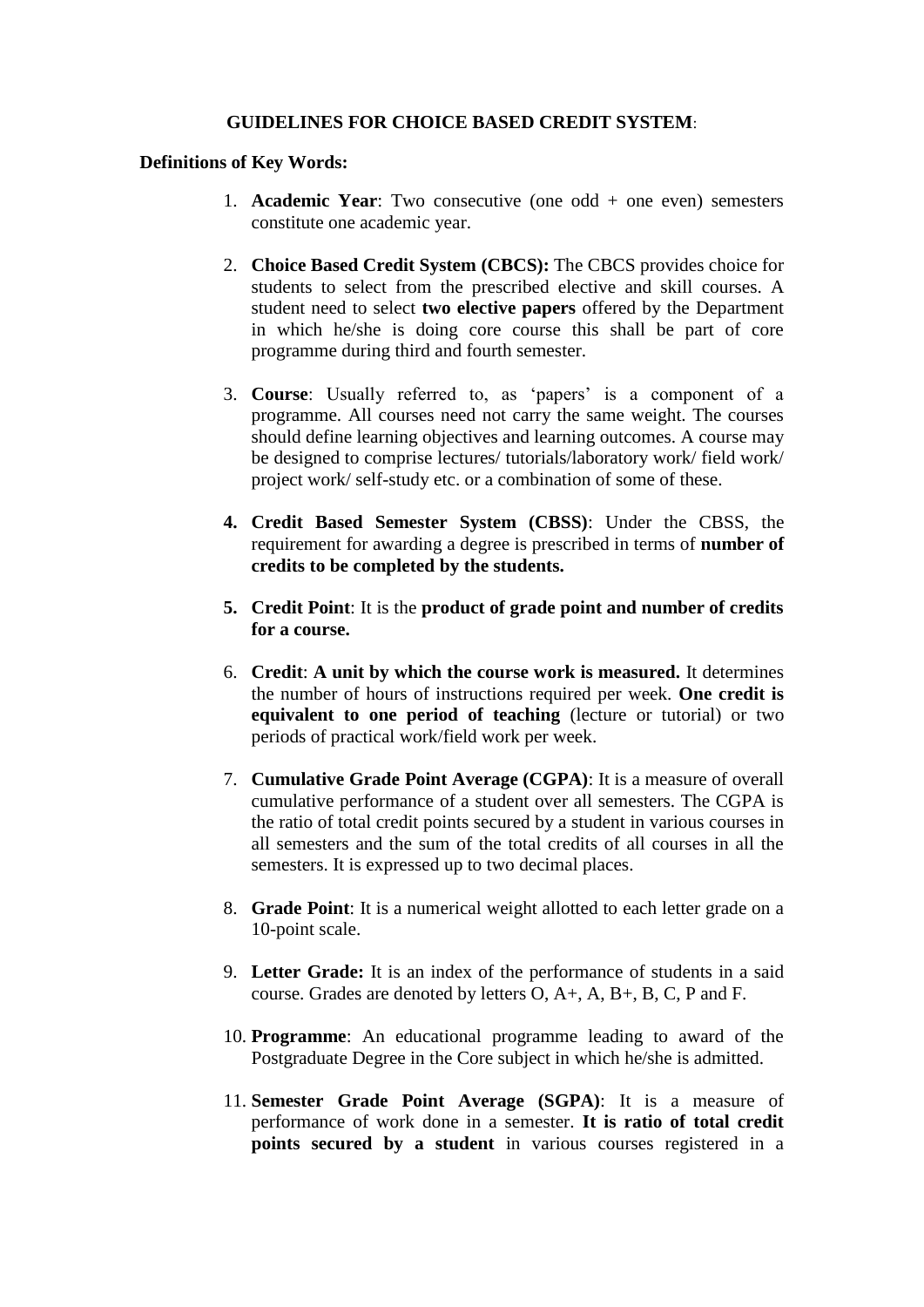semester and the total course credits taken during that semester. It shall be expressed up to two decimal places.

- 12. **Semester**: Each semester will consist of 15-18 weeks of academic work **equivalent to 90 actual teaching days.** The odd semester may be scheduled from **July to November/ December and even semester from December/January to May**.
- 13. **Transcript or Grade Card or Certificate:** Based on the grades earned, a statement of grades obtained shall be issued to all the **registered students after every semester.** This statement will display the course details (**code, title, number of credits, grade secured)** along with SGPA of that semester and **CGPA earned** till that semester

#### **Fairness in Assessment**

Assessment is an integral part of system of education as it is instrumental in identifying and certifying the academic standards accomplished by a student and projecting them far and wide as an objective and impartial indicator of a student's performance. Accordingly the Faculty of Science resolves the following:

- **a. All internal assessments shall be open assessment system only and that are based on Quizzes, term test and seminar.**
- **b.** Attendance shall carry the prescribed marks in all papers and Practical examination CCA (Continuous Comprehensive Assessment).
- **c.** In each semester **three out of four theoretical component College examinations shall be undertaken by external examiners from outside the university** conducting examination, who may be appointed by the competent authority.

#### **Grievances and Redressal Mechanism**

- a) The students will have the right to make an appeal against any component of evaluation. Such appeal has to be made to the Principal of the College stating in writing the reason(s) for the complaint / appeal.
- b) The appeal will be assessed by the Chairman and he/she shall place before the **Grievance Redressal Committee (GRC),** Chaired by the Principal, comprising all HODs of the Faculty and if need be Course Teacher(s) be called for suitable explanation; GRC shall meet at least once in a semester and prior to CCA finalization.
- c) The Committee will consider the case and may give a personal hearing to the appellant before deciding the case. The decision of the Committee will be final.

Table 1: Grades and Grade Points

| S.No. | Letter Grade | <b>Meaning</b> | <b>Grade Point</b> |
|-------|--------------|----------------|--------------------|
|       |              | Outstanding    | 10                 |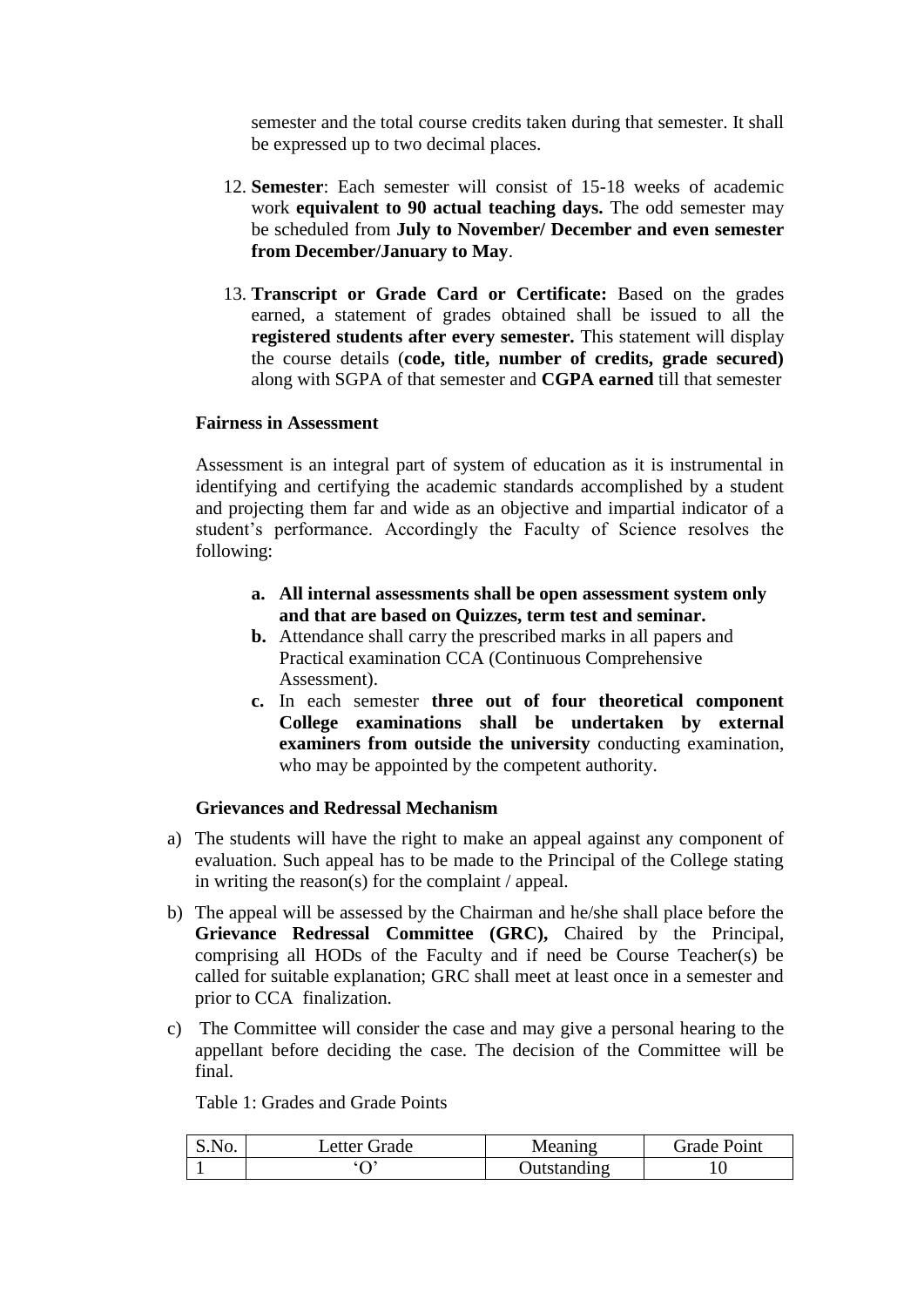|   | $A +$         | Excellent     |  |
|---|---------------|---------------|--|
| 3 | A             | Very Good     |  |
|   | $B+$          | Good          |  |
|   | $\mathbf{B}$  | Above Average |  |
| 6 | $\mathcal{C}$ | Average       |  |
| − | $\Omega$      | Pass          |  |
| 8 | ٬ϝ,           | Fail          |  |
|   | $^{\circ}$ Ab | Absent        |  |

- i. A student obtaining Grade F in a paper shall be **considered failed and will be required to reappear in the End Semester examination.**
- ii. For **noncredit courses** (Skill Courses) '**Satisfactory' or "Unsatisfactory**' shall be indicated instead of the letter grade and this will not be counted for the computation of SGPA/CGPA

#### **Grade Point assignment**

 $=$  and  $> 95$  % marks Grade Point 10.0. 90 to less than 95 % marks Grade Point 9.5 85 to less than 90 % marks Grade Point 9.0 80 to less than 85 % marks Grade Point 8.5 75 to less than 80 % marks Grade Point 8.0 70 to less than 75 % marks Grade Point 7.5 65 to less than 70 % marks Grade Point 7.0 60 to less than 65 % marks Grade Point 6.5 55 to less than 60 % marks Grade Point 6.0 50 to less than 55 % marks Grade Point 5.5 45to less than 50 % marks Grade Point 5.0 40 to less than 45 % marks Grade Point 4.5 35 to less than 40 % marks Grade Point 4.0

#### **Computation of SGPA and CGPA:**

i. The SGPA is the ratio of sum of the product of the number of credits with the grade points scored by a student in all the courses taken by a student and the sum of the number of credits of all the courses undergone by a student, i.e.

**SGPA**  $(Si) = \sum (Ci \times Gi) / \sum Ci$ 

Where Ci is the number of credits of the ith course and Gi is the grade point scored by the student in the ith course.

ii. The CGPA is also calculated in the same manner taking into account all the courses undergone by a student over all the semesters of a programme, i.e.

$$
CGPA = \Sigma (Ci \times Si) / \Sigma Ci
$$

where Si is the SGPA of the ith semester and Ci is the total number of credits in that semester.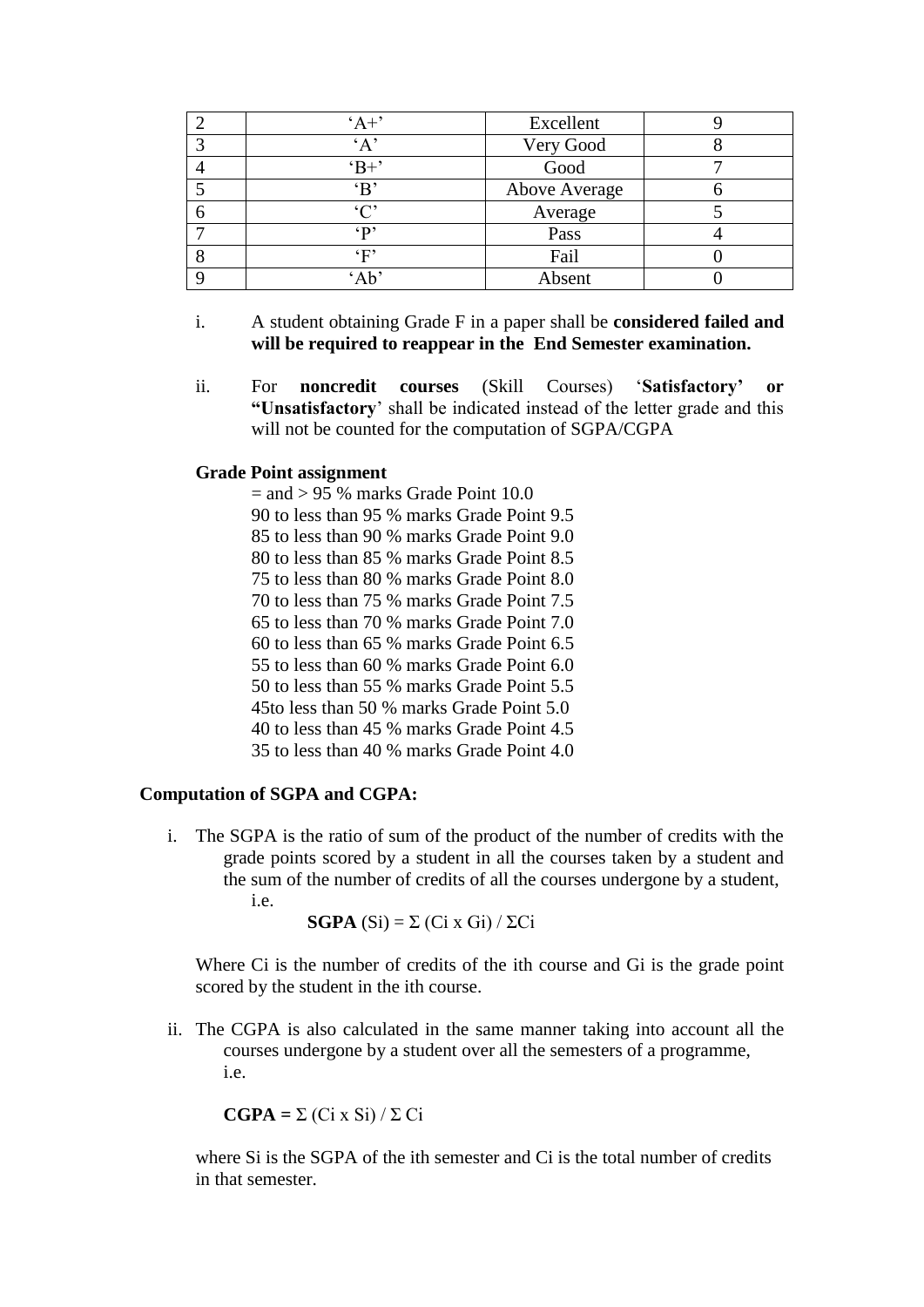iii. The SGPA and CGPA shall be rounded off to 2 decimal points and reported in the transcripts.

### *Illustration* **for SGPA**

| S.No.        | Course   | <b>Credit</b> | <b>Grade</b><br>letter | <b>Grade</b><br>point | <b>Credit Point</b><br>(Credit x Grade) |
|--------------|----------|---------------|------------------------|-----------------------|-----------------------------------------|
| $\mathbf{1}$ | Course 1 | 6             | B                      | 6                     | $6x6 = 36$                              |
| $\mathbf{2}$ | Course 2 | 6             | $B+$                   | 7                     | $6 X 7 = 42$                            |
| 3            | Course 3 | 6             | B                      | 6                     | $6 X 6 = 36$                            |
| 4            | Course 4 | 6             | ∩                      | 10                    | $6 X 10 = 60$                           |
| 5            | Course 5 | 6             | $\mathbf C$            | 5                     | $6 X 5 = 30$                            |
|              | Total    | 30            |                        |                       | 204                                     |

Thus,  $SGPA = 204 / 30 = 6.8$ 

### *Illustration* **for CGPA**

|               | <b>Semester-I</b> | <b>Semester-II</b> | <b>Semester-III</b> | <b>Semester-IV</b> |
|---------------|-------------------|--------------------|---------------------|--------------------|
| <b>Credit</b> | 30                | 30                 | 30                  | 30                 |
| <b>SGPA</b>   | 6.67              | 7.25               |                     | 6.25               |

**CGPA = (30X6.67+ 30X 7.25 + 30X7 + 30 X 6.25)/120**

**815.1/120 = 6.79**

# **SEMESTER-WISE THEORY PAPERS / SKILL COMPONENT:**

| Core     | Course                                                                  | Title of the                     | Lecture-      | No. of  | Continuous    | End-Semester      | Total |
|----------|-------------------------------------------------------------------------|----------------------------------|---------------|---------|---------------|-------------------|-------|
| Courses  | code                                                                    | Course                           | Tutorial-     | credits | Comprehensive | Examination (ESE) |       |
|          |                                                                         |                                  | Practical/Wee |         | Assessment    | [University]      |       |
|          |                                                                         |                                  | ĸ             |         | (CCA)         | Examination]      |       |
|          | <b>Semester I</b>                                                       |                                  |               |         |               |                   |       |
| Course-1 | 30<br>70<br>100<br><b>MSMT-101</b><br>$Algebra - I$<br>$6 - 0 - 0$<br>6 |                                  |               |         |               |                   |       |
| Course-2 | $MSMT-102$                                                              | <b>Advanced Real</b><br>Analysis | $6 - 0 - 0$   | 6       | 30            | 70                | 100   |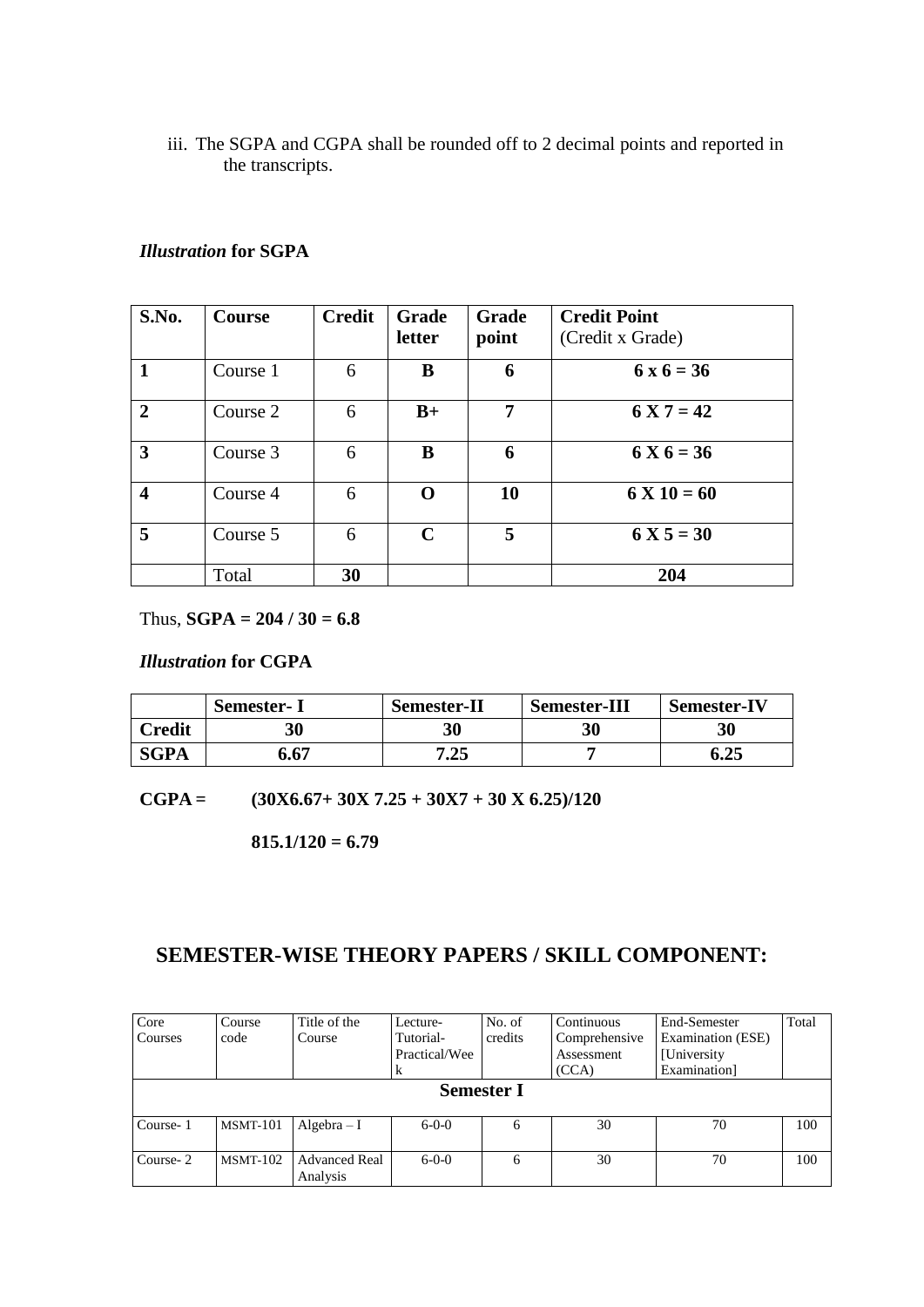| Course-3                        | <b>MSMT-103</b> | Differential<br>Equations                                    | $6 - 0 - 0$ | 6                   | 30              | 70              | 100 |
|---------------------------------|-----------------|--------------------------------------------------------------|-------------|---------------------|-----------------|-----------------|-----|
| Course-4                        | <b>MSMT-104</b> | Special<br>Functions                                         | $6-0-0$     | 6                   | 30              | 70              | 100 |
| Course-5                        | <b>MSMT-105</b> | Analytical<br>Dynamics and<br>Numerical<br>Analysis-I        | $6 - 0 - 0$ | 6                   | $\overline{30}$ | $\overline{70}$ | 100 |
| Skill Course<br>I*              | As per the list |                                                              | $2 - 0 - 2$ |                     |                 |                 |     |
|                                 |                 | Total                                                        |             | 30                  | 150             | 350             | 500 |
|                                 |                 |                                                              |             | <b>Semester II</b>  |                 |                 |     |
| Course-6                        | <b>MSMT-201</b> | Algebra - II                                                 | $6 - 0 - 0$ | 6                   | 30              | 70              | 100 |
| Course- $7$                     | <b>MSMT-202</b> | <b>Measure Theory</b><br>and Integration                     | $6 - 0 - 0$ | 6                   | $\overline{30}$ | $\overline{70}$ | 100 |
| Course-8                        | MSMT-203        | Hydrodynamics                                                | $6 - 0 - 0$ | $\sqrt{6}$          | 30              | 70              | 100 |
| Course-9                        | <b>MSMT-204</b> | Classical<br>Polynomials and<br>Integral<br>Transforms       | $6 - 0 - 0$ | 6                   | $\overline{30}$ | $\overline{70}$ | 100 |
| Course-10                       | <b>MSMT-205</b> | Analytical<br>Dynamics and<br>Numerical<br>Analysis-II       | $6 - 0 - 0$ | 6                   | $\overline{30}$ | $\overline{70}$ | 100 |
| Skill course<br>$\mathrm{II}^*$ | As per the list |                                                              | $2 - 0 - 2$ |                     |                 |                 |     |
|                                 |                 | Total                                                        |             | $\overline{30}$     | 150             | 350             | 500 |
|                                 |                 |                                                              |             | <b>Semester III</b> |                 |                 |     |
| Course-11                       | <b>MSMT-301</b> | Complex<br>Analysis                                          | $6 - 0 - 0$ | 6                   | 30              | 70              | 100 |
| Course-12                       | <b>MSMT-302</b> | Tensor<br>Analysis                                           | $6 - 0 - 0$ | $\sqrt{6}$          | 30              | 70              | 100 |
| Course-13                       | <b>MSMT-303</b> | Functional<br>Analysis - I                                   | $6 - 0 - 0$ | 6                   | $\overline{30}$ | 70              | 100 |
| Course-14                       | <b>MSMT-304</b> | Any one from<br>Elective<br>Courses from<br>$Group-A^{**}$   | $6 - 0 - 0$ | $\sqrt{6}$          | 30              | 70              | 100 |
| Course-15                       | <b>MSMT-305</b> | Any one from<br>Elective<br>Courses from<br>$Group - B^{**}$ | $6 - 0 - 0$ | $\sqrt{6}$          | 30              | 70              | 100 |
| Skill course<br>$-III^*$        | As per the list |                                                              | $2 - 0 - 2$ |                     |                 |                 |     |
|                                 |                 | Total                                                        |             | 30                  | 150             | 350             | 500 |
|                                 |                 |                                                              |             | <b>Semester IV</b>  |                 |                 |     |
| Course-16                       | <b>MSMT-401</b> | Topology                                                     | $6 - 0 - 0$ | 6                   | 30              | 70              | 100 |
| Course-17                       | <b>MSMT-402</b> | Differential<br>Geometry                                     | $6 - 0 - 0$ | 6                   | 30              | 70              | 100 |
| Course-18                       | <b>MSMT-403</b> | Functional<br>Analysis - II                                  | $6 - 0 - 0$ | $6\,$               | 30              | 70              | 100 |
| Course-19                       | <b>MSMT-404</b> | Any one from<br>Elective<br>Courses from<br>$Group-A^{**}$   | $6 - 0 - 0$ | $\overline{6}$      | $\overline{30}$ | $\overline{70}$ | 100 |
| Course-20                       | <b>MSMT-405</b> | Any one from<br>Elective<br>Courses from<br>$Group-B^{**}$   | $6 - 0 - 0$ | $\overline{6}$      | $\overline{30}$ | $\overline{70}$ | 100 |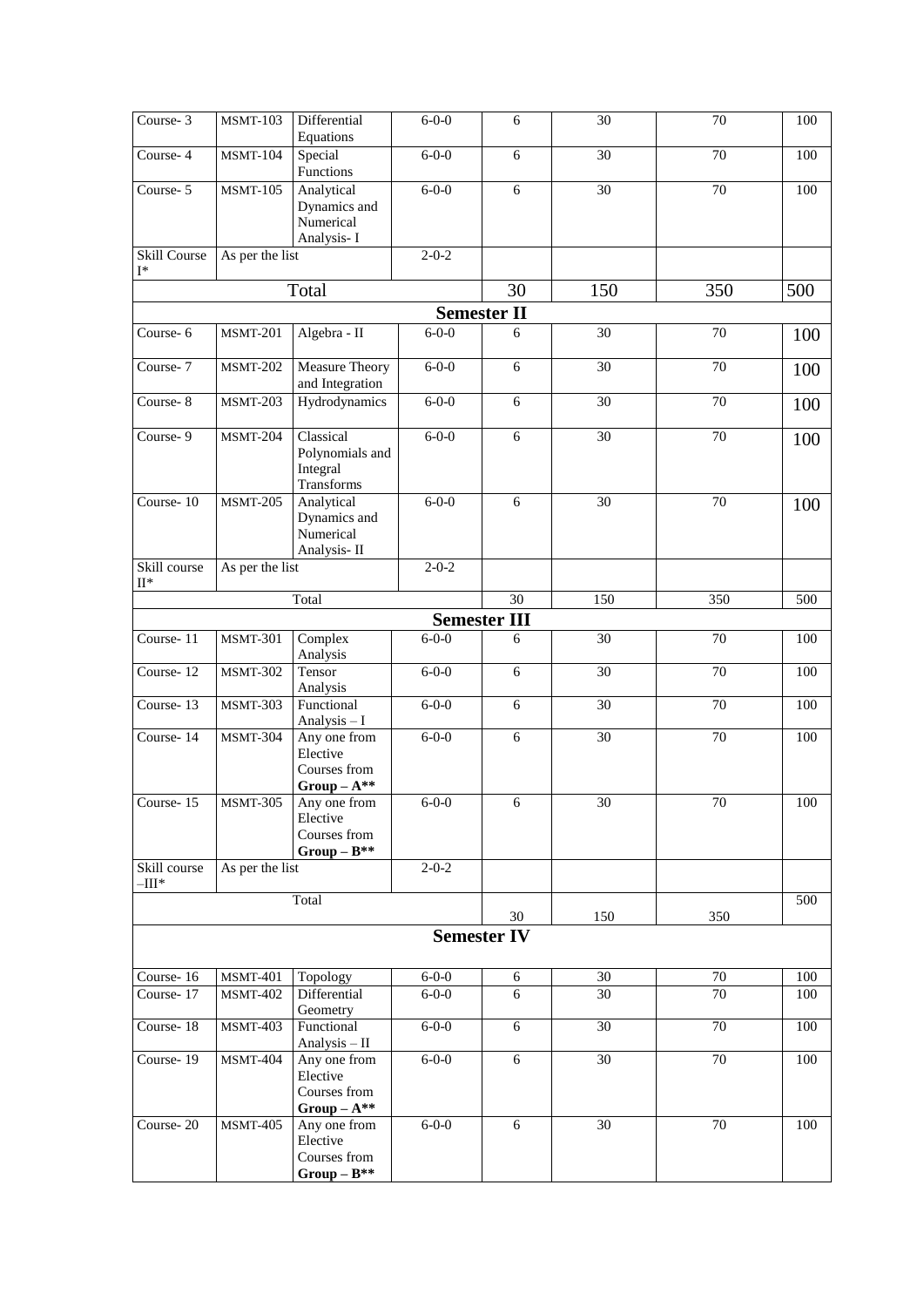| Skill course<br>$-IV^*$ | $\cdot$<br>As per the list | $2 - 0 - 2$ |          |     |     |     |
|-------------------------|----------------------------|-------------|----------|-----|-----|-----|
|                         | Total                      |             | GΩ<br>υc | 150 | 350 | 500 |

### **\* The College shall offer two skill courses per semester from the list of skill courses approved for the College.**

#### **Course Evaluation (Evaluation of the Students)**

All courses (Core/ Elective) involve an evaluation system of students that has the following two components:-

- (i) **Continuous Comprehensive Assessment (CCA)** accounting for 30% of the final grade that a student gets in a course; and
- (ii) **End-Semester Examination (ESE)** accounting for the remaining 70% of the final grade that the student gets in a course.
- (i) **Continuous Comprehensive Assessment (CCA)**: This would have the following components:
	- a. **Quizzes:** Two Quiz examinations of 45 minutes duration each having a maximum of 25 marks shall be arranged for each theory paper during the semester course period
	- b. **Term Test**: One term test **shall be arranged for each theory paper** prior to End-Semester Examination; examination duration shall be of three hours; maximum marks shall be 70
	- c. **Seminar**: Each student shall prepare and deliver a seminar per theory paper; maximum marks shall be 15. The seminar shall commence after first quiz examination and shall be completed prior to term test for all the papers.
	- d. **Classroom Attendance –** Each student will have to attend a minimum of 75% Lectures / Tutorials / Practicals. **A student having less than 75% attendance will not be allowed to appear in the End-Semester Examination (ESE).** Attendance shall have 15 marks and will be awarded by following the system proposed below:

Those having greater than 75% attendance (for those participating in Co-curricular activities, 25% will be added to per cent attendance) will be awarded CCA marks as follows:-

| 75% to 80% |          | 3 marks  |
|------------|----------|----------|
| 80% to 85% | $\equiv$ | 6 marks  |
| 85 to 90%  | $=$      | 9 marks  |
| 90% to 95% | $\equiv$ | 12 marks |
| >95%       | —        | 15 marks |

**Each student's cumulative attendance shall be displayed in the College Notice Board every month with a copy to the Principal of the College.**

e. CCA are based on open evaluation system without any bias to any student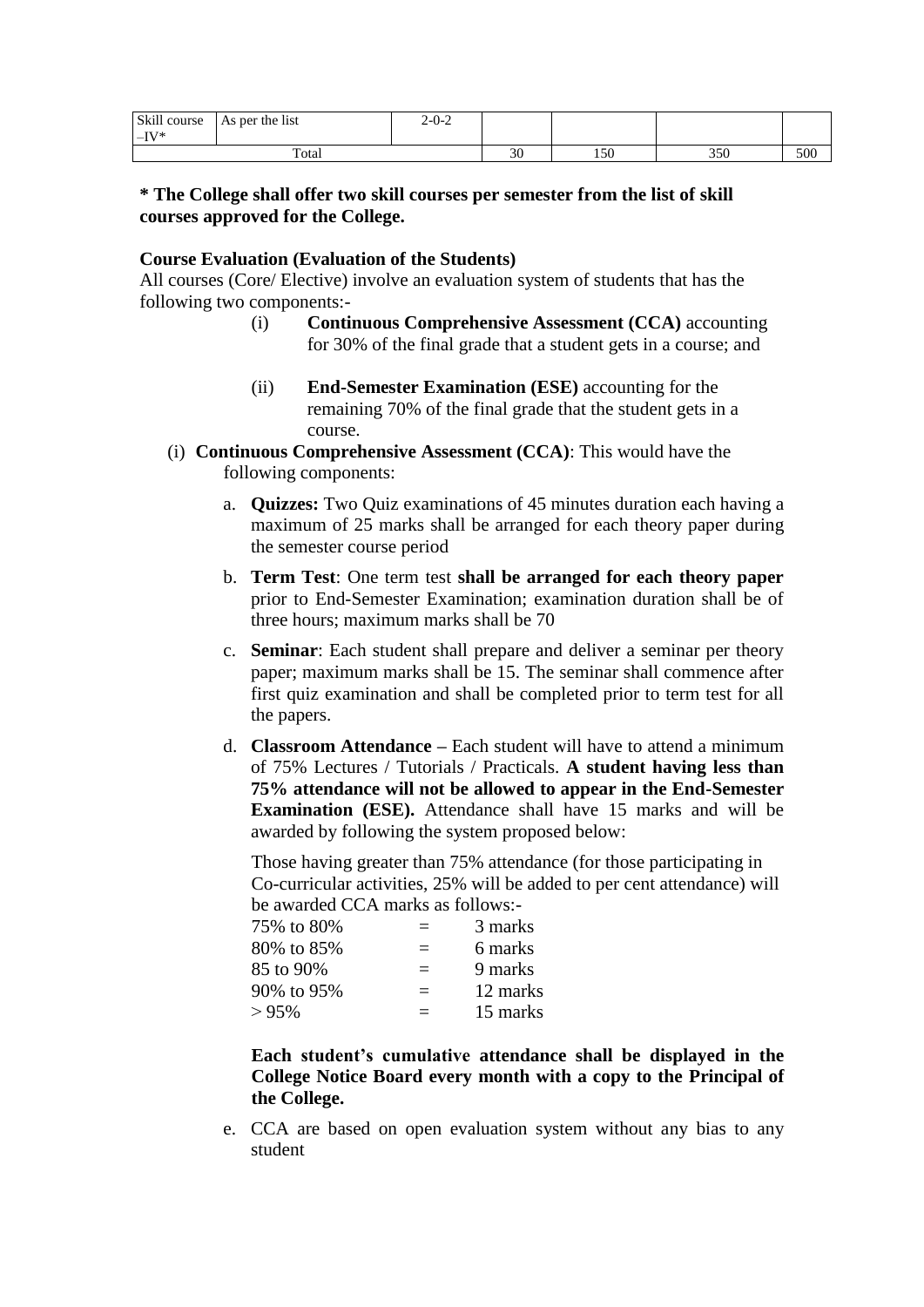f. Any grievance received in the Department from student shall be placed before the **Grievance Redressal Committee** with adjudicated comments

Each component marks will be added without rounding and the total thus obtained is ratio by a factor of six. This value shall be rounded.

| Illustration: Quiz $1 -$ Marks obtained = 20  |                    |  |  |  |
|-----------------------------------------------|--------------------|--|--|--|
| Quiz 2 – Marks obtained $= 18$                |                    |  |  |  |
| Term Test Marks obtained = 50.5               |                    |  |  |  |
| Seminar Marks obtained $= 14$                 |                    |  |  |  |
| Attendance Marks obtained $= 9$               |                    |  |  |  |
| Total                                         | $= 111.5$          |  |  |  |
| Conversion                                    | $= 111.5/5 = 22.3$ |  |  |  |
| Award (Rounded off to next integer) $= 23.00$ |                    |  |  |  |

**Skill Course Evaluation:** Based on his/her performance and hands on practice, the respective Department shall declare the result as "Satisfactory" or "Non-Satisfactory"; each student need to get a minimum of three "Satisfactory" declaration for the course completion

**For QUIZ** (2 quizzes per semester), 25 marks per Quiz and total of 50 marks, 45 minutes duration for each quiz:

| Types of question          | Number of | <b>Marks</b> | Total marks |
|----------------------------|-----------|--------------|-------------|
|                            | Questions | per question | per type    |
| 1. Multiple choice         |           |              |             |
| 2. Fill in the blanks      |           |              |             |
| 3. Short answer (15 words) |           |              | 05          |
| $\mathbf{r}_{\text{otal}}$ |           |              |             |

#### **For the Term test and ESE**:

#### **Part A**

Ten short type questions (Definitions, illustrations, functions, short explanations, etc; 25-50 words) for two marks each.  $10 \times 2 = 20$  marks; two questions from each Unit; no choice in this part

### **Part B**

Five short answer (250 words) type questions for four marks each.  $5 \times 4 = 20$  marks; one question from each Unit with internal choice

### **Part C**

Five questions of long/explanatory answer (500 words) type, one drawn from each Unit; student need to answer any three; ten marks each;  $3 \times 10 = 30$  marks

#### **20+20+30 = 70 marks**

#### **Qualifying for Next semester**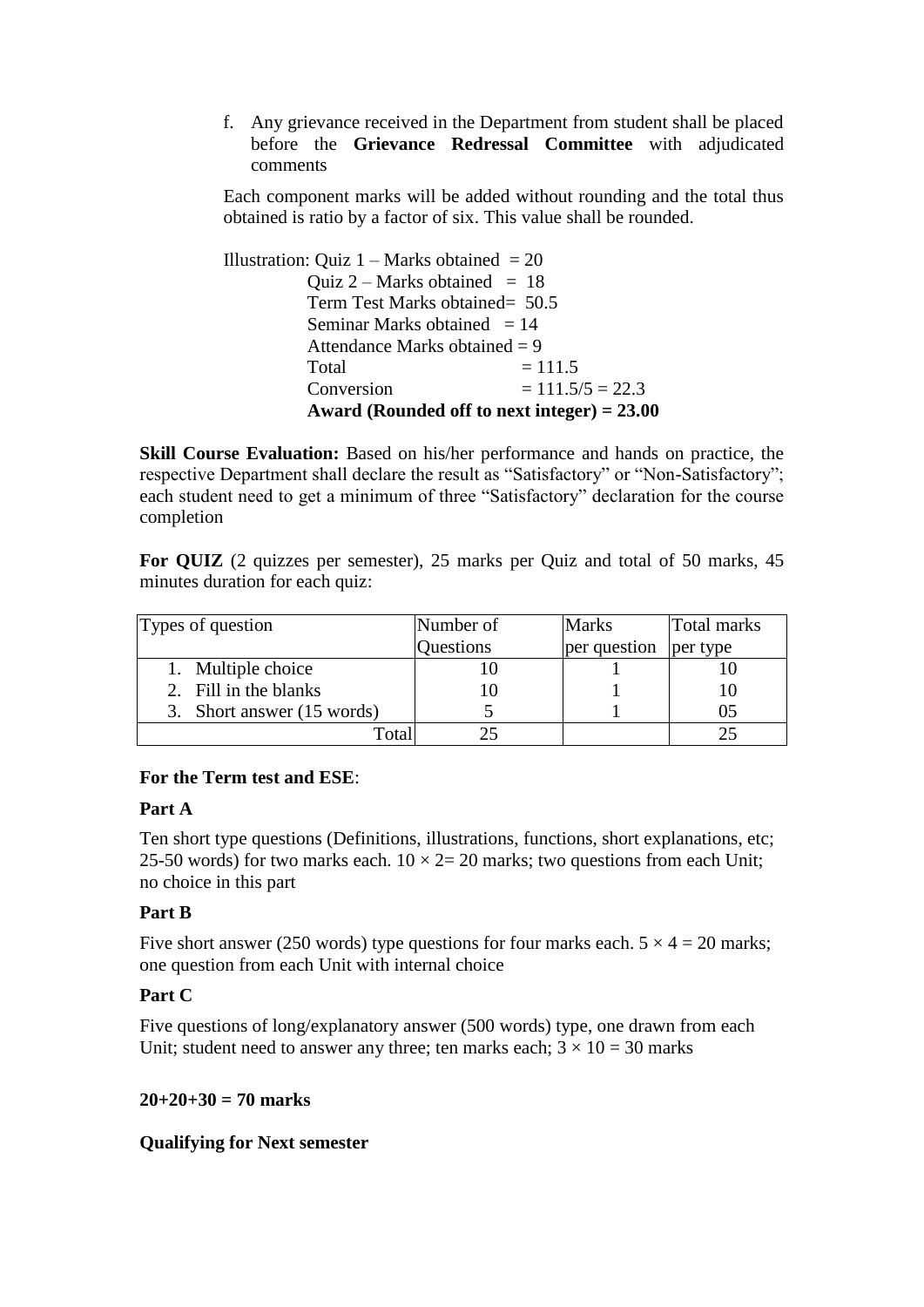### **1. A student acquiring minimum of 40% in total of the CCA is eligible to join next semester**.

- **2.** A student who does not pass the examination (CCA+ESE) in any course(s) (or due to some reason as he/she not able to appear in the ESE, other conditions being fulfilled, and so is considered as 'Fail'), shall be permitted to appear in such failed course(s) in the subsequent ESE to be held in the following October / November or April / May, or when the course is offered next, as the case may be.
- **3.** A student who fails in one or more papers in a semester shall get three more chances to complete the same; if he/she fails to complete the same within the prescribed time, i.e. three additional chances for each paper; the student is ineligible for the Postgraduate degree in the Subject in which he/she is admitted, for additional chances examination fee shall be on additive basis.

#### **Improvement Option**:

Every student shall have the opportunity to improve Credit thorough University Examination only. Improvement opportunity for each paper is only with two additional chances; improvement examination fee shall be on additive basis; the Credit obtained in improvement examination shall be final. There shall be no improvement opportunity in Practical examinations**.**

#### **Result Declaration:**

The ESE (End Semester Examination/University Examination) results shall be declared within twenty days of the last examination. The Theory/ Practical Classes of even semesters shall begin from the next day of ESE; whereas odd semester classes shall commence after summer vacation.

#### **ADMISSION**

The minimum qualification for admission to M.Sc. Course is B.Sc.  $(10+2+3)$  degree with Mathematics as a major subject. The details of eligibility conditions and admission procedure are given in the admission form. The admission will be done on the basis of merit calculated by the aggregate marks obtained at the B.Sc. level and marks of Mathematics in B.Sc. Part I , II , III. Reservation of Scheduled Caste/Scheduled Tribes/Disabled/OBC/SBC will be as per university rules. The candidates are required to attend minimum of a 75% of classes in both theory and practical.

#### **TEACHING AND EXAMINATION SCHEME**

#### **Per Semester**

| Course               | Periods/Week | Examination   CCA   ESE<br>hours |  |  | Total |
|----------------------|--------------|----------------------------------|--|--|-------|
| <b>Theory Papers</b> |              |                                  |  |  |       |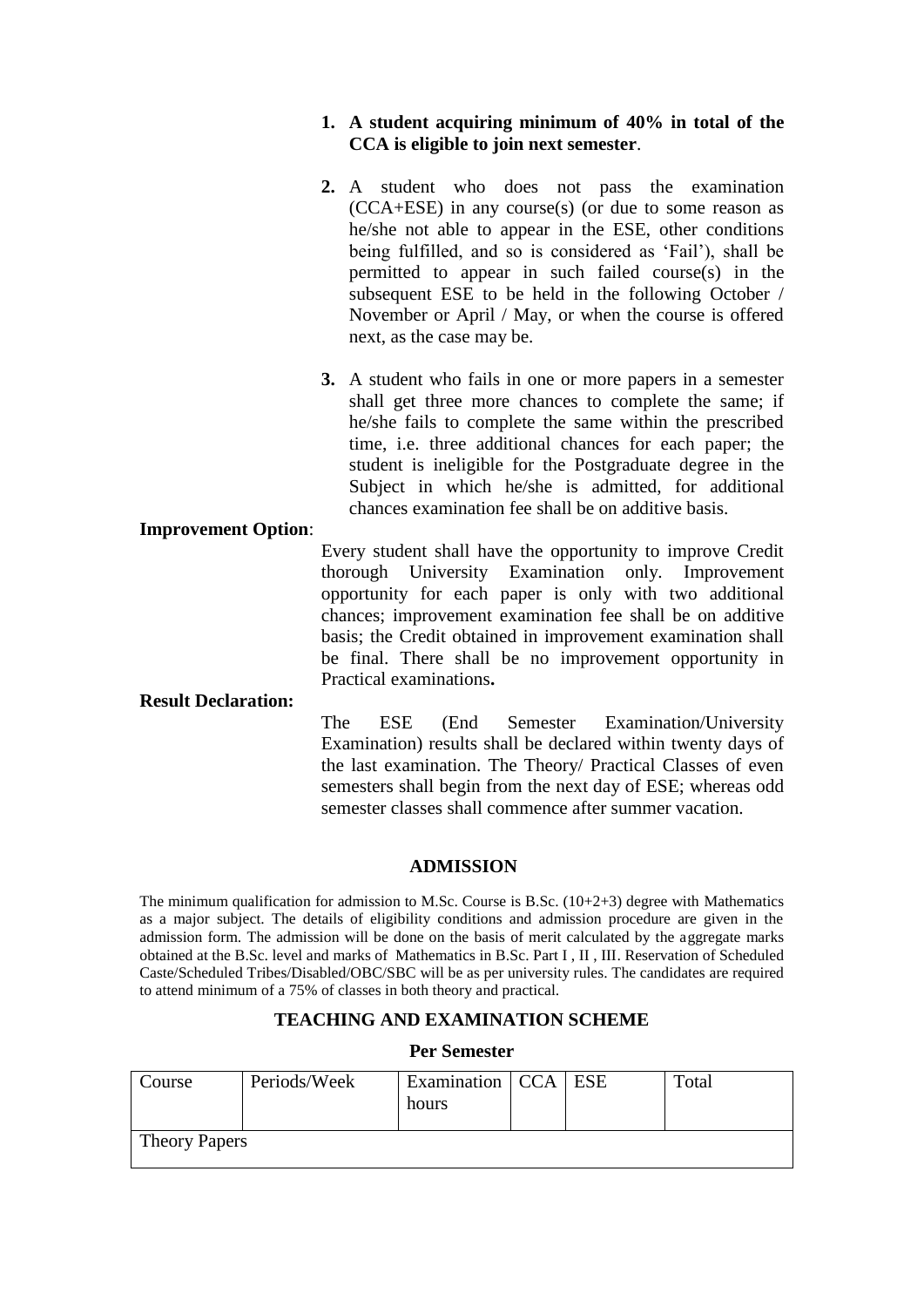| Course - I    |   | 3 | 30 | 70 | 100 |
|---------------|---|---|----|----|-----|
| Course - II   | h |   | 30 | 70 | 100 |
| Course - III  |   |   | 30 | 70 | 100 |
| $Course - IV$ | n |   | 30 | 70 | 100 |
| $Course - V$  |   | 3 | 30 | 70 | 100 |

Students are required to pass in each theory papers in every semester.

Skill Courses are to be passed (with satisfactory grade) in each Semester (Odd

Semester from Department and Even Semester from outside Department).

# **Detailed Syllabus for M.Sc. (Semester – I & II) Mathematics Examination 2018-2109**

#### **SEMESTER – I**

### **MSMT-101: ALGEBRA-I**

#### **Duration of Paper: 03 Hours Max. Marks: 70**

Note: Each theory paper is divided in three parts i.e. Section – A, B and C.

**Section A** will consist of 10 compulsory questions. There will be two questions from each unit and answer (30 words). Each question carries 2 marks.

**Section B** will consist of 10 questions. Two questions from each unit and the examinee will answer (250 words) one question from each Unit. Each question carries 4 marks.

**Section C** will consist of 5 questions, one from each unit. The examinee will answer any 03 questions (with answer limit of 500 words). Each question carries 10 marks.

**Unit 1:** Groups: Law of isomorphism. Direct products of groups. Theorems related to composition series. Jordan-Holder theorem.

**Unit 2:** Groups :Definition of P-Group H-Conjugate Cauchy's theorems for finite Abelian and finite group. Sylow's theorems for abelian groups, solvable groups.

Unit 3: Rings and Fields of Extension: Theorems on endomorphism of an abelian group. Direct product of rings. Polynomials rings, Factorisation in integral domain.

**Unit 4:** Rings and Fields of Extension : Theorems related to finite and infinite extension of field. Minimal, Polynomials, Splitting field. Theorems on roots and coefficients of polynomial separable and inseparable extensions.

**Unit 5:** Canonical Forms: Jordan Matrix, Jordan canonical form, Some decomposition theorems. Jordan normal forms. Definition and examples of linear algebra. Linear transformations.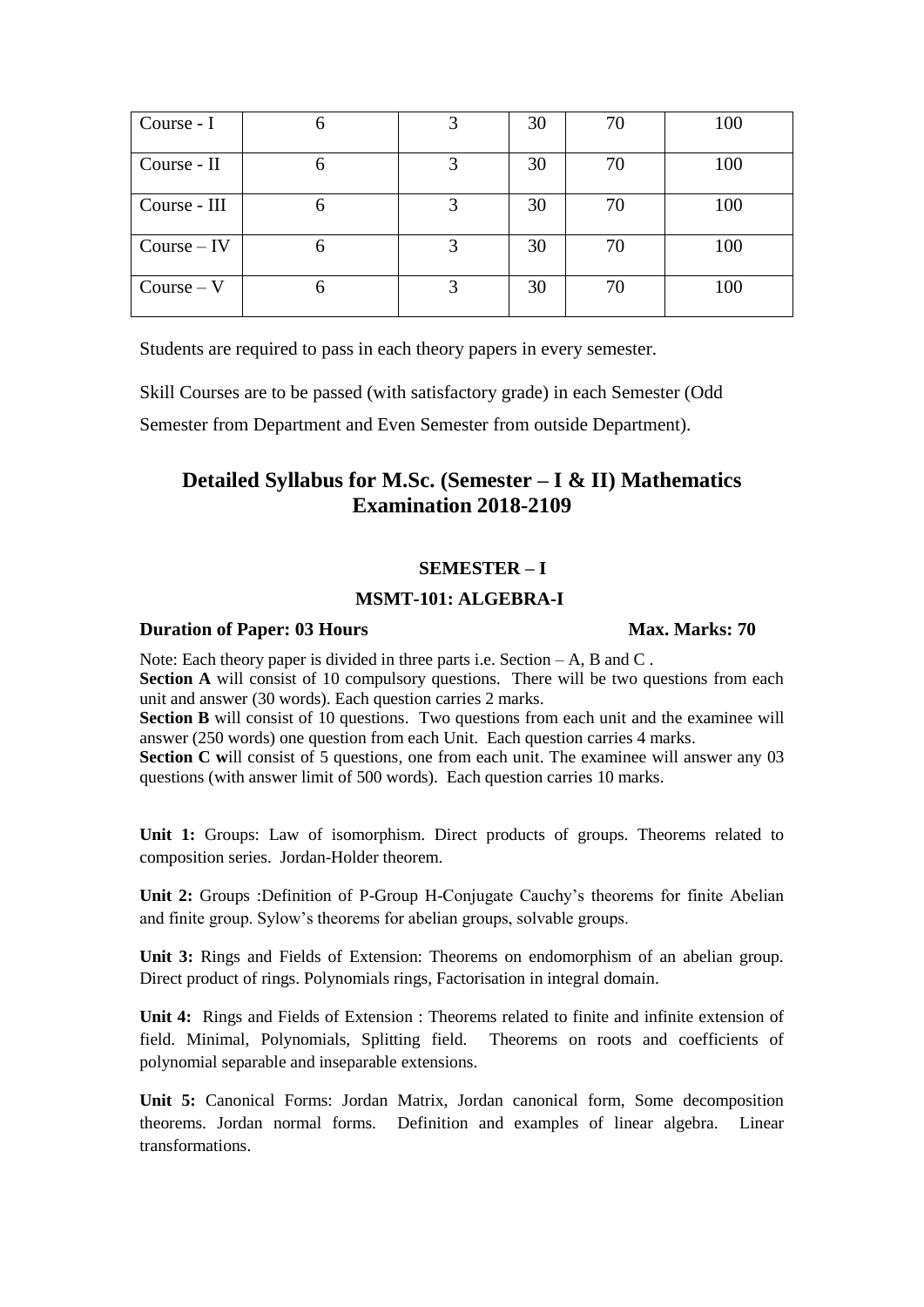#### **BOOKS RECOMMENDED :**

Surjeet Singh and Qazi Zammeruddin: Modern Algebra Aggarwal, R.S.: Modern Algebra Shanti Narain: Abstract Algebra; S. Chand & Co., New Delhi Raisinghania, M.D. : Modern Algebra Kofman, Kunj, Linear Algebra

#### **MSMT-102: ADVANCED REAL ANALYSIS**

#### **Duration of Paper: 03 Hours Max. Marks: 70**

Note: Each theory paper is divided in three parts i.e. Section – A, B and C. **Section A** will consist of 10 compulsory questions. There will be two questions from each unit and answer (30 words). Each question carries 2 marks.

**Section B** will consist of 10 questions. Two questions from each unit and the examinee will answer (250 words) one question from each Unit. Each question carries 4 marks.

**Section C** will consist of 5 questions, one from each unit. The examinee will answer any 03 questions (with answer limit of 500 words). Each question carries 10 marks.

**Unit 1:** Real Sequences and convergence: Definition, limit point, bounds and properties of real sequences. Limit inferior and limit supirior of sequences. Bolzano – Weierstrars theorem for sequences, convergent and non-convergent sequences.

**Unit 2:** Cauchy's general principle of convergence. Cauchy sequence, various theorems on limit of sequences. Monotonic sequence and its convergence.

Unit 3: Cantor's set, Continuity and Discontinuity of functions of two and more variables, types of discontinuity. Jacobians.

**Unit 4:** Uniform Convergence of sequences and series of functions. Various tests for uniform convergence. Weierstrass's M – Test.

**Unit 5:** Uniform convergence and continuity. Uniform convergence and integration. Uniform convergence and differentiation.

#### **BOOKS RECOMMENDED :**

Shanti Narayan: Mathematical Analysis;S. Chand & Co., New Delhi.

Royden, H.L.: Real Analysis;MacMillan Publishing Co., New York

H.K. Pathak: Real Analysis; Shiksha Sahitya Prakashan; Meerut.

Malik, S.C. and Arora, S.: Mathematical Analysis. New Age India Int. (P) Ltd., New Delhi.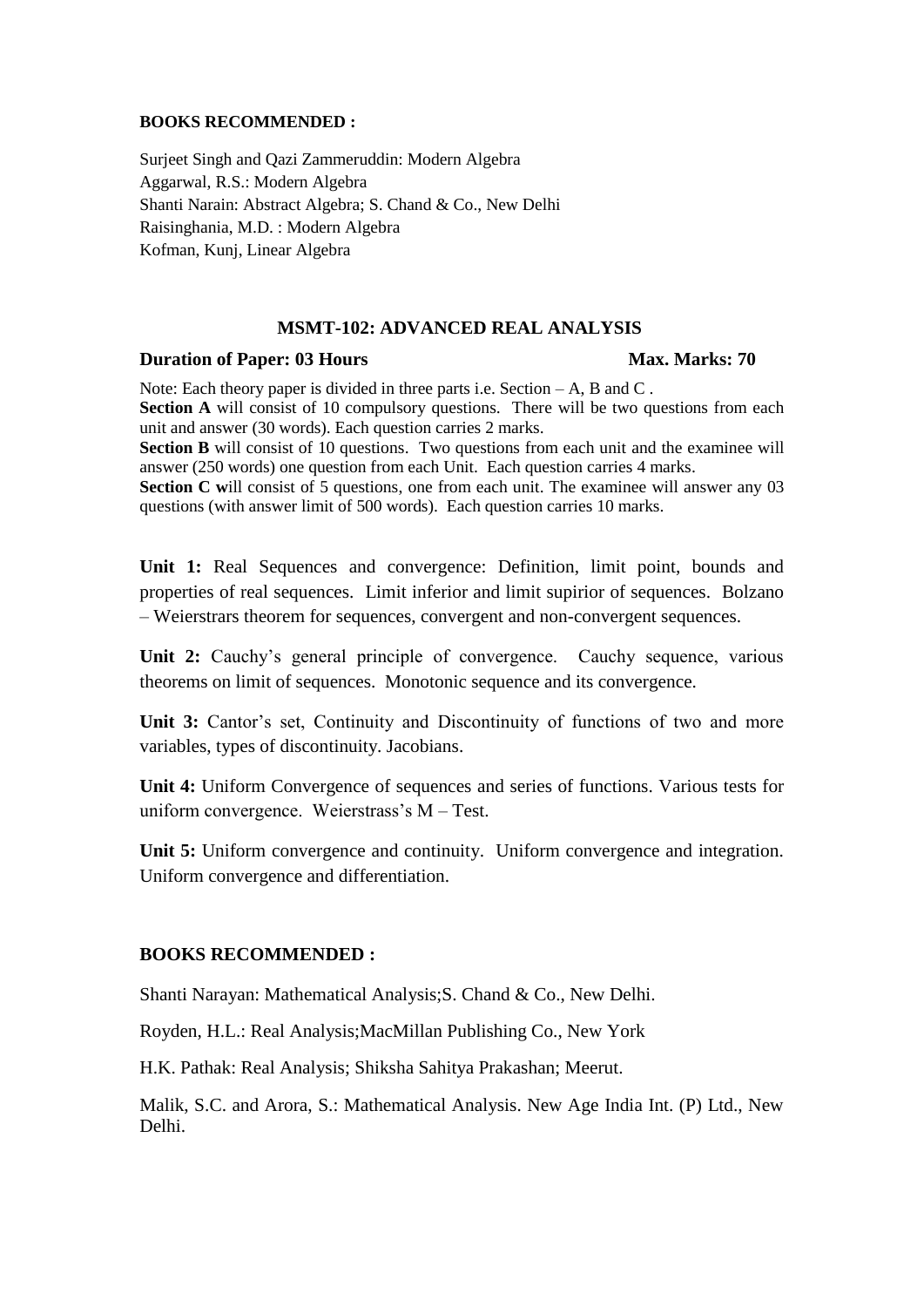#### **MSMT-103: DIFFERENTIAL EQUATIONS**

#### **Duration of Paper: 03 Hours Max. Marks: 70**

Note: Each theory paper is divided in three parts i.e. Section – A, B and C.

**Section A** will consist of 10 compulsory questions. There will be two questions from each unit and answer (30 words). Each question carries 2 marks.

**Section B** will consist of 10 questions. Two questions from each unit and the examinee will answer (250 words) one question from each Unit. Each question carries 4 marks.

**Section C** will consist of 5 questions, one from each unit. The examinee will answer any 03 questions (with answer limit of 500 words). Each question carries 10 marks.

**Unit 1:** Non-linear ordinary differential equations of particular forms. Riccati's equation –General solution and the solution when one, two or three particular solutions are known.

**Unit 2:** Classification of linear partial differential equation of second order, Canonical

forms.

**Unit 3:** Solutions of Laplace, Wave and Heat conduction equations, Fourier series with application to simple boundary value problems on wave and heat conduction equations.

**Unit 4:** Linear homogeneous boundary value problem, Eigen values and eigen functions, Sturm-Liouville boundary value problems, Lagrange's identity, properties of eigen functions, Periodic functions.

**Unit 5:** Non-homogeneous boundary value problems, Non-homogeneous Sturm-Liouville boundary value problems (method of eigen function expansion).

#### **BOOKS RECOMMENDED :**

Chaturvedi, J.C. and Ray, M.: Differential Equations; Ram nath Kedar Nath & Co. Agra.

Bansal, J.L. and Dharmi, H.S.: Differential Equations Vol. II, An Elementary Treatise Differential Equations; Jaipur Publishing House, Jaipur

Arnold, V.I.: Ordinary Differential Equations, MIT Press, Cambridge, 1981

#### **MSMT-104: SPECIAL FUNCTIONS**

#### **Duration of Paper: 03 Hours Max. Marks: 70**

Note: Each theory paper is divided in three parts i.e. Section – A, B and C.

**Section A** will consist of 10 compulsory questions. There will be two questions from each unit and answer (30 words). Each question carries 2 marks.

**Section B** will consist of 10 questions. Two questions from each unit and the examinee will answer (250 words) one question from each Unit. Each question carries 4 marks.

**Section C** will consist of 5 questions, one from each unit. The examinee will answer any 03 questions (with answer limit of 500 words). Each question carries 10 marks.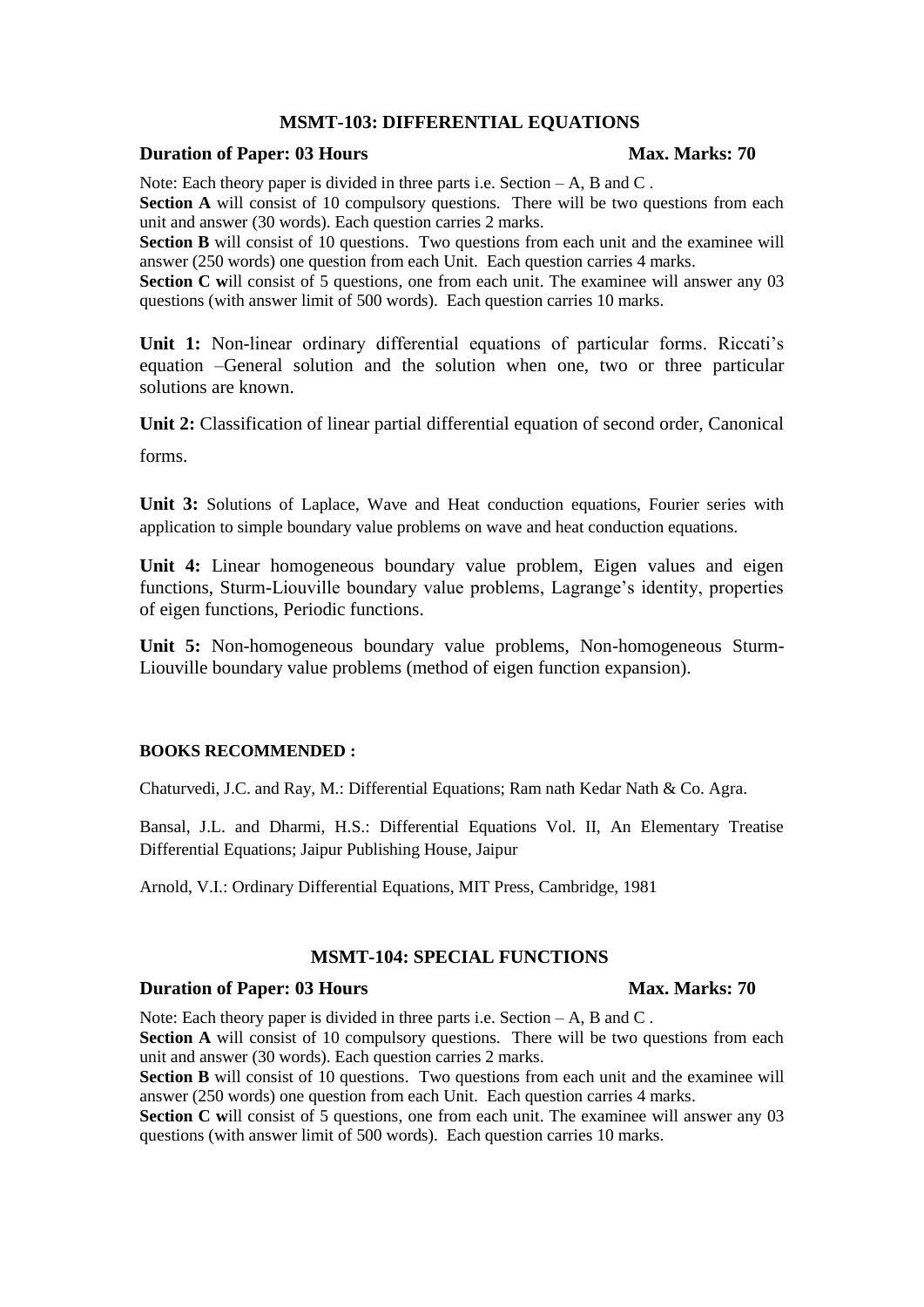**Unit 1:** Hypergeometric functions: Definition of the Hypergeometric series and function. Properties of hypergeometric functions. Integral formula for hypergeometric series, Linear transformations.

**Unit 2:** Contiguous function relations. Linear relations between the solutions of hypergeometric differential equation. Kummer's confluent hypergeometric function.

**Unit 3 :** Elementary properties of generalized hypergeometric function  ${}_{p}F_{q}$ .

**Unit 4 :** Legendre Polynomials : Legendre's differential equation and its series solution, Generating Function of Legendre's polynomials  $P_n(x)$ , Orthogonality, Laplace's First and Second Integral for  $P_n(x)$ , Rodrignue's formula, Recurrence Relations.

Unit 5 : Bessel's equation and its solution; Bessel function of the first kind, Generating function for  $J_n(x)$ , Recurrence relations, Integral representations for  $J_n(x)$ , Addition formula for the Bessel functions.

#### **BOOKS RECOMMENDED :**

Rainville, E.D.: Special Functions, Macmillan and Co., New York 1960.

Sneddon, I.N.: Special Functions of Mathematical Physics and Chemistry,Oliver and Byod, 1961.

Watson, G.N.: A Treatise on the Theory of Bessel Functions, Cambridge University Press, 1931

Labedye, N.N.: Special Functions and their Applications, Dover, 1972.

Saxena, R.K. and Gokhroo, D.C.; Special Functions, Jaipur Publishing House.

#### **MSMT-105: ANYLYTICAL DYNAMICS AND NUMERICAL ANALYSIS I**

#### **Duration of Paper: 03 Hours Max. Marks: 70**

Note: Each theory paper is divided in three parts i.e. Section  $-A$ . B and C. **Section A** will consist of 10 compulsory questions. There will be two questions from each unit and answer (30 words). Each question carries 2 marks.

**Section B** will consist of 10 questions. Two questions from each unit and the examinee will answer (250 words) one question from each Unit. Each question carries 4 marks.

**Section C** will consist of 5 questions, one from each unit. The examinee will answer any 03 questions (with answer limit of 500 words). Each question carries 10 marks.

Unit-1:- D` Alembert's principle, General equations of motion, motion of the centre of intertia, motion relative to the centre of inertia, moment of effective forces about fixed axis of Rotation, moment of momentum about the Axis of Rotation, kinetic Energy of a Rotating body about a fixed line, Equation of motion of a body about the Axis of Rotation, Principle of Energy and work, time of a complete oscillation of a compound pendulum, simple equivalent pendulum, centre of suspension and centre of oscillation, minimum time of oscillation of a compound pendulum.

Unit-2:-Conservation law of Linear and Angular Momentum under Finite and Impulsive Forces. Kinetic Energy as a Sum of Kinetic Energy due to Translation and Rotation.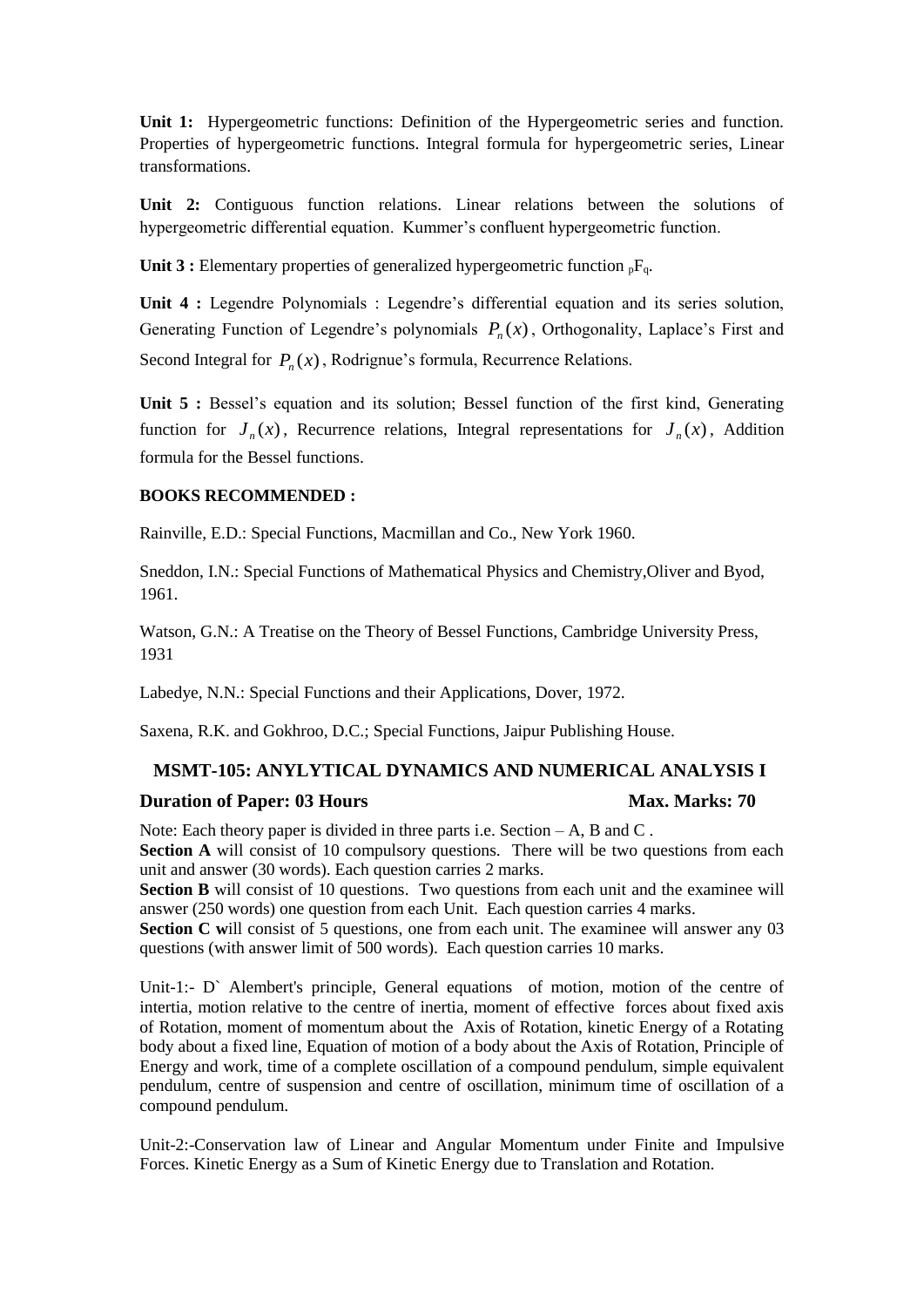Unit-3 :-Calculus of variations: - linear functional, minimal functional theorem, general variation of a functional equation, another form of Euler-Lagrange equation, functional dependent on higher-order derivatives and several dependent variables.

Unit-4:- Various fundamental problems viz.- Shortest Distance, Shortest Time, Minimum Surface of Revolution and Isoperimetric Problem. Rayleigh-Ritz Method for Boundary Value Problem.

Unit-5:-Numerical solution of ordinary differential equation: - Euler method, modified Euler method Taylor series, Picard method Runge-Kutta method Milne method BOOKS RECOMMENDED:

Loney, S.L.: An Elementary Treatise on the Dynamics of a Particle and Rigid Bodies, Cambridge University Press.

Ray,M.: Dynamics of Rigid Bodies, Students Friends and Co.

Gupta, P.P.: Rigid Bodies analytic Dynamics I, II, Krishna prakashan media (P)Ltd.

Soarborough, James, B.: Numerical Analysis

Freeman, H.: Finite Differences and Mathematics for Actuarial Students

Richardson,H.C.: Calculus of Finite Differences

Elsgotts, L.E.: Calculus of Variations

Bansal, J.L.: Dynamics of a Rigid Body, Jaipur Publishing Co.,

#### **SEMESTER – II**

### **MSMT-201: ALGEBRA-II**

#### **Duration of Paper: 03 Hours Max. Marks: 70**

Note: Each theory paper is divided in three parts i.e. Section – A, B and C. **Section A** will consist of 10 compulsory questions. There will be two questions from each unit and answer (30 words). Each question carries 2 marks.

**Section B** will consist of 10 questions. Two questions from each unit and the examinee will answer (250 words) one question from each Unit. Each question carries 4 marks.

**Section C** will consist of 5 questions, one from each unit. The examinee will answer any 03 questions (with answer limit of 500 words). Each question carries 10 marks.

**Unit 1:** Kernel and range space of a linear mapping, Rank and nullity, Singular and nonsingular mapping or transformations. Invariance and Reducibility.

**Unit 2:** Galois Theory, Monomorphism and their Linear Independence. Arten theorem on automorphism, Normal extensions and Fundamental theorem of Galois theory.

**Unit 3:** Radical extensions and solvability by Radicals. Constructions by Ruler and Compass Ring with Chain conditions. Hilbert's Bases theorem. Artinian rings.

**Unit 4:** Linear transformations and system of linear equations. Quotient transformations. Inner product. Inner product spaces. Algebra of linear operators.

Unit 5: Matrix representation of linear operators. Dual spaces. Unitary and normal operators. Matrices of linear transformations with respect of different bases.

#### **BOOKS RECOMMENDED :**

Surjeet Singh and Qazi Zammeruddin: Modern Algebra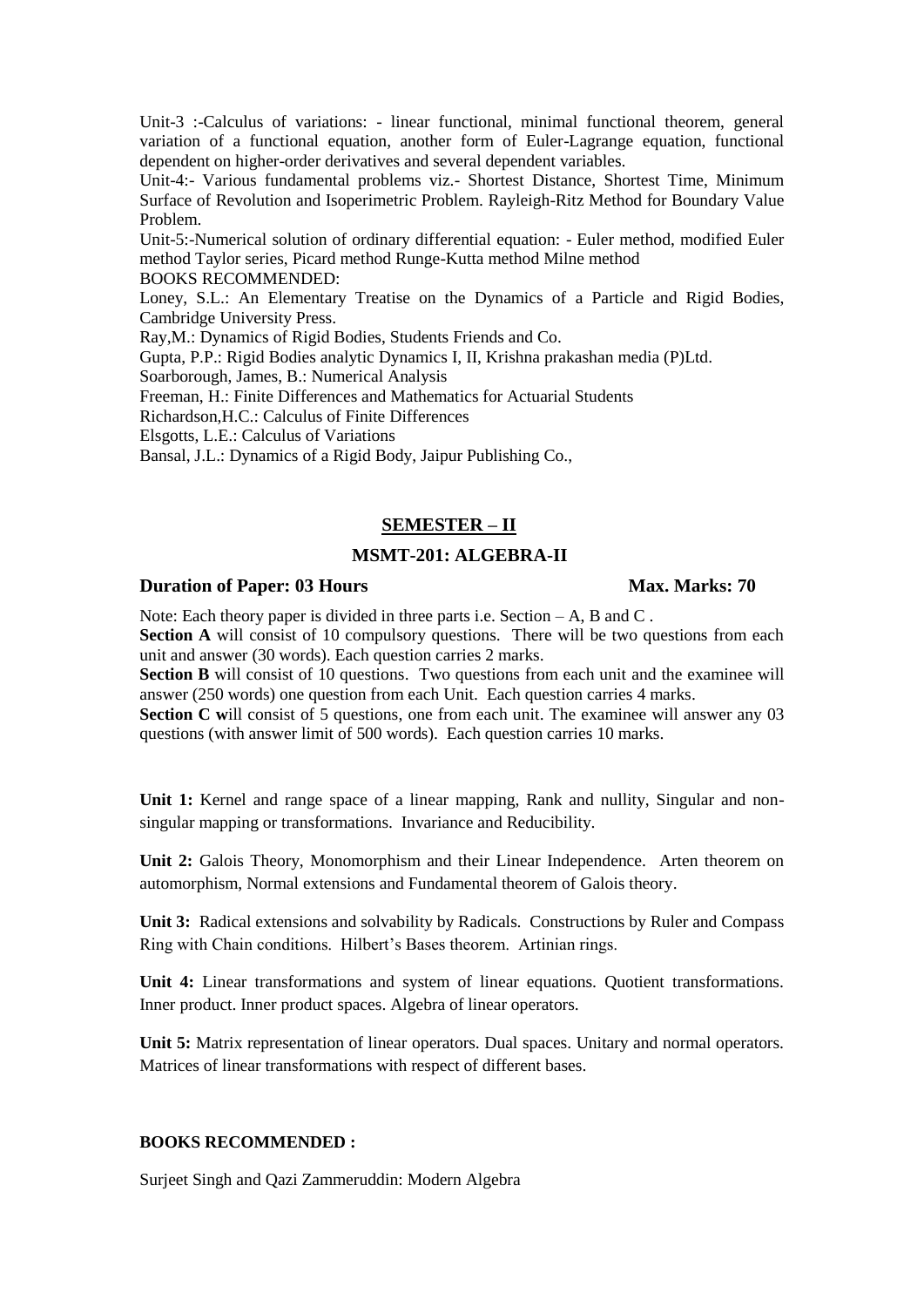Aggarwal, R.S.: Modern Algebra Shanti Narain: Abstract Algebra; S. Chand & Co., New Delhi Raisinghania, N.D. : Modern Algebra Kofman, Kunj, Linear Algebra

### **MSMT-202: MEASURE THEORY AND INTEGRATION**

#### **Duration of Paper: 03 Hours Max. Marks: 70**

Note: Each theory paper is divided in three parts i.e. Section  $-A$ , B and C. **Section A** will consist of 10 compulsory questions. There will be two questions from each unit and answer (30 words). Each question carries 2 marks.

**Section B** will consist of 10 questions. Two questions from each unit and the examinee will answer (250 words) one question from each Unit. Each question carries 4 marks.

**Section C** will consist of 5 questions, one from each unit. The examinee will answer any 03 questions (with answer limit of 500 words). Each question carries 10 marks.

**Unit 1:** Definitions of measure, Lebesgue outer measure, Measure of sets, Nonmeasurable sets, Exterior and interior measure of sets and their simple properties, Measurable functions.

**Unit 2:** Definition of Lebesgue Integral of a bounded measurable function, Comparison of Lebesgue and Riemann Integral. Lebesgue theorem of bounded convergence, Egoroff's theorem.

**Unit 3:** Lebesgue Integral of unbounded function, Elementary properties of Integrals, Definition and simple properties of function of bounded variation.

**Unit 4:** Absolutely continuous functions. The Lebesgue set, Integration by parts, The second mean value theorem, The Lebesgue class  $L^p$ , Schwarz's inequality.

**Unit 5:** Holder's inequality, Holder's inequality for sums, Minkowski's inequality. Integration of a function of  $L^p$ , mean convergence for the function of the class  $L^p$ .

#### **BOOKS RECOMMENDED :**

Malik, S.C. and Arora, S.: Mathematical Analysis. New Age India Int. (P) Ltd., New Delhi.

Jain, P.K. and Gupta, V.P. Lebsegue Measure and Integration, New Age Int. (P) Ltd., New Delhi.

#### **MSMT-203: HYDRODYNAMICS**

#### **Duration of Paper: 03 Hours Max. Marks: 70**

Note: Each theory paper is divided in three parts i.e. Section – A, B and C. **Section A** will consist of 10 compulsory questions. There will be two questions from each unit and answer (30 words). Each question carries 2 marks.

**Section B** will consist of 10 questions. Two questions from each unit and the examinee will answer (250 words) one question from each Unit. Each question carries 4 marks.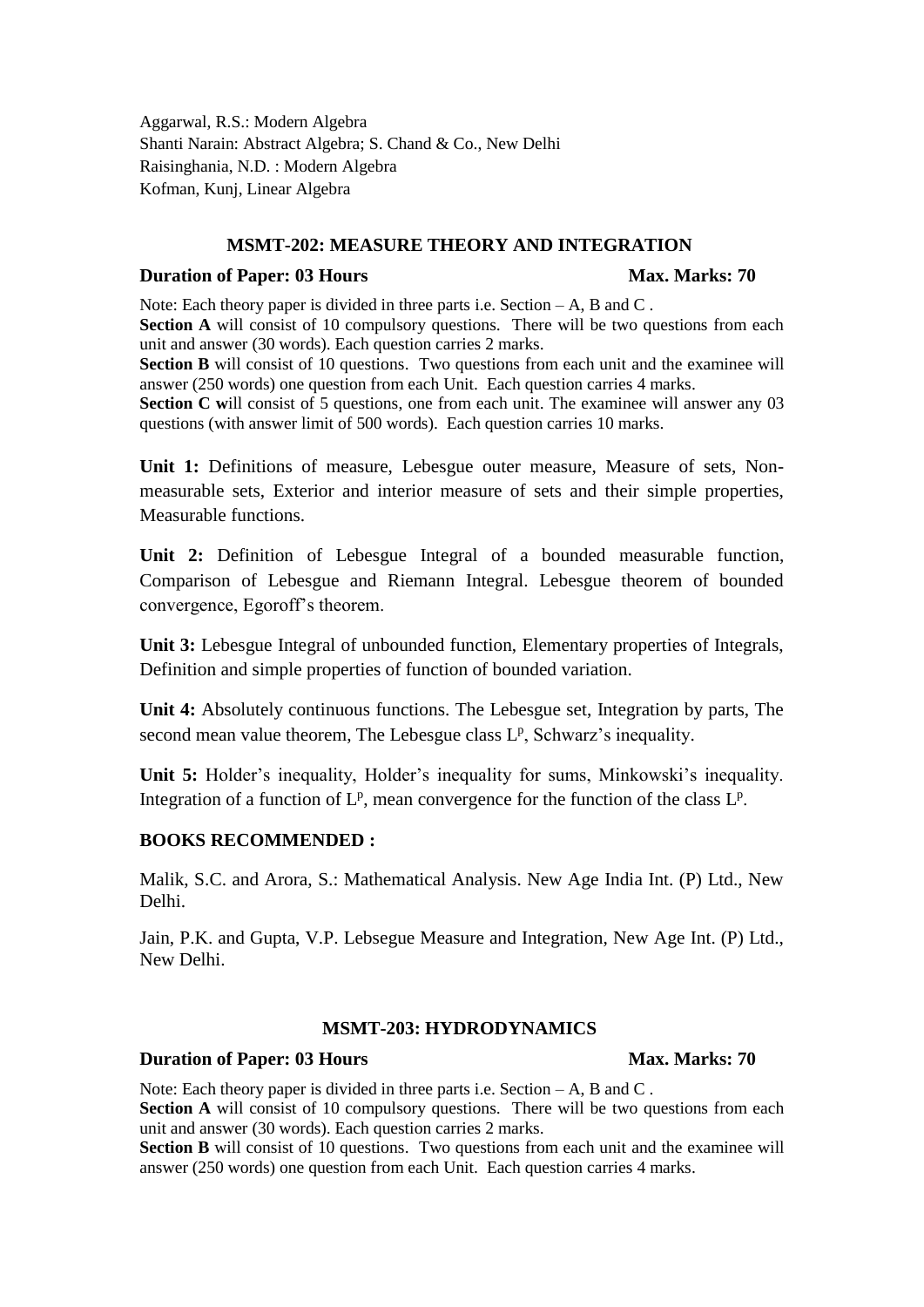**Section C** will consist of 5 questions, one from each unit. The examinee will answer any 03 questions (with answer limit of 500 words). Each question carries 10 marks.

**Unit1 :** Kinematics of fluids in motion, Lagrange's and Euler's methods, Stream lines and path lines, Velocity potential. Vorticity vector, Equation of continuity in Cartesian, spherical polar and cylindrical coordinates, Boundary surface condition.

Unit 2 : Euler's equations of motion, Bernoulli's equation, Bernoulli's theorem. Impulsive motion,

**Unit 3:** Motion in two-dimensions, Stream function, Complex potential. Sources, Sinks, Doublets, Images in two-dimensions. Milne Thomson circle theorem.

**Unit 4 : Vorticity and circulation,** Viscosity, Newton's law of viscosity, Navierstoke's, equations of motion for viscous incompressible flow.

**Unit 5 :** Dynamical similarity, Dimensional analysis. π-Buckimgham theorem. Physical importance of non-dimensional parameters. Renold's number, Prandtl number. Mach number, Froude Number, Nusselt number.

#### **BOOKS RECOMMENDED :**

Bansi Lal: Theoretical Hydrodynamics; jaipur Publishing House, Jaipur. Milne-Thomson: Theoretical Hydrodynamics Ray, M.: A Text Book of Fluid Dynamics; S. Chand & Co., New Delhi. Chorlton, F.: Text Book of Fluid Dynamics Bansal, J.L. : Viscous Fluid Dynamics; jaipur Publishing House, Jaipur.

#### **MSMT-204: CLASSICAL POLYNOMIALS AND INTEGRAL TRANSFORMS**

#### **Duration of Paper: 03 Hours Max. Marks: 70**

#### Note: Each theory paper is divided in three parts i.e. Section  $-A$ , B and C. **Section A** will consist of 10 compulsory questions. There will be two questions from each unit and answer (30 words). Each question carries 2 marks.

**Section B** will consist of 10 questions. Two questions from each unit and the examinee will answer (250 words) one question from each Unit. Each question carries 4 marks.

**Section C will consist of 5 questions, one from each unit. The examinee will answer any 03** questions (with answer limit of 500 words). Each question carries 10 marks.

**Unit 1:** Generating function and other properties associated with Hermite Polynomials.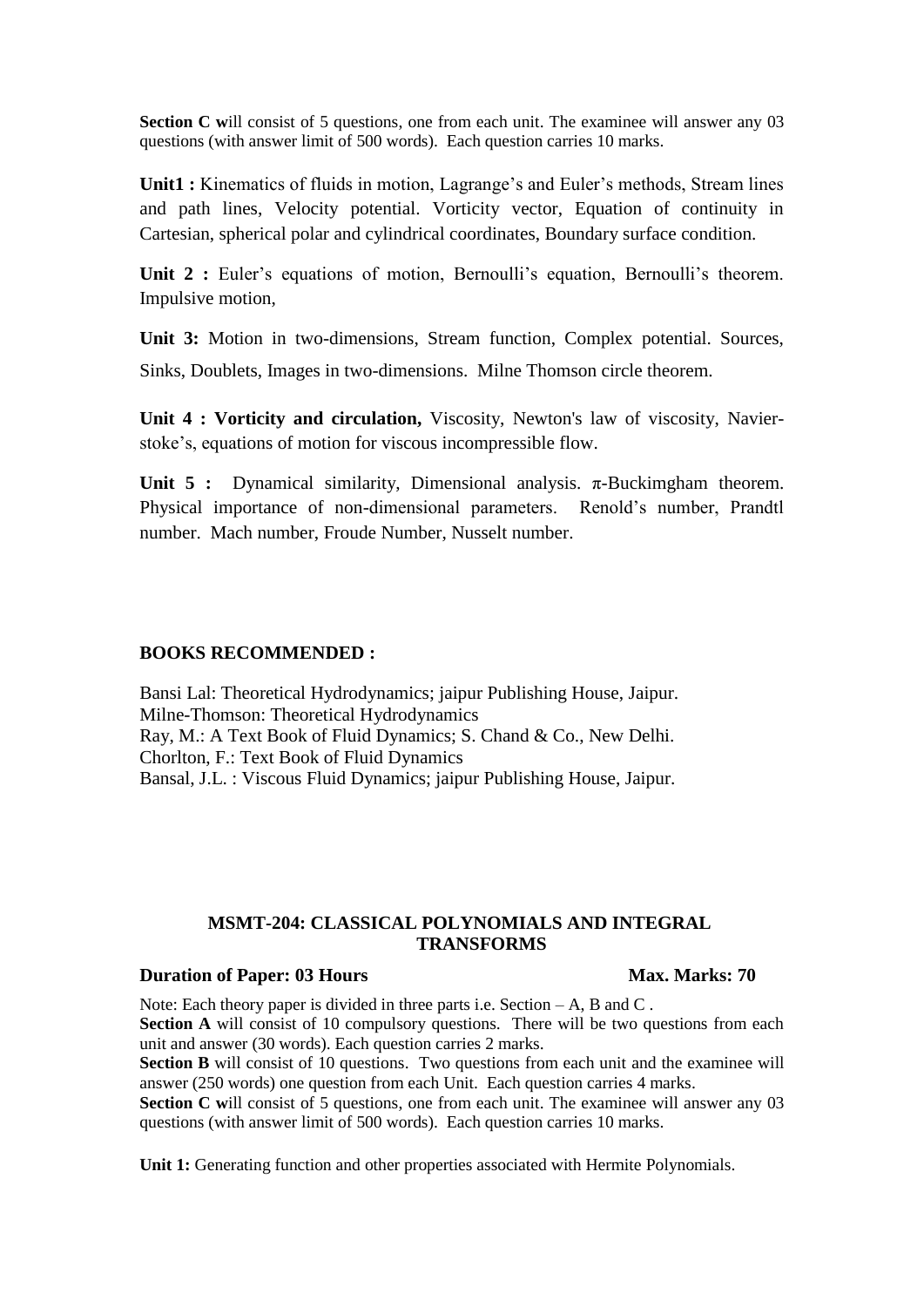**Unit 2:** Generating function and other properties associated with Laguerre Polynomials.

Unit 3: Fourier transforms and its properties. Fourier sine and consine transforms. Convolution theorem for fourier transforms. Parseval's identity for fourier transforms.

**Unit 4:** Mellin transform and their properties.

**Unit 5:** Elementary properties of Hankel transforms, relation between Hankels and laplace transform. Parseval's theorem for Hankel transforms.

#### **BOOKS RECOMMENDED :**

Sneddon, I.N.: Use of Integral Transforms; Tata MacGraw-Hill, New Delhi.

Rainville, E.D.: Special Functions, Macmillan and Co., New York 1960.

Sneddon, I.N.: Special Functions of Mathematical Physics and Chemistry,Oliver and Byod, 1961.

Watson, G.N.: A Treatise on the Theory of Bessel Functions, Cambridge University Press, 1931

Labedye, N.N.: Special Functions and their Applications, Dover, 1972.

Saxena, R.K. and Gokhroo, D.C.; Special Functions, Jaipur Publishing House.

#### **MSMT-205: ANALYTICAL DYNAMICS AND NUMERICAL ANALYSIS-II**

#### **Duration of Paper: 03 Hours Max. Marks: 70**

Note: Each theory paper is divided in three parts i.e. Section – A, B and C.

**Section A** will consist of 10 compulsory questions. There will be two questions from each unit and answer (30 words). Each question carries 2 marks.

**Section B** will consist of 10 questions. Two questions from each unit and the examinee will answer (250 words) one question from each Unit. Each question carries 4 marks.

**Section C** will consist of 5 questions, one from each unit. The examinee will answer any 03 questions (with answer limit of 500 words). Each question carries 10 marks.

**Unit-1**:- Generalized and Principal coordinates, Lagrange's equations for finite and impulsive forces, small oscillations.

**Unit-2**:-Motion in three dimensions. Euler's dynamical and geometrical equations for the motion of a rigid body and problems related to no external forces. Deduction of Euler equation from Lagrange's equation.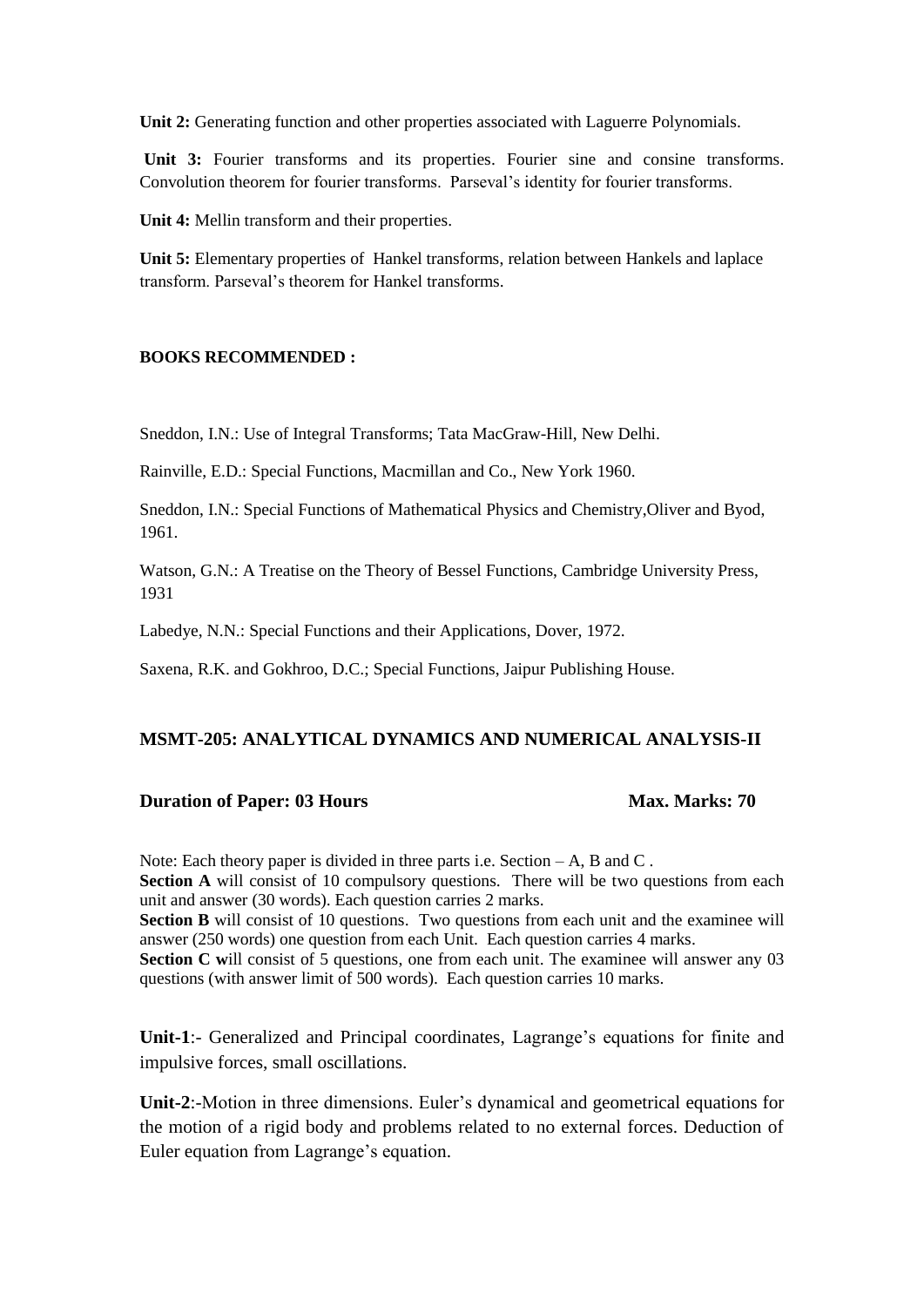**Unit-3**:-Hamilton's canonical equations of motion. Hamilton's principle and principle of least action. Deduction of Euler equation from Hamilton's canonical equations.

**Unit-4**:-Canonical Transformations, Poisson's brackets and their properties. General equations of motion in terms of Poisson brackets. Lagrange's brackets and their properties.

**Unit-5**:-Finite Difference Scheme for Partial Difference Equation: - Difference Quotients, SFPF and DFPF. Iteration Method, Jacobi Method, Gauss-Seidel Method, Successive over Relaxation Method, Bender-Schmidt Method.

### **BOOKS RECOMMENDED:**

Loney, S.L.: An Elementary Treatise on the Dynamics of a Particle and Rigid Bodies, Cambridge University Press.

Ray,M.: Dynamics of Rigid Bodies, Students Friends and Co.

Gupta, P.P.: Rigid Bodies analytic Dynamics I, II, Krishna prakashan media (P)Ltd.

Soarborough, James, B.: Numerical Analysis

Freeman, H.: Finite Differences and Mathematics for Actuarial Students

Richardson,H.C.: Calculus of Finite Differences

Elsgotts, L.E.: Calculus of Variations

Bansal, J.L.: Dynamics of a Rigid Body, Jaipur Publishing Co.,

# **Detailed Syllabus for M.Sc. (Semester – III & IV) Mathematics Examination 2019**

### **SEMESTER – III**

### **MSMT-301: COMPLEX ANALYSIS**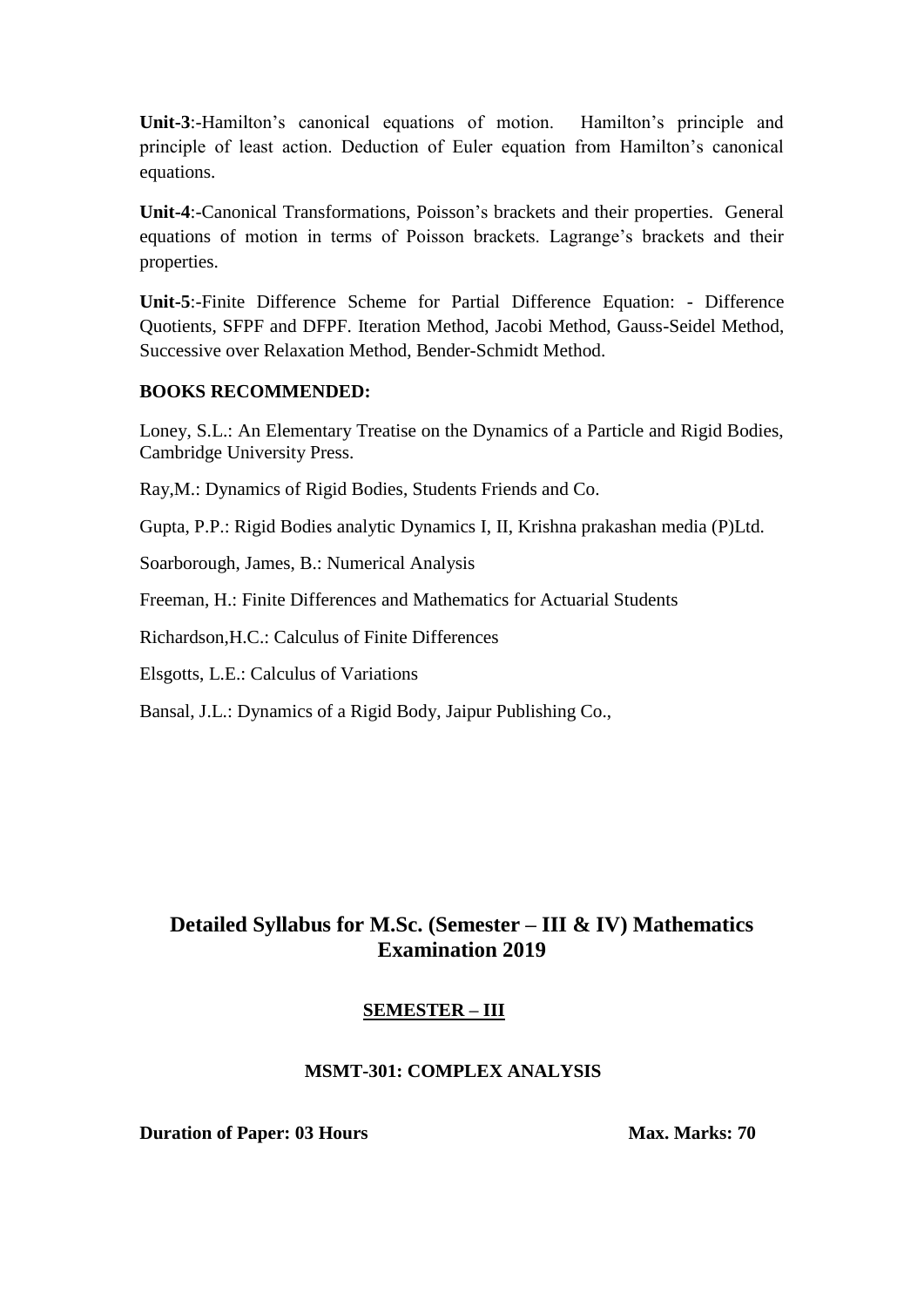**Section A** will consist of 10 compulsory questions. There will be two questions from each unit and answer (30 words). Each question carries 2 marks.

**Section B** will consist of 10 questions. Two questions from each unit and the examinee will answer (250 words) one question from each Unit. Each question carries 4 marks.

Section C will consist of 5 questions, one from each unit. The examinee will answer any 03 questions (with answer limit of 500 words). Each question carries 10 marks.

Unit 1 : Conformal transformations, bilinear transformation, cross ratios and some special transformations. Taylor's and Laurent's theorem.

**Unit 2:** Poles and Singularities. Theory of residues. Contour integration.

**Unit 3:** Principle of maximum and minimum modulus; principle of argument, Schwarz's lemma, Rouche's theorem, Fundamental theorem of Algebra.

**Unit 4:** Meromorphic function, Mittag-Leffler's theorem, Analytic continuation, definition and illustrations.

**Unit 5 :** Harmonic Functions: Definition, Basic Properties, Maximum Principle (First Version), and (second Version). Harnack's inequqality, subharmonic and superharmonic functions.

#### **BOOKS RECOMMENDED :**

1. Shanti Narayan: Theory of Functions of Complex Variable; S. Chand & Co., New Delhi.

2. Mathews, J.H.: Howell, R.W. Complex analysis, Jones and Bartlet, India (2011).

3. Chouhan, J.P. Complex Analysis, (2006), Kedar Nath Ram Nath.

4. H.K. Pathak: Complex Analysis; Shiksha Sahitya, Prakashan, Meerut (2011).

#### **MSMT-302: TENSOR ANALYSIS**

#### **Duration of Paper: 03 Hours Max. Marks: 70**

Note: Each theory paper is divided in three parts i.e. Section – A, B and C.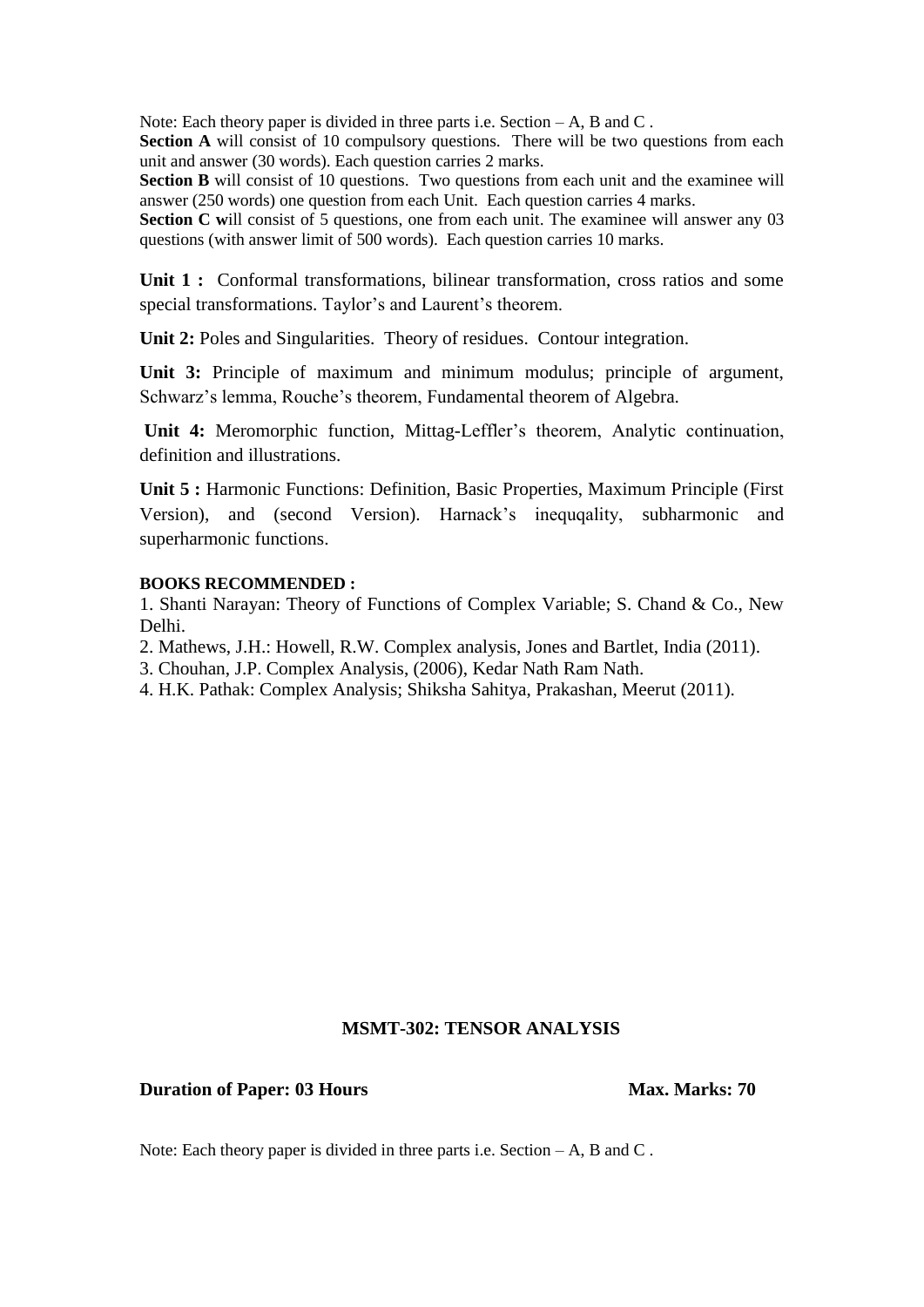**Section A** will consist of 10 compulsory questions. There will be two questions from each unit and answer (30 words). Each question carries 2 marks.

**Section B** will consist of 10 questions. Two questions from each unit and the examinee will answer (250 words) one question from each Unit. Each question carries 4 marks.

**Section C** will consist of 5 questions, one from each unit. The examinee will answer any 03 questions (with answer limit of 500 words). Each question carries 10 marks.

Unit 1: Notations and definitions of contravariant and covariant tensors of first and second order. Mixed tensors, higher order tensors. Contraction and Quotient law for tensors. Symmetric and skew symmetric tensors.

**Unit 2:** Metric [Fundamental] tensor, conjugate metric tensors. Definitions and properties of first and second kind of Christoffel's symbols. Laws of transformation of Christoffel's symbols.

Unit 3: Covariant derivatives of contravariant and covariant tensors of first and second orders. Laws of covariant differentiation. Ricci's Theorem.

**Unit 4:** Definition and properties of Riemann-Christoffel's tensor. Definition and properties of covariant curvature tensor.

**Unit 5:** Contraction of Riemann-Christoffel Tensor-Ricci tensor.

#### **BOOKS RECOMMENDED:**

Bansal, J.L.: Tensor Analysis, Jaipur Publishing House, (2004).

### **MSMT-303: FUNCTIONAL ANALYSIS - I**

#### **Duration of Paper: 03 Hours Max. Marks: 70**

Note: Each theory paper is divided in three parts i.e. Section  $-A$ , B and C.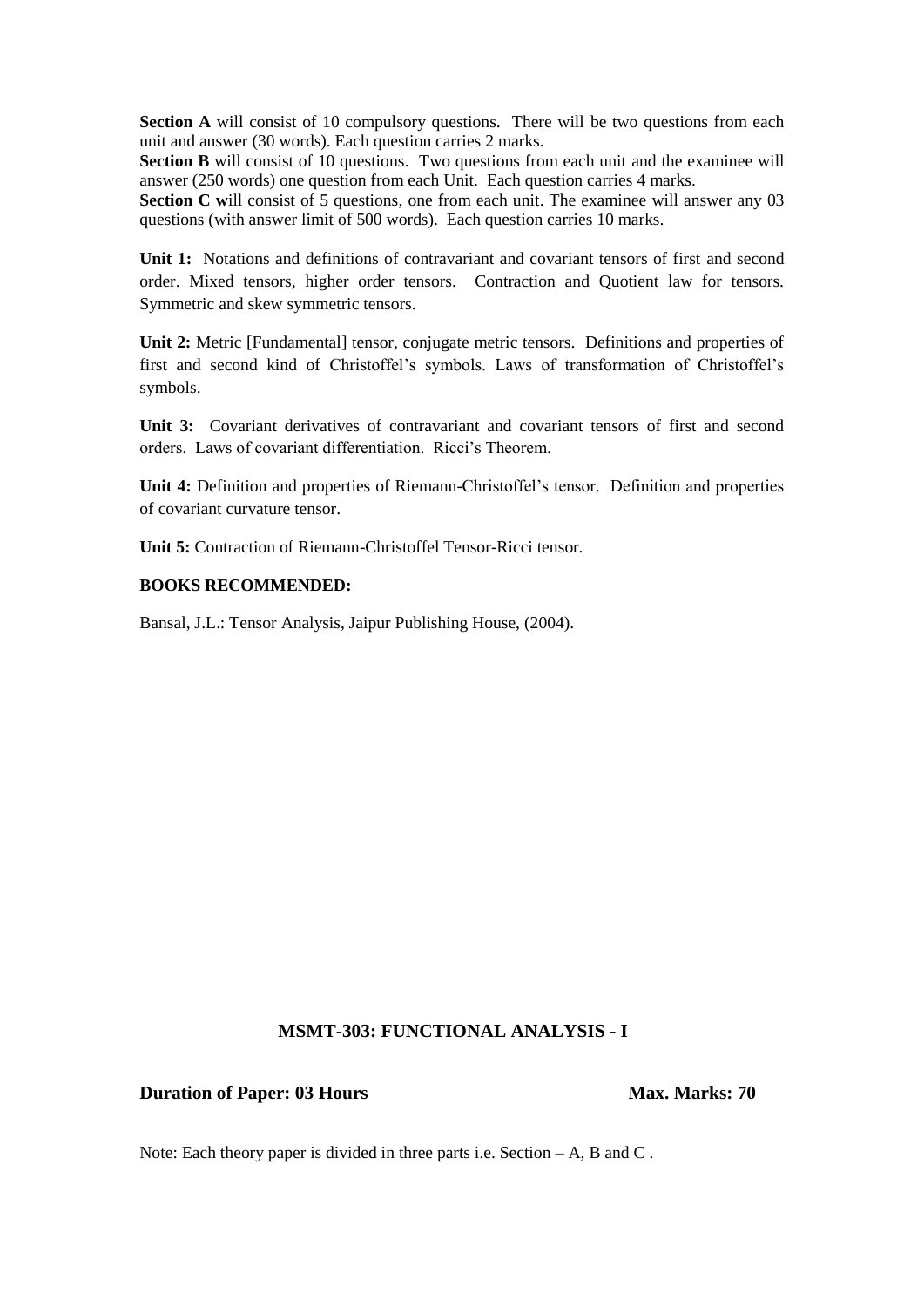**Section A** will consist of 10 compulsory questions. There will be two questions from each unit and answer (30 words). Each question carries 2 marks.

**Section B** will consist of 10 questions. Two questions from each unit and the examinee will answer (250 words) one question from each Unit. Each question carries 4 marks.

**Section C** will consist of 5 questions, one from each unit. The examinee will answer any 03 questions (with answer limit of 500 words). Each question carries 10 marks.

**Unit 1**: Metric Spaces: Definitions and examples of the metric space, Open and Closed sets, Neighbourhood, Interior, Limit points and Isolated points, Subspace of a metric space, Product spaces. Completeness: Convergent sequence, Complete spaces,Dense sets and Separable spaces, Baire's Category theorem.

**Unit 2**: Compactness: Compact spaces and sets, Sequential compactness, Heine-Borel theorem, Equivalence of compactness and sequential compactness, Continuous mapping.

Unit 3: Normed spaces and their Properties: Banach space, Quotient space of a Banach space, Finite dimensional normed spaces and subspaces. Linear Operators, Linear operators and functionals on finite dimensional spaces. Normed spaces of operators.

**Unit 4**: Dual space : Space  $B(x,y)$ , completeness theorem. Fundamental theorem for normed spaces and Banach space: Zorn's lemma, Hahn-Banach theorem, Hahn-Banach theorem for complex vector spaces and normed spaces.

**Unit 5**: Reflexive operator, Definitions of strong convergence and weak convergence, Lemma for weak convergence, Lemma for weak convergence for the space  $l^p$ , Strong and weak convergence theorem, Open mapping theorem, Closed graph theorem.s

#### **BOOKS RECOMMENDED:**

1. Kreyszig, E. Introductory Functional Analysis with Applications, John Wiley & Sons (1978).

2.Somasundaram, D.A. First Course in Functional Analysis, Narosa Publishing House, Delhi (2006).

3.Taylor, A.E. Introduction to Functional; Analysis, John Wiley & Sons (1958).

4.Choudhary, B. and Nanda, S. Functional Analysis with Applications, Wiley Eastern Limited, Delhi (1989).

5.Rudin, W. Functional Analysis, Tata McGraw-Hill Publ. Co. Ltd., Delhi (1977).

6.Jain, P.K. and Ahmad, Khalil, Metric Spaces, Narosa Publishing House (1996).

7.Copson, E.T. Metric Spaces, Universal Book Stal, Delhi (1989).

8.Berberian, S. Introduction to Hilbert Space, Oxford University Press, Oxford (1961).

9.Edwards, R.E. Functional Analysis Theory and Applications, Dover Publications, Inc. (1995).

# **Elective Papers Group – A (Any One) MSMT-304a: Magneto Fluid Dynamics - I**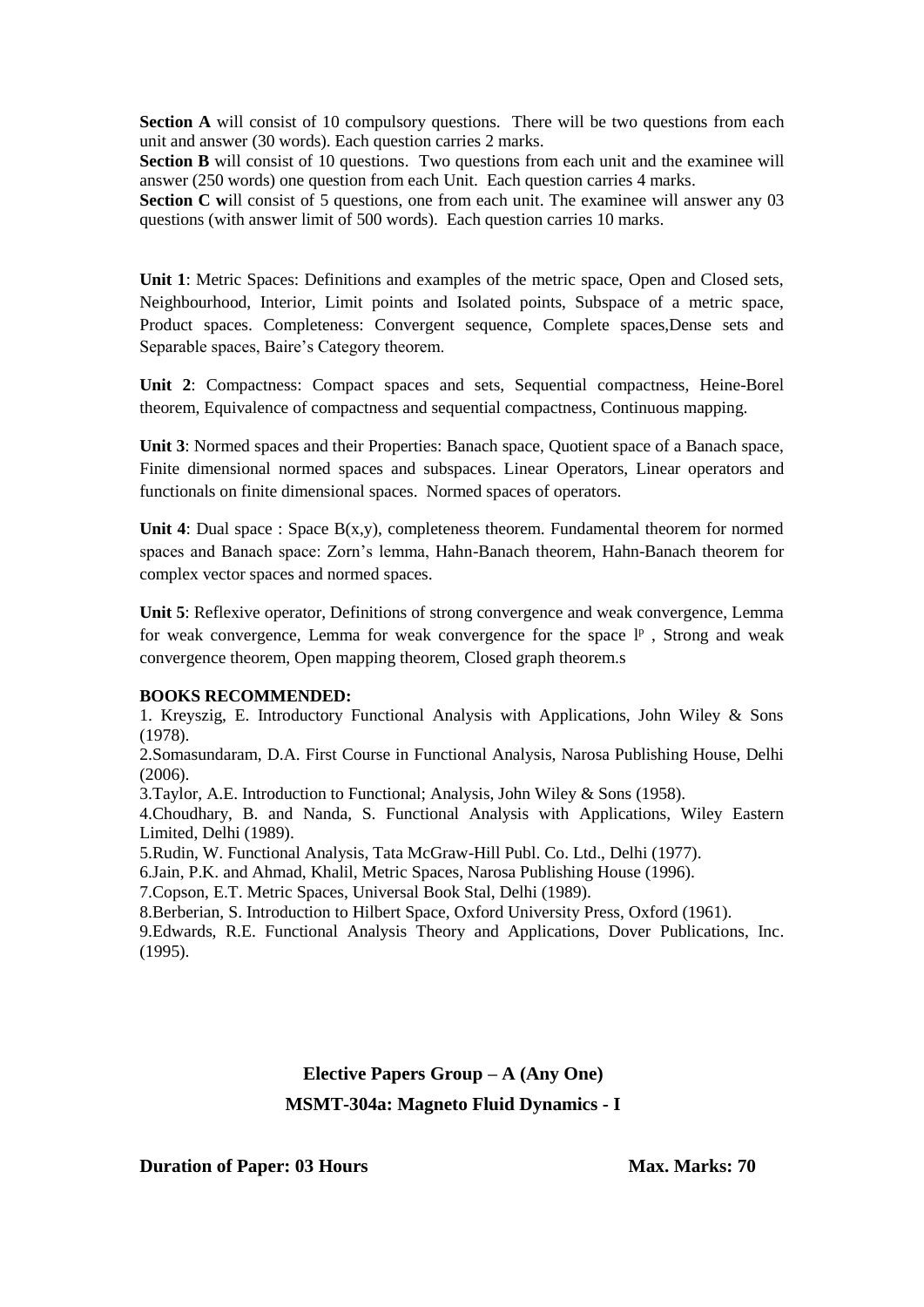**Section A** will consist of 10 compulsory questions. There will be two questions from each unit and answer (30 words). Each question carries 2 marks.

**Section B** will consist of 10 questions. Two questions from each unit and the examinee will answer (250 words) one question from each Unit. Each question carries 4 marks.

**Section C** will consist of 5 questions, one from each unit. The examinee will answer any 03 questions (with answer limit of 500 words). Each question carries 10 marks.

**Unit 1:** Definition of MFD and MFD Phenomenon. Charge conservation equation, Maxwell's equations, constitutive equations, Generalized Ohm's law. Equation of State, Equation of continuity, Equations of motion, Equation of energy.

**Unit 2:** MFD approximations, Magnetic field equation, Magnetic Reynolds number, Alfven's theorem, Magnetic energy, Electromagnetic stresses, force-free magnetic fields.

**Unit 3:** Basic equations for MHD flow, MHD boundary conditions, MHD flow between parallel plates. Velocity distribution in Hartmann flow and Hydromagnetic Couette flow.

**Unit 4:** MHD flow in a tube of rectangular cross-section, MHD pipe flow.

**Unit 5:** MHD flow in an annular channel, MHD flow between two rotating coaxial cylinders, MHD boundary layer approximations.

#### **BOOKS RECOMMENDED :**

Bansal, J.L.: Magnetofluiddynamics of Viscous fluids, Jaipur Publishing House, Jaipur, India Farraro, V.C.A. and Plumpton, C.: Magnetofluidmecbanics Jeffereys, A.; Magnetohydrodynamics

Cowing, T.G.: Magnetohydrodynamics

Cramer, K.R. and Pai S.I.: Magnetofluiddynamics for Engineers and Physicists, Scripta Publishing Company, Washington, D.C., 1973.

Pai, S.I.: Magneto Geodynamics & Plasma Dynamics, Springer-Verlag, New York, 1962.

Shereliff, J.A.: Magnetohydrodynamics, Pergamon Press, London, 1965.

Charlton, P.: Text Book on Fluid Dynamics, CBS Publications, Delhi, 1985.

Rathy, R.K.: An Introduction to fluid dynamics Oxford & IBH Publishing Company, New Delhi, 1976.

**Elective Papers Group – A (Any One) MSMT-304b: LINEAR OPERATORS IN HILBERT SPACE - I**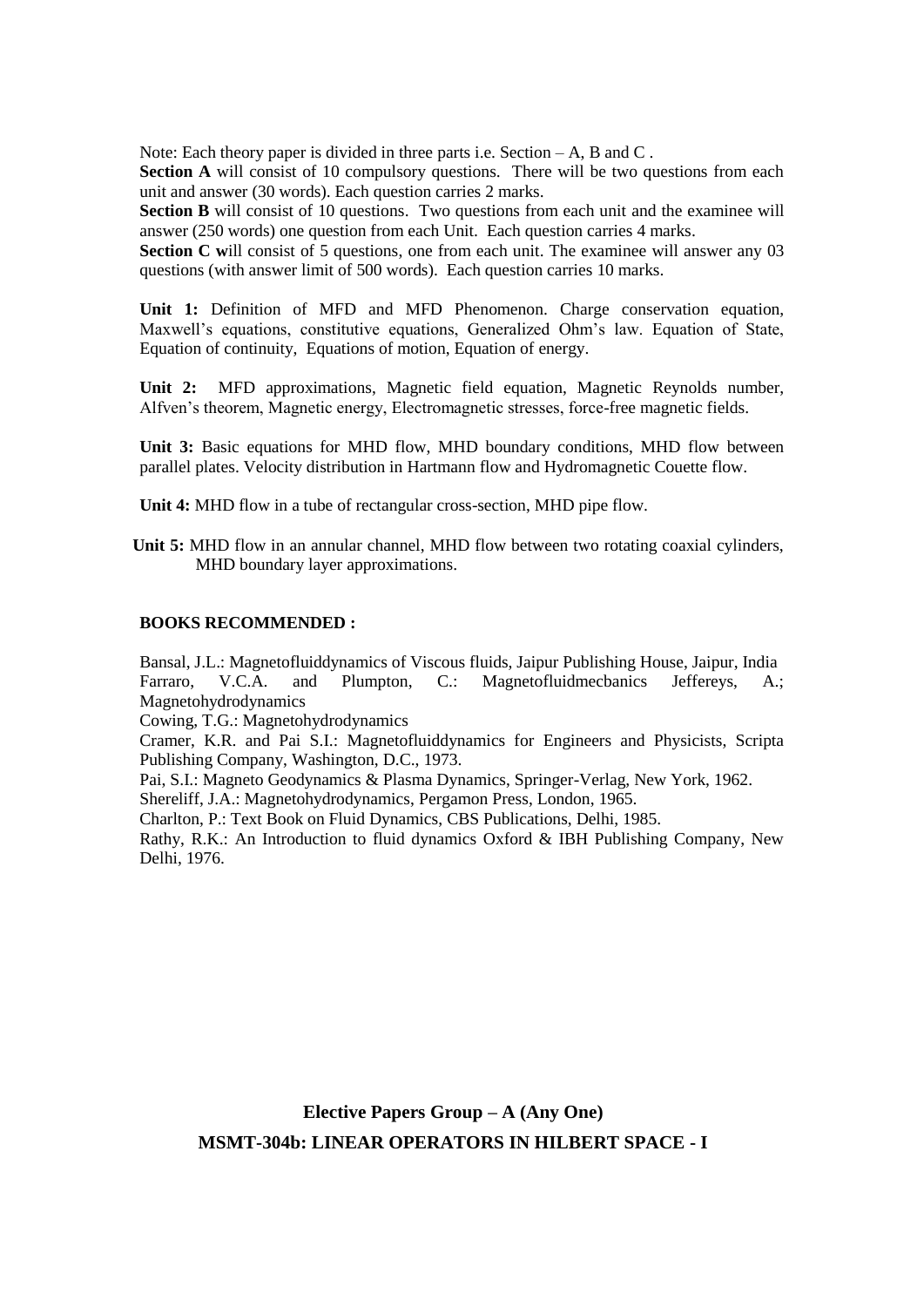Note: Each theory paper is divided in three parts i.e. Section – A, B and C.

**Section A** will consist of 10 compulsory questions. There will be two questions from each unit and answer (30 words). Each question carries 2 marks.

**Section B** will consist of 10 questions. Two questions from each unit and the examinee will answer (250 words) one question from each Unit. Each question carries 4 marks.

**Section C** will consist of 5 questions, one from each unit. The examinee will answer any 03 questions (with answer limit of 500 words). Each question carries 10 marks.

Unit 1: Linear spaces. The scalar product, Hilbert space, Linear manifolds and subspaces. The distance from a point to a subspace. Projection of a vector on a subspace.

Unit 2: Orthogonalization of a sequence of vectors Complete orthonormal systems. The space  $L^2$  and complete orthonormal system in  $\mathbf{L}_1^2$ .

Unit 3: Linear functionals. The theories of F Riesz. A criterion for the closure in H of given system of vectors. A Lemma concerning convex functionals Bounded linear operators.

**Unit 4:** Bilinear functions. The general form of a Bilinear functional adjoint operators. Weak convergence in H weak compactness.

Unit 5: A criterion for the boundedness of an operator, Linear operators in a separable space. Complete continuous operators. A criterion for complete continuity of an operator. Sequence of bounded Linear Operators.

#### **BOOKS RECOMMENDED :**

Akhiezer, N.I. and Glazman, I.M.: Theory of Linear Operation in Hilberts Space.

Translated from the Russian by Merlyind Nestell, Vingar Pub. Co., New York.

# **Elective Papers Group – A (Any One) MSMT-304c: LAMINAR VISCOUS FLOW THEORY - I**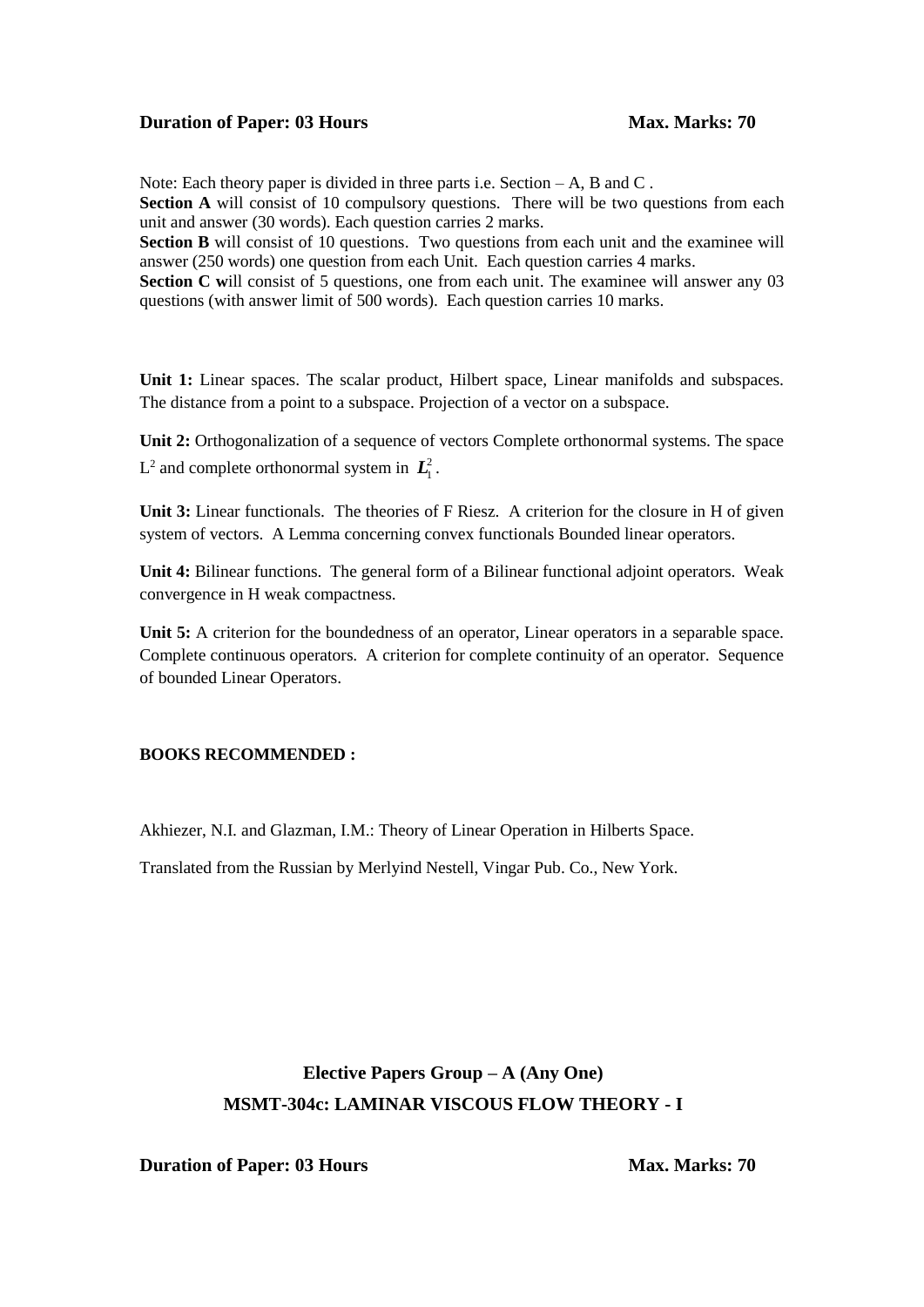Section A will consist of 10 compulsory questions. There will be two questions from each unit and answer (30 words). Each question carries 2 marks.

**Section B** will consist of 10 questions. Two questions from each unit and the examinee will answer (250 words) one question from each Unit. Each question carries 4 marks.

**Section C** will consist of 5 questions, one from each unit. The examinee will answer any 03 questions (with answer limit of 500 words). Each question carries 10 marks.

**Unit 1:** Fluid, Continuum hypothesis. Constitutive equation for Newtonian fluids, Navierstoke's equations for viscous compressible flow.

Unit 2: Some exact solutions of N-S. equations, Plane Couette flow. Plane Poisseulle flow, Generalized plane Couette flow, Haigan-Poisseulle flow through circular pipe.

**Unit 3:** Some exact Solutions; Flow between two concentric rotating cylinders, stagnation in two dimensional flow. Flow due to a plane wall suddenly set in motion (Stoke's first problem). Flow due to an oscillating plane wall (Stoke's first problem).

**Unit 4:** Equation to energy, Temperature distributions in Couette flow, Plane Poissuille flow and Haigen-Poissuille flow in a circular pipe.

**Unit 5:** Theory of very slow motion: Stoke's equation of very slow motion. Stoke's flow past a sphere, stoke's stream function. Oseen equations. Lubrication theory.

#### **BOOKS RECOMMENDED :**

Schliching H.: Boundary Layer Theory, McGraw Hill.

Pai, S.I.: Viscous Flow Theory, Vol.I, Laminar Flow, D.Van Nostrand Company, New York, 1956.

Bamal, J.L.: Viscous Fluid Dynamics, Oxford and IBH, 2004.

# **Elective Papers Group – A (Any One) MSMT-304d: PROBABILITY AND STATISTICAL DISTRIBUTIONS - I (Only for Non-Statistics students of B.Sc. Final)**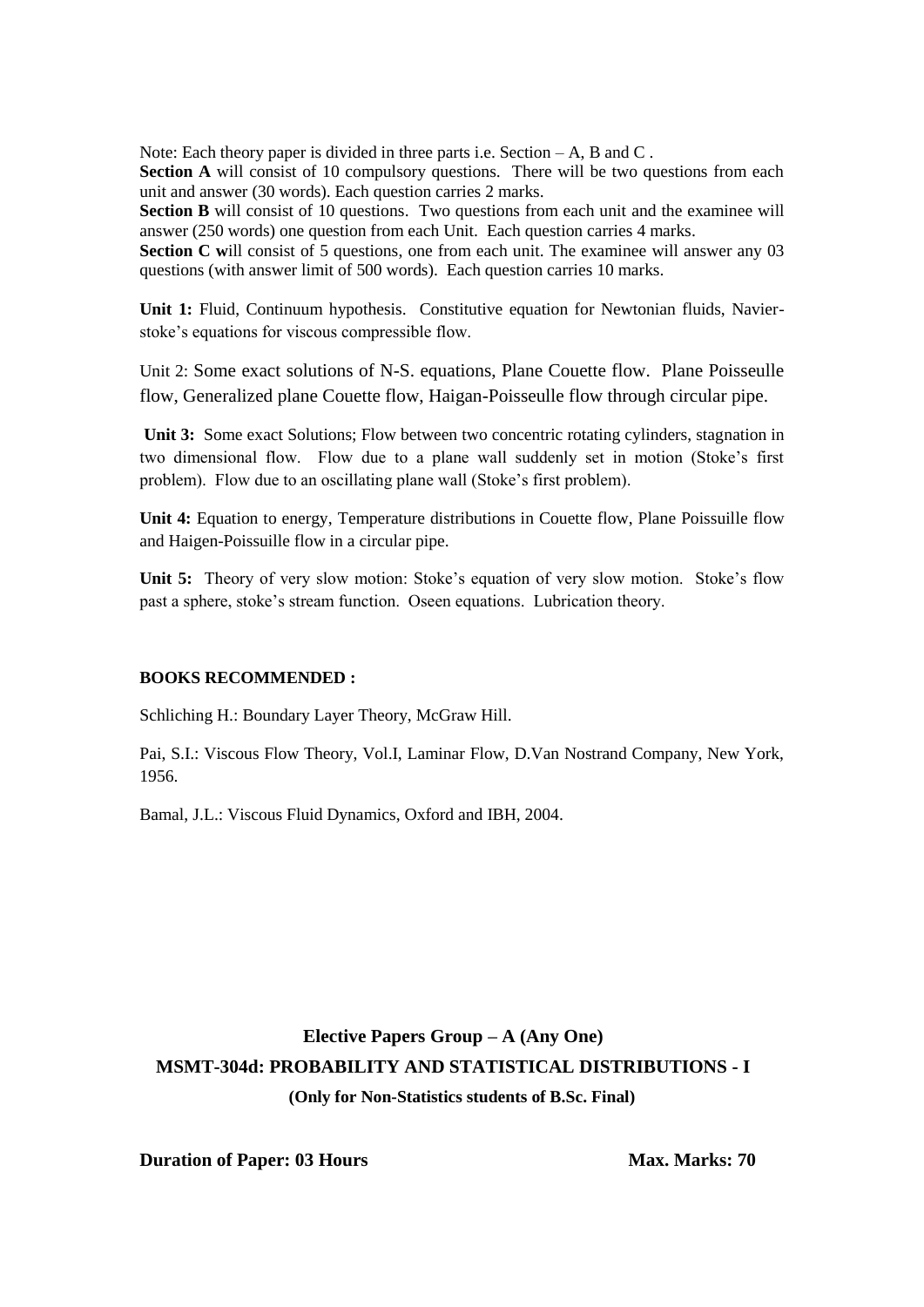**Section A** will consist of 10 compulsory questions. There will be two questions from each unit and answer (30 words). Each question carries 2 marks.

**Section B** will consist of 10 questions. Two questions from each unit and the examinee will answer (250 words) one question from each Unit. Each question carries 4 marks.

**Section C** will consist of 5 questions, one from each unit. The examinee will answer any 03 questions (with answer limit of 500 words). Each question carries 10 marks.

**Unit 1:** Probability, Random Variables & their probability distribution: Probability: Random Experiment, Statistical Regularity, Algebra of events. Classical, relative frequency and axiomatic approaches of probability. Additive law and Bool's inequalities. Conditional probability. Stochastic independence of events. Multiplicative law of probability and Baye's Theorem.

**Unit 2: :** Random Variable (R.V.): Discrete RV. Probability mass function (p.m.f.). continuous r.v. probability density functions (p.d.f). Cumulative distribution function (c.d.f). and its properties. Two dimensional Random Variable. Joint, marginal and conditional, p.m.f., p.d.f. and c.d.f. Independence of random variable

**Unit 3:** Expectation of Random Variable and function of r.v. Theorems on Expectation and inequalities, Moments: Factorial moments, Moments about a point A, Raw moments and Central moments. Measurers of Central tendency, Measures of Dispersion, Measures of Skewness and Kurtosis.

**Unit 4:** Moment generating function (m.g.f.), Cumalant generating function (c.g.f.) and characteristic function (c.f.) of random variables. Product moments and Joint m.g.f. of random variables. Convergence of sequence of random variables; Convergence in law (or in distribution), convergence in probability. Convergence in rth moment

**Unit 5:** Discrete Distribution. Discrete Uniform distribution. Bernoulli distribution Binomial distribution. Hypergeometric distribution.

#### **BOOKS RECOMMENDED :**

- 01. Mathematical Statistics By Parimal Mukhopadhyay (Books and Allied (P.) Ltd.,
- 02. An Introduction to Probability and Statistics By Vijay K. Rophtgi & A.K. Mod. Ehsanes Saleh.
- 03. Fundamental of Mathematical Statistics By S.C.Gupta and V.K. Kapoor (Sultan Chand & Sons).

# **Elective Papers Group – B (Any One) MSMT-305a: GENERALIZED FUNCTIONS - I**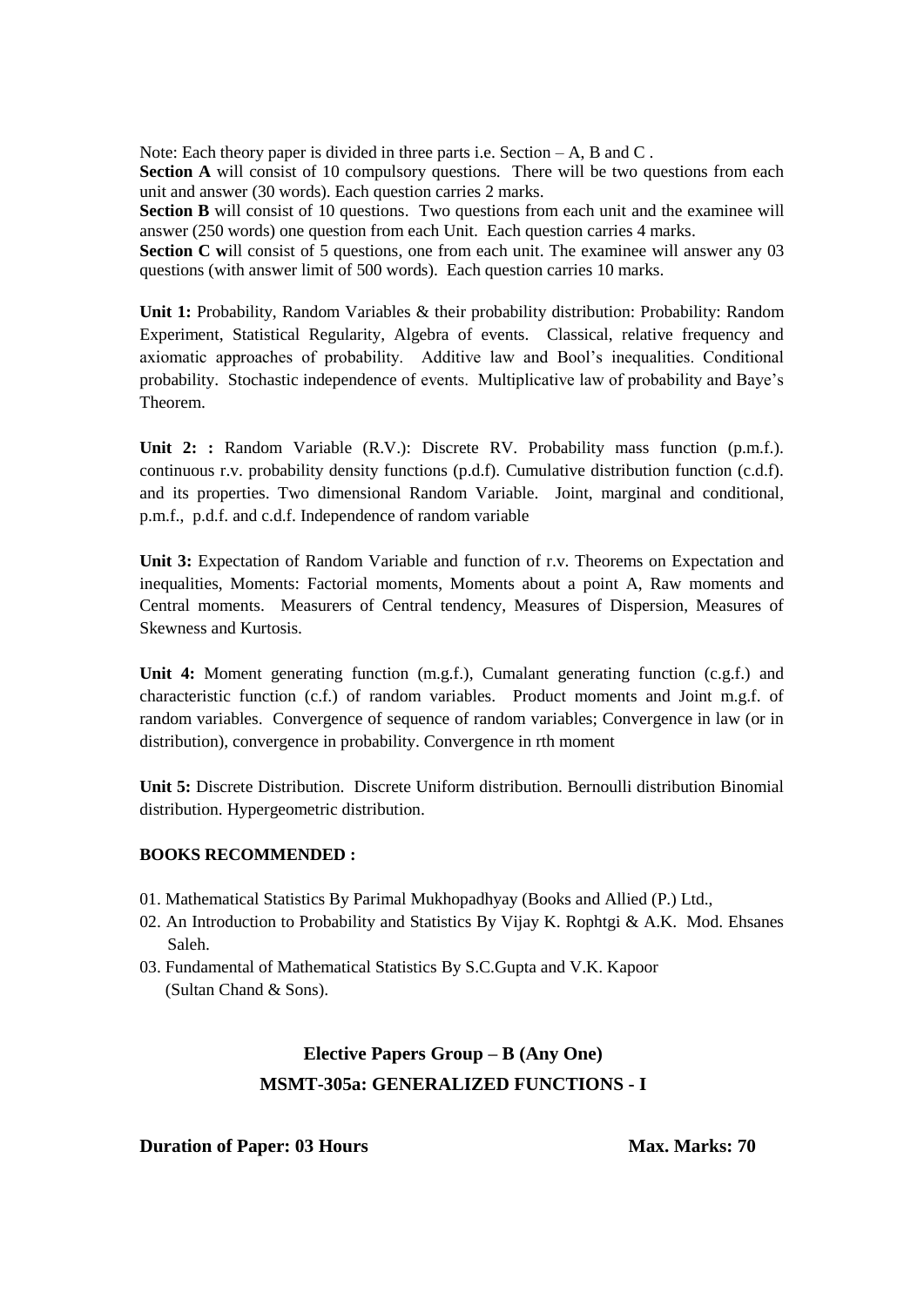**Section A** will consist of 10 compulsory questions. There will be two questions from each unit and answer (30 words). Each question carries 2 marks.

**Section B** will consist of 10 questions. Two questions from each unit and the examinee will answer (250 words) one question from each Unit. Each question carries 4 marks.

**Section C will consist of 5 questions, one from each unit. The examinee will answer any 03** questions (with answer limit of 500 words). Each question carries 10 marks.

Unit 1: Definition and simple properties of generalized functions, Functional and generalized functions.

**Unit 2:** Differentiation and integration of generalized functions, Regularization of functions of algebraic singularities.

Unit 3: Associated functions, Convolution of generalized functions, Elementary solutions of differential equations with constant coefficient.

**Unit 4:** Fourier Transforms of generalized functions. Fourier transform of test function, Fourier transforms of generalized functions of one and several variables. Fourier transform and differential equations.

Unit 5: Particular type of generalized functions: Generalized functions concentrated on smooth monifolds of lower dimension. Generalized functions associated with Quadratic form. Homogeneous functions Arbitrary functions raised to a power.

#### **BOOKS RECOMMENDED :**

Gellifand, I.M. and Shilvo, G.C.: Generalized functions, Vol. I. Acad. Press. 1964.

Fredman, A.: Generalized Functions and Partial Differential Equations,

Prentice Hall. Inc., Englewood Cliffs, N.J., U.S.A., 1963.

# **Elective Papers Group – B (Any One) MSMT-305b: FUNDAMENTALS OF OPERATIONS RESEARCH - I**

#### **Duration of Paper: 03 Hours Max. Marks: 70**

Note: Each theory paper is divided in three parts i.e. Section  $-A$ , B and C.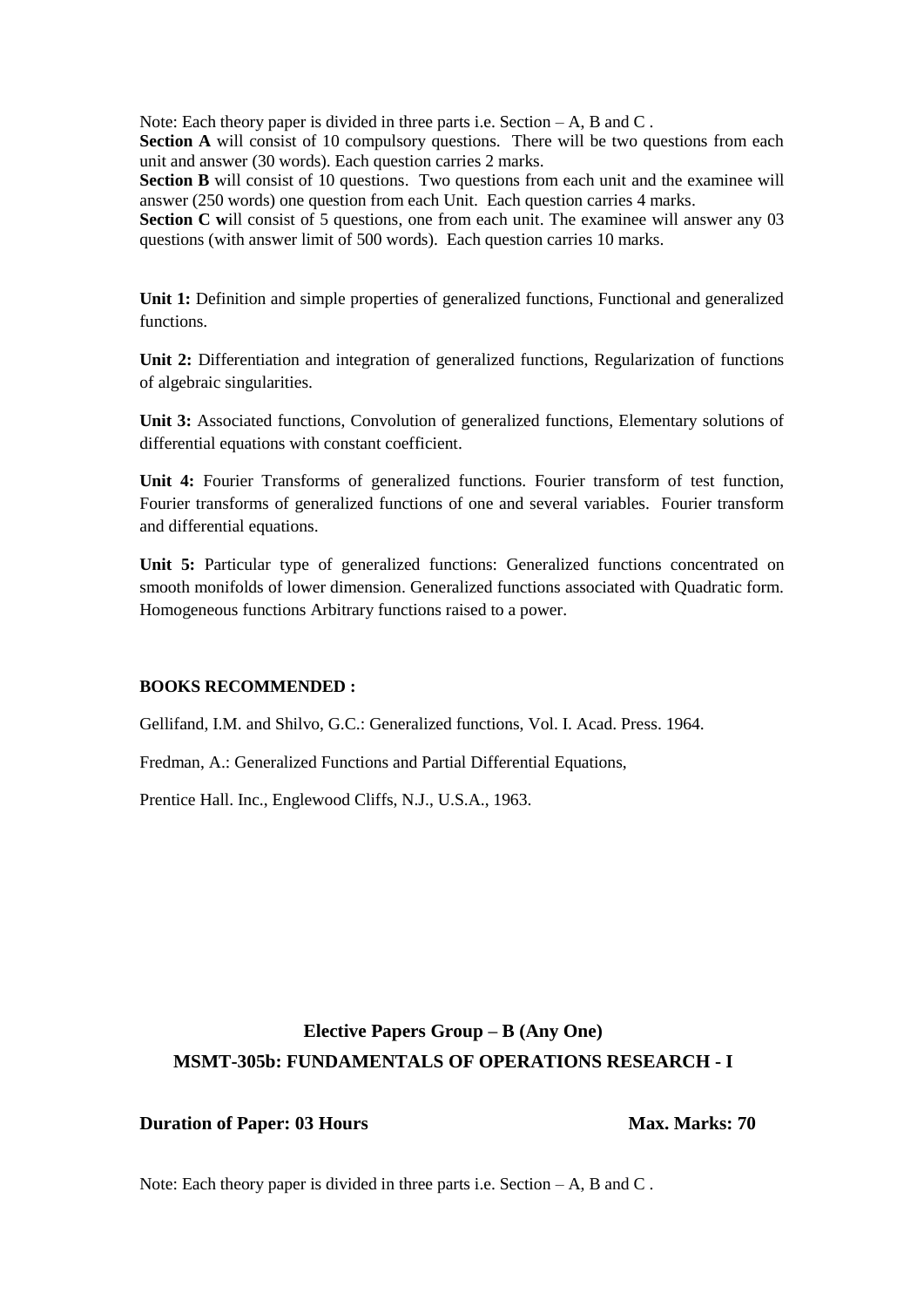**Section A** will consist of 10 compulsory questions. There will be two questions from each unit and answer (30 words). Each question carries 2 marks.

**Section B** will consist of 10 questions. Two questions from each unit and the examinee will answer (250 words) one question from each Unit. Each question carries 4 marks.

**Section C** will consist of 5 questions, one from each unit. The examinee will answer any 03 questions (with answer limit of 500 words). Each question carries 10 marks.

Unit 1: Basic concepts of probability. Conditional probability, Bayes' theorem; Basic concepts of Poisson, exponential distributions.

**Unit 2:** Definition, scope and objectives of O.R., Different types of O.R. Models, basic ideas of convex sets. Linear programming problems-Simplex Method, two phase method.

**Unit 3:** Duality of L.P.P., Transportation and assignment problems.

**Unit 4:** Theory of games: Competitive strategies, minimax and maximin criteria, two person zero-sum games with and without saddle point, dominance, fundamental theorem of game.

**Unit 5:** Inventories: Single item deterministic inventory models with finite and infinite rates of replenishment,

#### **BOOKS RECOMMENDED :**

Kanti Swaroop, Gupta, Man Mohan: Operations Research, Sultan Chand and Sons.

Goel and Mittal: Operations Research, Pragati Prakashan

Mittal, K.V.: Optimizadon Methods in O.R. and S. Analysis

Sharma, S.D.: Operations Research

Loomba, N.P.: Linear Programming

Satty, T.L.: Mathematical Methods of Operations Research.

## **Elective Papers Group – B (Any One) MSMT-305c: INTEGRAL EQUATIONS AND BOUNDARY VALUE PROBLEMS - I**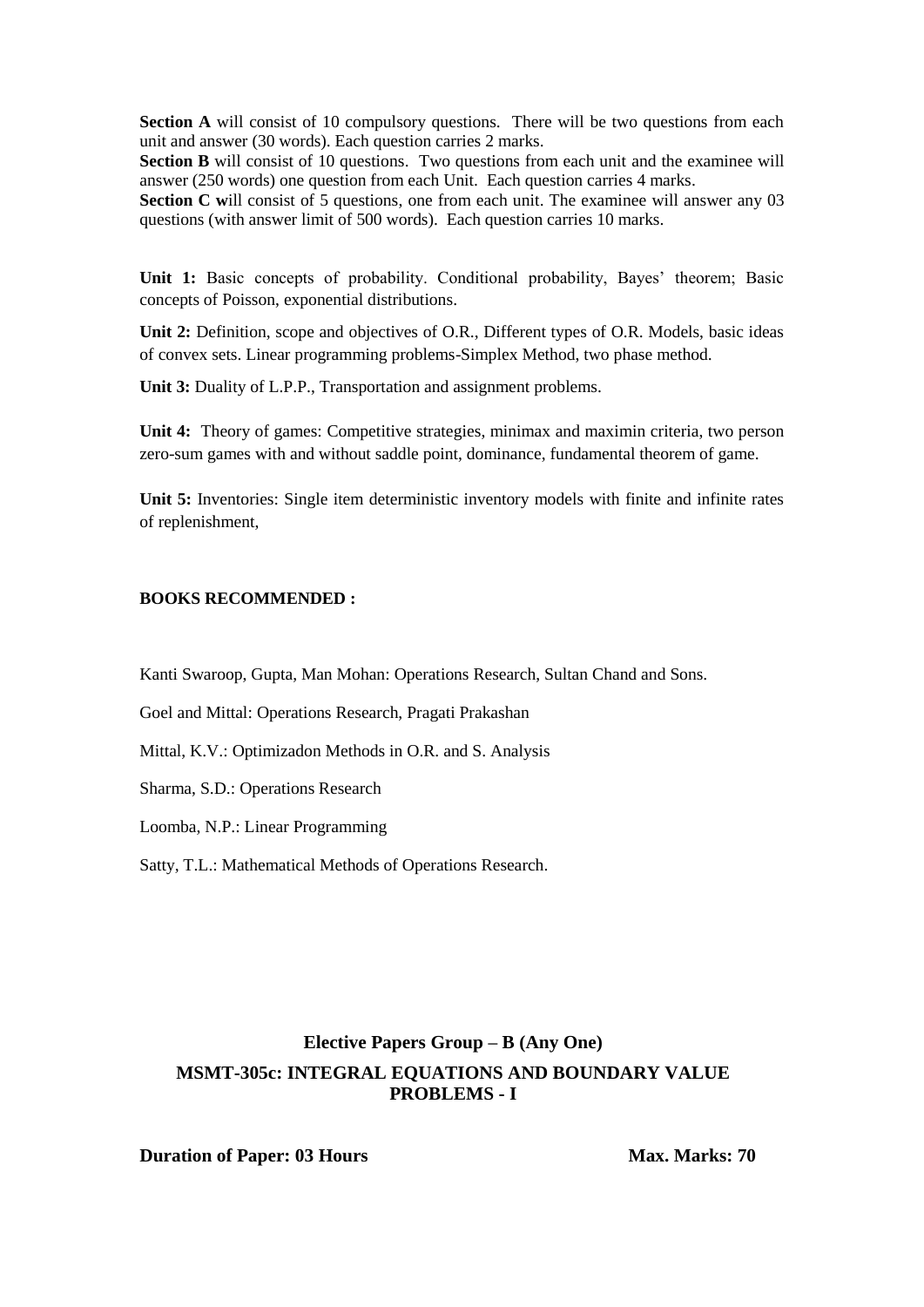**Section A** will consist of 10 compulsory questions. There will be two questions from each unit and answer (30 words). Each question carries 2 marks.

**Section B** will consist of 10 questions. Two questions from each unit and the examinee will answer (250 words) one question from each Unit. Each question carries 4 marks.

**Section C** will consist of 5 questions, one from each unit. The examinee will answer any 03 questions (with answer limit of 500 words). Each question carries 10 marks.

**Unit 1**: General concepts of integral equation. Linear integral equations of the first and second kind of Fredholm and Volterra types. Solution by successive substitution and successive approximations.

**Unit 2**: Solution of integral equation by Resolvent Kernel. Singular Integral equation. Solution of Abel's integral equation. General form of Abel Singular integral equation. Weakly Singular Kernel.

**Unit 3:** Hilbert – Schmidt theory by symmetric kernels. Riesz – Fischer theorem. Hilbert – Schmidt theorem. Hilbert's theorem.

**Unit 4**: Schmidt's solution of the non-homogeneous fredholm integral equation of second kind.

**Uni 5** Homogeneous Fredholm integral equations. Eigen values and Eigen functions.

#### **BOOKS RECOMMENDED:**

W.V.Lovaitt: Linear Integral Equation, Dover Publications, 1950.

Krasnov, Kiselev and MakrankoL Problem and Exercises in Integral Equations, Translated by G. Yankovsky, Mir Publishers, Moscow, 1971.

Mikhlim, S.G.: Integral Equations, Pergamon, Oxford, 1957

Triconi, F.D.: Integral Equations, Interscience, New York, 1957.

Pundir, S.K. and Pundir, R. Integral equations and Boundary Value Problems, Pragati Prakashan, Meerut (U.P.)

Chandramouli, A.B.: Integral Equations with Boundary Value Problems, Shiksha Sahitya Prakashan, Meerut (U.P.)

# **Elective Papers Group – B (Any One) MSMT-305d: ADVANCED NUMERICAL ANALYSIS - I**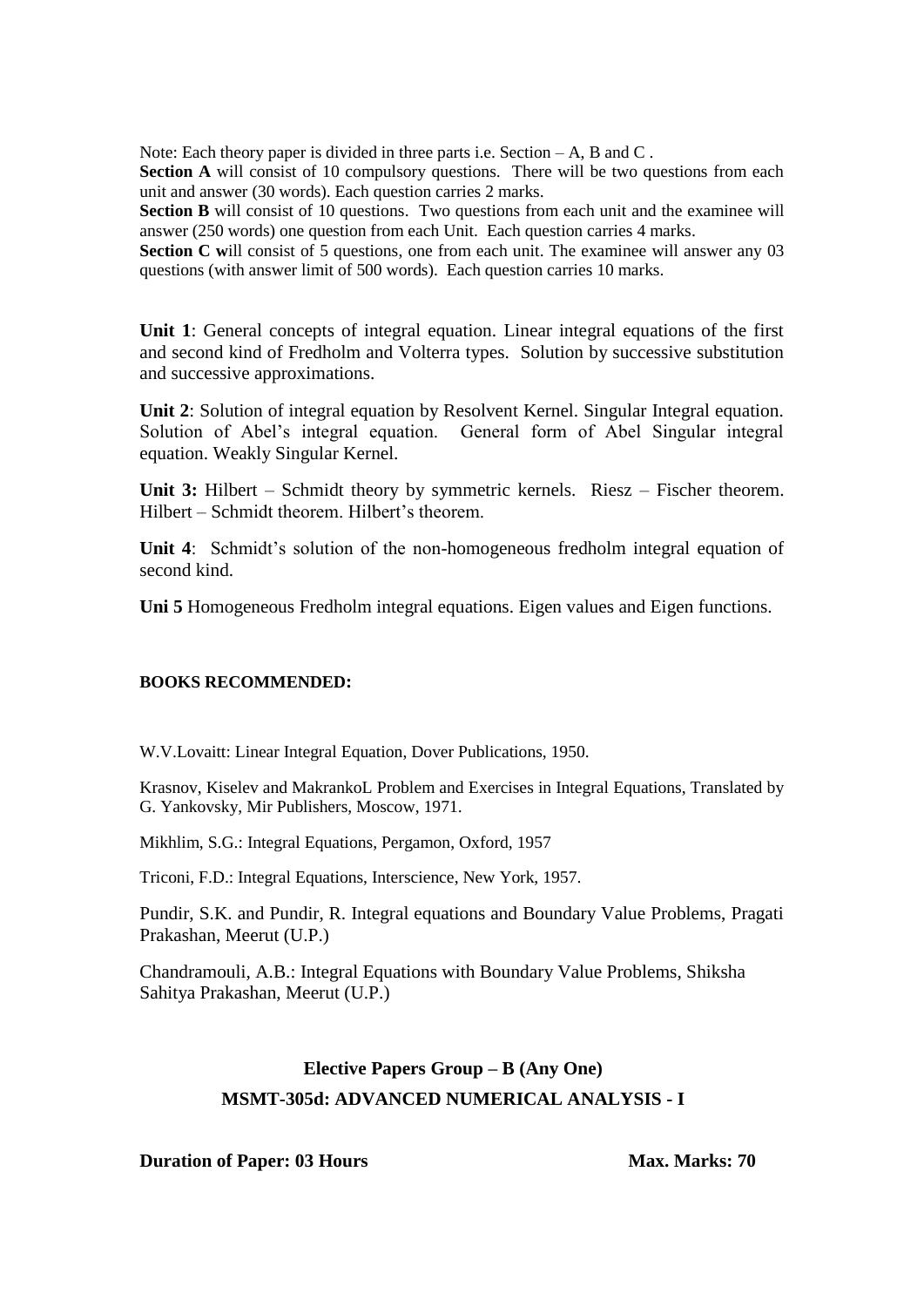Section A will consist of 10 compulsory questions. There will be two questions from each unit and answer (30 words). Each question carries 2 marks.

**Section B** will consist of 10 questions. Two questions from each unit and the examinee will answer (250 words) one question from each Unit. Each question carries 4 marks.

**Section C** will consist of 5 questions, one from each unit. The examinee will answer any 03 questions (with answer limit of 500 words). Each question carries 10 marks.

**Unit 1 :** Solution of Algebraic and Transcendental Equations: Newton-Raphson method for real multiple roots, Newton-Raphson method for complex roots and Newton-Raphson method for system of non-linear equations.

**Unit 2:** Synthetic Division, Birge-Vieta, Bairstow and Graefre's root squaring methods for Numerical solution of polynomial equations.

**Unit 3 :** Solution of simultaneous Linear Equations: Direct methods: Gauss-elimination, Gauss-Jordan, Cholesky and Partition method. Iterative Methods: Jacobi iteration, Gaussseidel iteration and Successive Relaxation method.

**Unit 4:** Eigen value Problems: power method, Jacobi Method and Givin's Method for finding Eigen values of a matrix.

**Unit 5 :** Curve fitting and Function Approximation: Least square Method, Fitting a straight line, Second Degree Polynomials, Exponential Curves and Logarithmic Curves.

#### **BOOKS RECOMMENDED:**

Jain, M.K.,Iyenger, SRK, Jain R.K.: Numerical Methods for Scientists & Engineering Computations, Wiley Eastern Ltd.,

Shastry, S.S.: Introductory Methods of Numerical Analysis, Prentice Hall India Pvt., Ltd.,

Grewal, B.S. : Numerical Methods in Engineering & Science, Khanna Publishers.

Collatz, L.: Numerical Solution of Differential Equations, Tata McGraw-Hill.

D.S. Chouhan: Numerical Methods, JPH.

# **SEMESTER – IV MSMT-401: TOPOLOGY**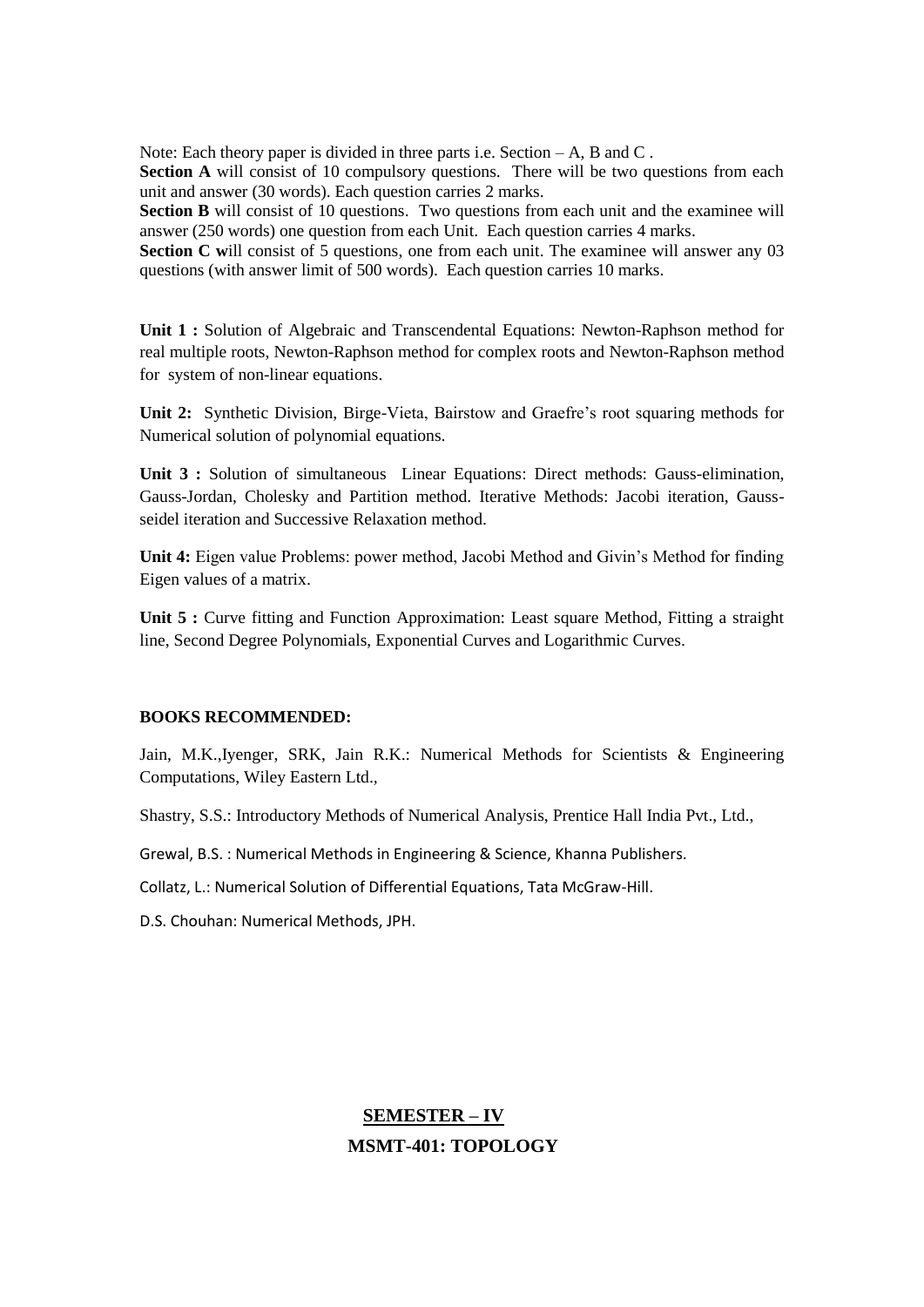Note: Each theory paper is divided in three parts i.e. Section – A, B and C.

**Section A** will consist of 10 compulsory questions. There will be two questions from each unit and answer (30 words). Each question carries 2 marks.

**Section B** will consist of 10 questions. Two questions from each unit and the examinee will answer (250 words) one question from each Unit. Each question carries 4 marks.

**Section C will consist of 5 questions, one from each unit. The examinee will answer any 03** questions (with answer limit of 500 words). Each question carries 10 marks.

Unit 1 **:** Definition of topological spaces by using open sets, Characterization in terms of closed sets. Interior, closure and neighborhood operators.

**Unit 2:** Frontier of a set, Sub-space. Bases and sub-bases, dense subsets. Connected spaces.

**Unit 3 :** Continuous functions, closed and open functions. Homomorphism, First and Second axioms of countability.

**Unit 4:** Separable spaces. Lindeloff spaces.  $T_0$ ,  $T_1$  and  $T_2$  spaces. Regular and normal spaces.

**Unit 5:** Compactness.

#### **BOOKS RECOMMENDED**:

1. B.D. Gupta: Topology; Kedar Nath Ram Nath; Delhi; Meerut.

2. Colin Adams and Robert Franzosa: Introduction to Topology; Dorling Kindersley India Pvt. Ltd., Pearson Prentice Hall (2009), Delhi.

3. K.P. Gupta: Topology: Pragati Prakashan, Meerut.

#### **MSMT-402: DIFFERENTIAL GEOMETRY**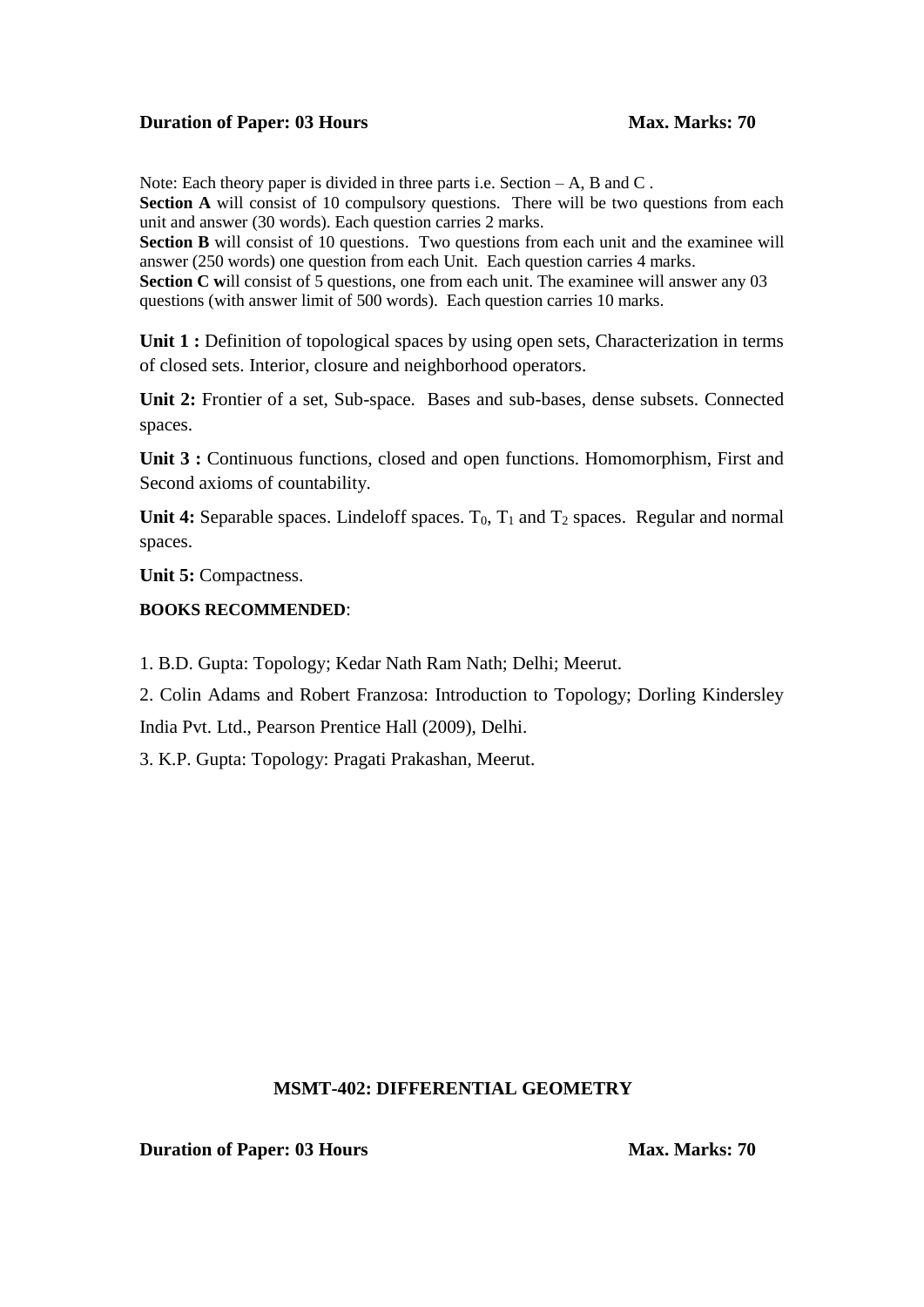**Section A** will consist of 10 compulsory questions. There will be two questions from each unit and answer (30 words). Each question carries 2 marks.

**Section B** will consist of 10 questions. Two questions from each unit and the examinee will answer (250 words) one question from each Unit. Each question carries 4 marks.

Section C will consist of 5 questions, one from each unit. The examinee will answer any 03 questions (with answer limit of 500 words). Each question carries 10 marks.

**Unit 1:** Curves in Space: Definition of unit tangent vector, tangent line, Normal line and Normal plane. Contact of a curve and a surface. Equation of osculating plane. Fundamental unit vectors, equations of fundamental planes.

**Unit 2:** Curvature, Torsion and skew curvature vectors. Serret-Frenet formulae and their applications. Definition and properties of the osculating circle and osculating spheres. Bertrand curves and their properties. Involute and evolute of space curves.

Unit 3: Envelope of family of surfaces. Ruled surfaces: Definition and properties of developable and skew surfaces. Parametric representation of a surface. First and Second fundamental forms and magnitudes of various surfaces.

**Unit 4:** Definition and Differential equation of lines of curvature (Excluding theorms). Definition and equation of curvature and torsion of asymptotic lines. Beltrami-Enneper Theorem.

**Unit 5:** Fundamental equations of Surface Theory: Gauss equations, Gauss Characteristic equations, Weingarten equations and Mainardi-Codazai equations.

#### **BOOKS RECOMMENDED:**

Bansal, J.l. and Sharma, P.R.: Differential Geometry: Jaipur Publishing House (2004).

Thorpe, J.A.: Introduction to Differential Geometry, Springer-verlag.

Slemberg, S.: Lectures on Differential Geometry, P.H.I. (1964).

Docarmo, M.: Differential Geometry of Curves and surfaces, P.H.I. (1976).

Gupta, P.P. and Malik, G.S.: Three Dimensional Differential Geometry, Pragati Prakashan, Meerut.

#### **MSMT-403: FUNCTIONAL ANALYSIS - II**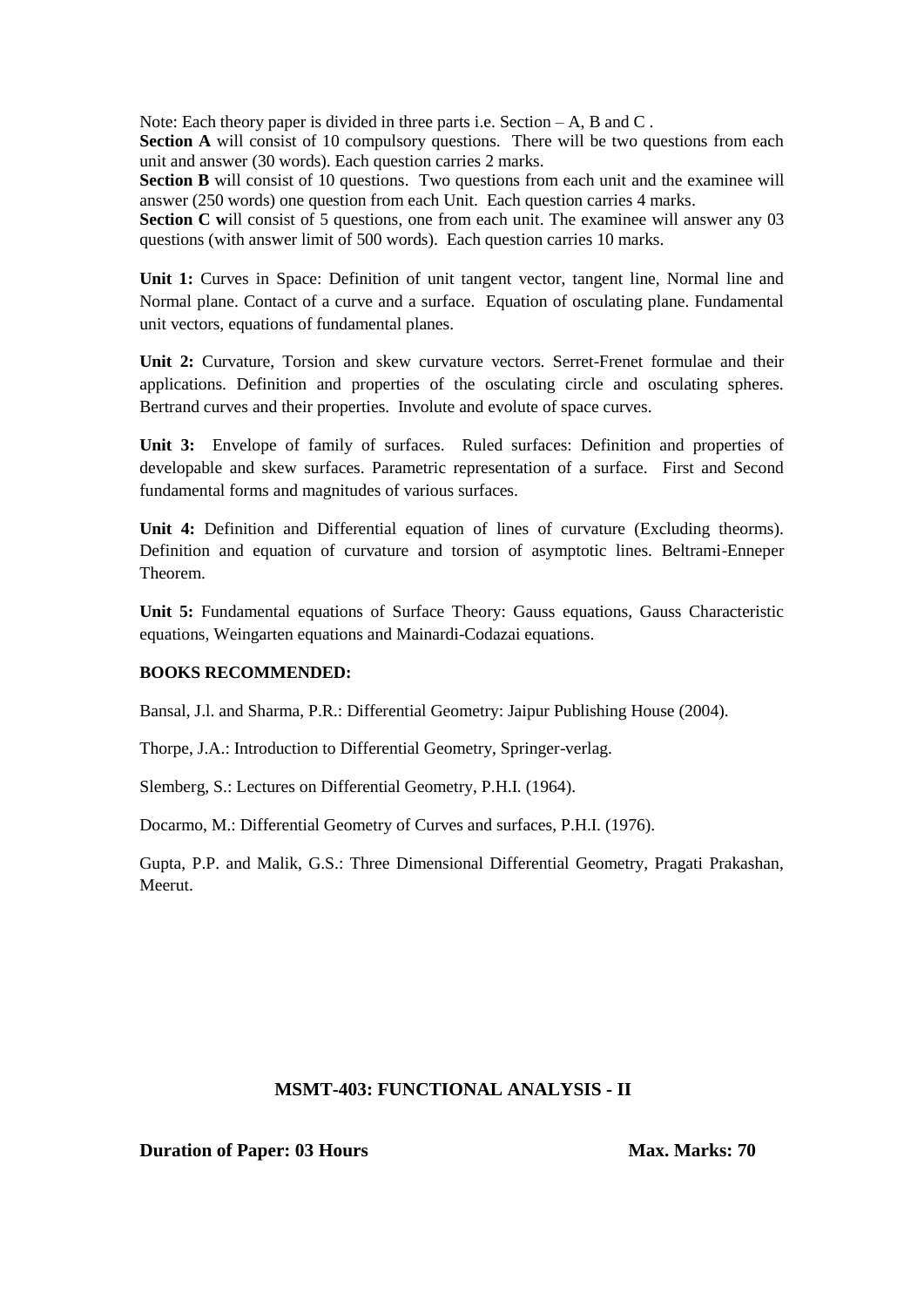**Section A** will consist of 10 compulsory questions. There will be two questions from each unit and answer (30 words). Each question carries 2 marks.

**Section B** will consist of 10 questions. Two questions from each unit and the examinee will answer (250 words) one question from each Unit. Each question carries 4 marks.

Section C will consist of 5 questions, one from each unit. The examinee will answer any 03 questions (with answer limit of 500 words). Each question carries 10 marks.

**Unit 1**: Convergence of sequences of operators and functional. Inner spaces: Hilbert spaces: Orthogonality, Euclidean space  $\mathbb{R}^n$ , Unitary space  $\mathbb{C}^n$ , Space  $\mathbb{L}^2$  [a,b].

Unit 2: Hilbert sequence space  $l^2$ . Space  $l^p$  and space C [a,b], Properties of inner product spaces, Orthogonal sets and sequences, Representation of functional on Hilbert spaces, Hilbert adjoint operator.

**Unit 3**: Spectral theory of linear Operators in Normed Spaces: Bounded self-adjoint linear operator, Definitions : Eigenvalues, Eigenvectors,Eigenspaces and Spectrum, Resolvent set of a matrix.

**Unit 4**: Theorems: Eigenvalues of an operator,Adjoint operator, Closed spectrum theorem, Representation theorem. Hilbert adjoint operator.

**Unit 5**: Eigenvalue and Eigenvector Theorems, Norm theorem, Theorem on product of positive operators, monotone sequence, positive square root, Projection, Product of projection.

#### **BOOKS RECOMMENDED :**

1. Kreyszig, E. Introductory Functional Analysis with Applications, John Wiley & Sons (1978).

2.Somasundaram, D.A. First Course in Functional Analysis, Narosa Publishing House, Delhi (2006).

3.Taylor, A.E. Introduction to Functional; Analysis, John Wiley & Sons (1958).

4.Choudhary, B. and Nanda, S. Functional Analysis with Applications, Wiley Eastern Limited, Delhi (1989).

5.Rudin, W. Functional Analysis, Tata McGraw-Hill Publ. Co. Ltd., Delhi (1977).

6.Jain, P.K. and Ahmad, Khalil, Metric Spaces, Narosa Publishing House (1996).

7.Copson, E.T. Metric Spaces, Universal Book Stal, Delhi (1989).

8.Berberian, S. Introduction to Hilbert Space, Oxford University Press, Oxford (1961).

9.Edwards, R.E. Functional Analysis Theory and Applications, Dover Publications, Inc. (1995).

#### **Elective Papers Group – A (Any One)**

#### **MSMT-404a: MAGNETO FLUID DYNAMICS - II**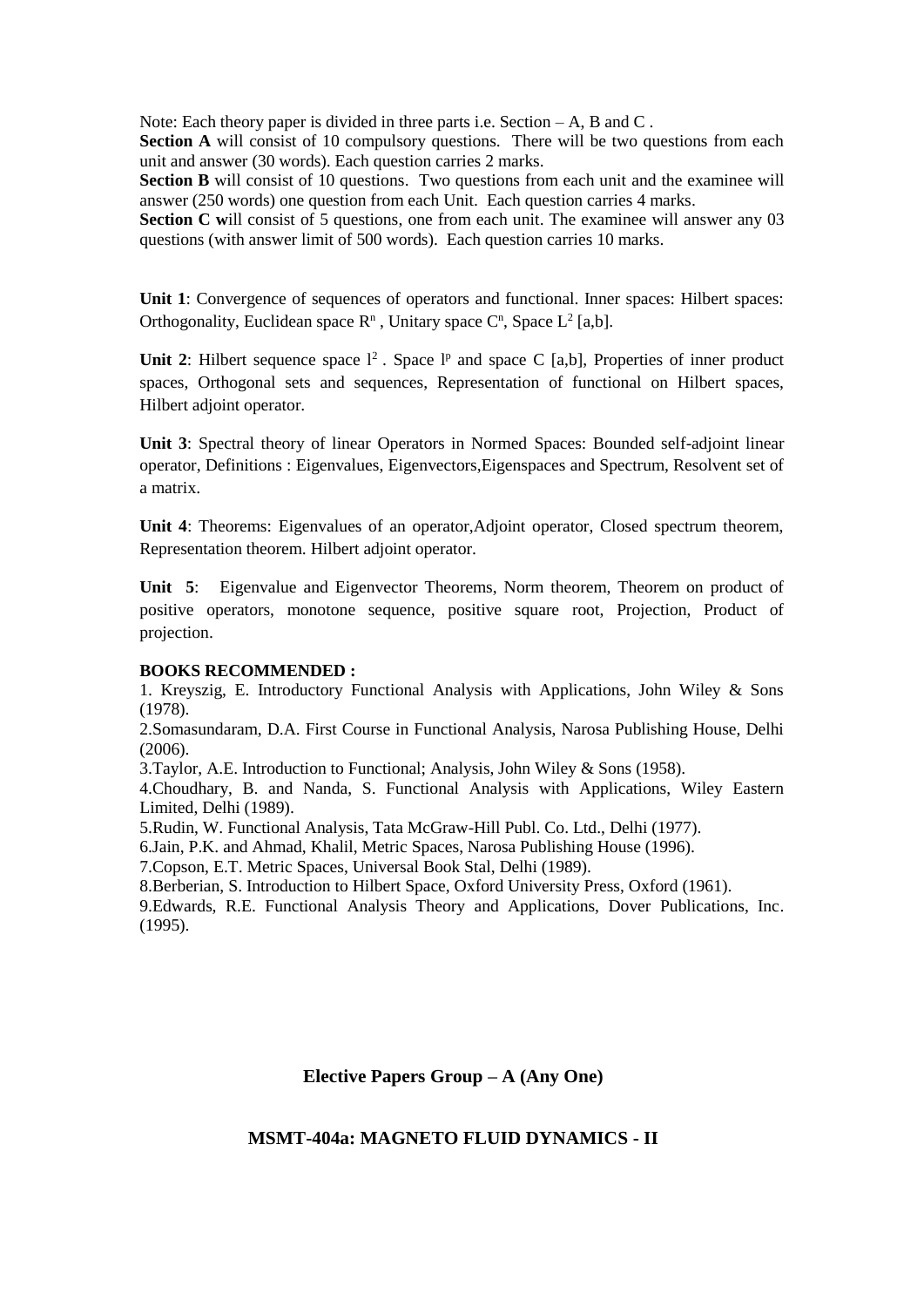Note: Each theory paper is divided in three parts i.e. Section – A, B and C.

**Section A** will consist of 10 compulsory questions. There will be two questions from each unit and answer (30 words). Each question carries 2 marks.

**Section B** will consist of 10 questions. Two questions from each unit and the examinee will answer (250 words) one question from each Unit. Each question carries 4 marks.

**Section C will consist of 5 questions, one from each unit. The examinee will answer any 03** questions (with answer limit of 500 words). Each question carries 10 marks.

- **Unit 1:** Two dimensional MHD boundary layer equations for flow over a plane surface for fluids of large electrical conductivity. MHD boundary lawyer flow past a semi infinite rigid flat plate in an aligned and Transverse magnetic field. Two-dimensional thermal boundary layer equations for flow over a plane surface.
- **Unit 2:** MHD waves, waves in an infinite fluid of infinite electrical conductivity, Alfven waves. Reflection and Refraction of Alfven waves. MHD waves in a compressible fluid.
- Unit 3: MHD waves in the presence of dissipative effects. Hydromagnetic shock waves, stationary plane shock waves in the absence of a magnetic field.
- **Unit 4:** plane hydromagnetic shock waves, plane shock waves advancing into a stationary gas. MFD Applications: MFD ejectors, MFD accelerators, MFD Lubrication, MFD thin Airfoil, MFD Power generation.
- **Unit 5:** Motion of a charged particle in uniform static electric and magnetic fields. Motion of a charged particle in crossed electric and magnetic fields. Magnetic moment, Particle drifts in an inhomogeneous magnetic field. Drifts produced by a field of force.

#### **BOOKS RECOMMENDED :**

1.Bansal, J.L.: Magnetofluiddynamics of Viscous fluids, Jaipur Publishing House, Jaipur, India

2.Farraro, V.C.A. and Plumpton, C.: Magnetofluidmecbanics Jeffereys, A.; Magnetohydrodynamics

3.Cowing, T.G.: Magnetohydrodynamics

4.Cramer, K.R. and Pai S.I.: Magnetofluiddynamics for Engineers and Physicists, Scripta Publishing Company, Washington, D.C., 1973.

5.Pai, S.I.: Magneto Geodynamics & Plasma Dynamics, Springer-Verlag, New York, 1962. 6.Shereliff, J.A.: Magnetohydrodynamics, Pergamon Press, London, 1965.

7.Charlton, P.: Text Book on Fluid Dynamics, CBS Publications, Delhi, 1985.

8.Rathy, R.K.: An Introduction to fluid dynamics Oxford & IBH Publishing Company, New Delhi, 1976.

#### **Elective Papers Group – A (Any One)**

#### **MSMT-404b: LINEAR OPERATORS IN HILBERT SPACE - II**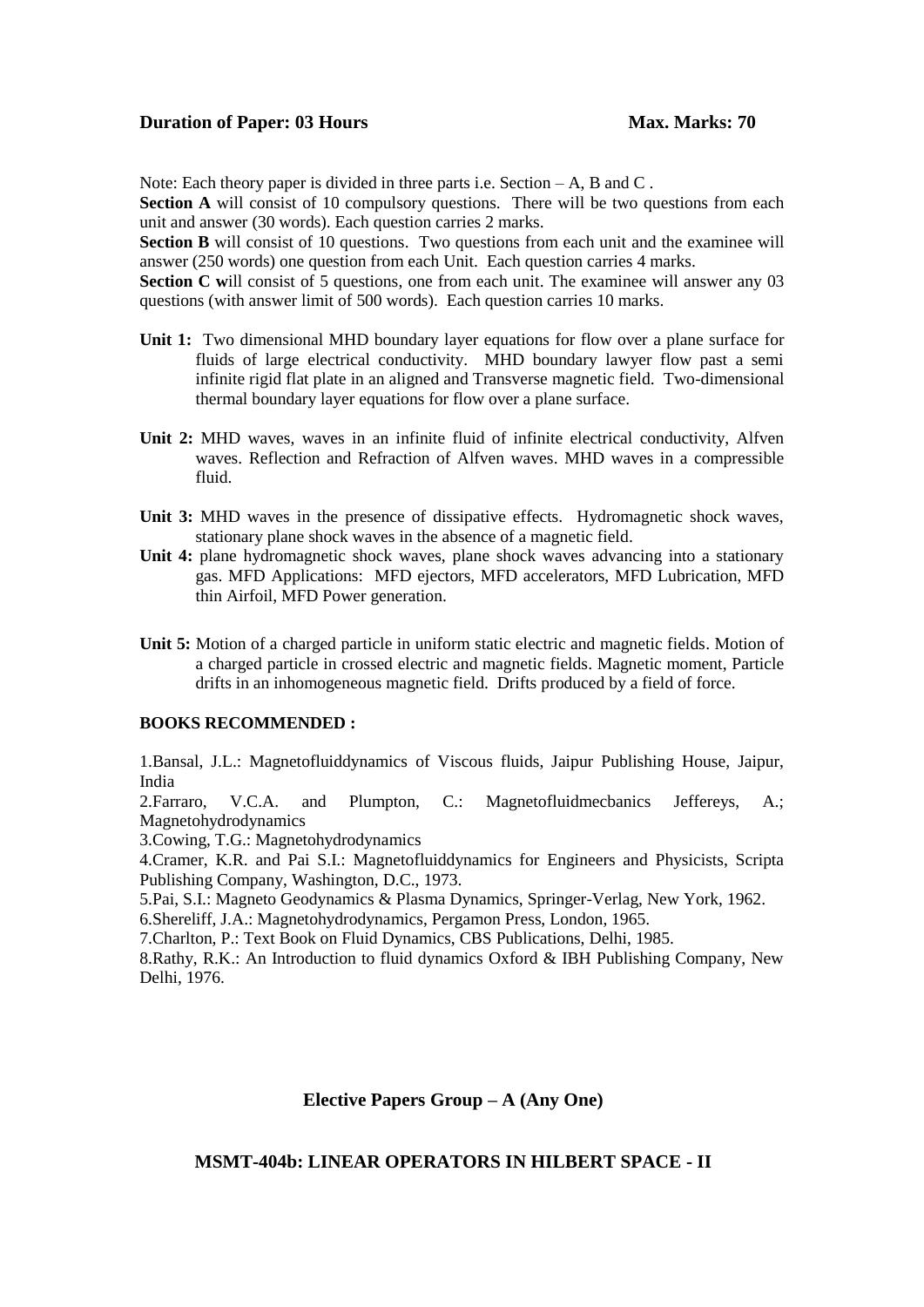Note: Each theory paper is divided in three parts i.e. Section – A, B and C. **Section A** will consist of 10 compulsory questions. There will be two questions from each unit and answer (30 words). Each question carries 2 marks.

**Section B** will consist of 10 questions. Two questions from each unit and the examinee will answer (250 words) one question from each Unit. Each question carries 4 marks.

**Section C** will consist of 5 questions, one from each unit. The examinee will answer any 03 questions (with answer limit of 500 words). Each question carries 10 marks.

**Unit 1:** Definition of a projection operator. Properties of projection operators. Operations involving projection operators, Monotone sequences of projection operators.

**Unit 2:** The aperture of two linear manifolds. Unitary operators Isometric operators. The Fourier-Plan-Cherel operator. Closed operators.

Unit 3: The general definition of an adjoint operator. Eigen vectors. Invariant subspaces and reducibility of linear operators. Symmetric operators. Isometric and unitary operators.

Unit 4: **:** The concept of the spectrum. The resolvent conjugation operators. The graph of an operator.

**Unit 5:** Matrix representation of unbounded symmetric operators. The operation of multiplication by the independent variable

#### **BOOKS RECOMMENDED :**

Akhiezer, N.I. and Glazman, I.M.: Theory of Linear Operation in Hilberts Space.

Translated from the Russian by Merlyind Nestell, Vingar Pub. Co., New York.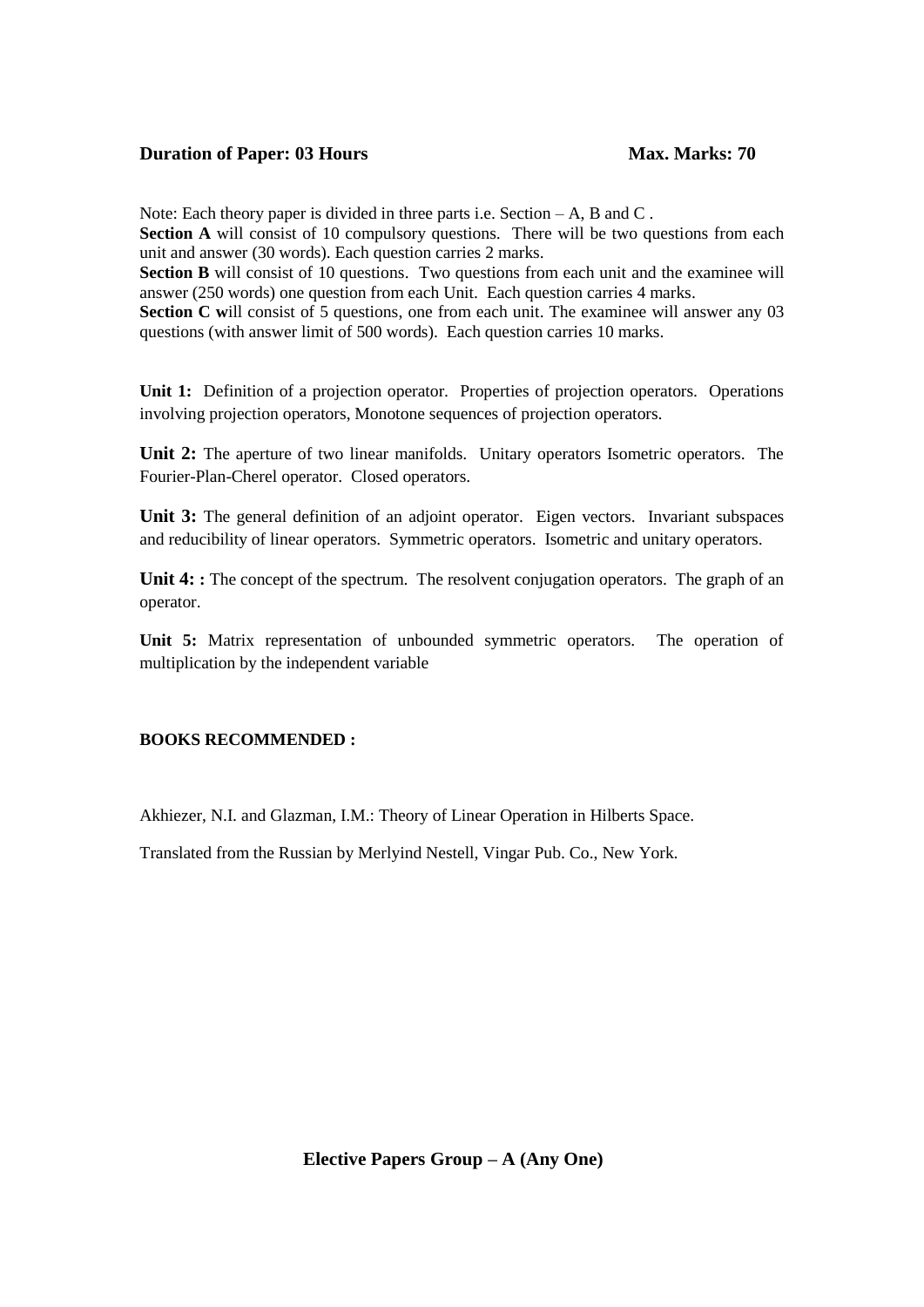### **MSMT-404c: LAMINAR VISCOUS FLOW THEORY - II**

#### **Duration of Paper: 03 Hours Max. Marks: 70**

Note: Each theory paper is divided in three parts i.e. Section – A, B and C. **Section A** will consist of 10 compulsory questions. There will be two questions from each unit and answer (30 words). Each question carries 2 marks. **Section B** will consist of 10 questions. Two questions from each unit and the examinee will answer (250 words) one question from each Unit. Each question carries 4 marks. **Section C** will consist of 5 questions, one from each unit. The examinee will answer any 03 questions (with answer limit of 500 words). Each question carries 10 marks.

Unit 1: Laminar Boundary layers.Two dimensional incompressible boundary layer equations. The boundary layer on a flat plate (Blasuis-Topfer-solution), boundary layer parameters.

**Unit 2:** Similar Solutions of boundary layer equations. Wedge flow, Flow in a convergent channel. Flow in the wake of flat plate. Two dimensional Plane jet flow. Prandtl-Mises transformation and its application to plane jet flow.

**Unit 3:** Boundary layer separation. Boundary layer on a symmetrically placed cylinder (Blasius series solution) Gortler new series method. Axially symmetrical boundary layer. Mangler's transformation.

**Unit 4:** Thermal boundary layers in two dimensional incompressible flow, Crocco's integrals. Forced convection in a laminar boundary layer on a flat plate. Free convection from a heated vertical plate.

**Unit 5:** Karman momentum and kinetic energy integral equations. The Von karman and K Pohlhausen's approximate method for boundary layer over a flat plate. Thermal energy integral equation.

#### **BOOKS RECOMMENDED:**

Schliching H.: Boundary Layer Theory, McGraw Hill.

Pai, S.I.: Viscous Flow Theory, Vol.I, Laminar Flow, D.Van Nostrand Company, New York, 1956.

Bamal, J.L.: Viscous Fluid Dynamics, Oxford and IBH, 2004.

# **Elective Papers Group – A (Any One) MSMT-404d: PROBABILITY AND STATISTICAL DISRIBUTIONIS-II (Only for Non-Statistics students of B.Sc. Final)**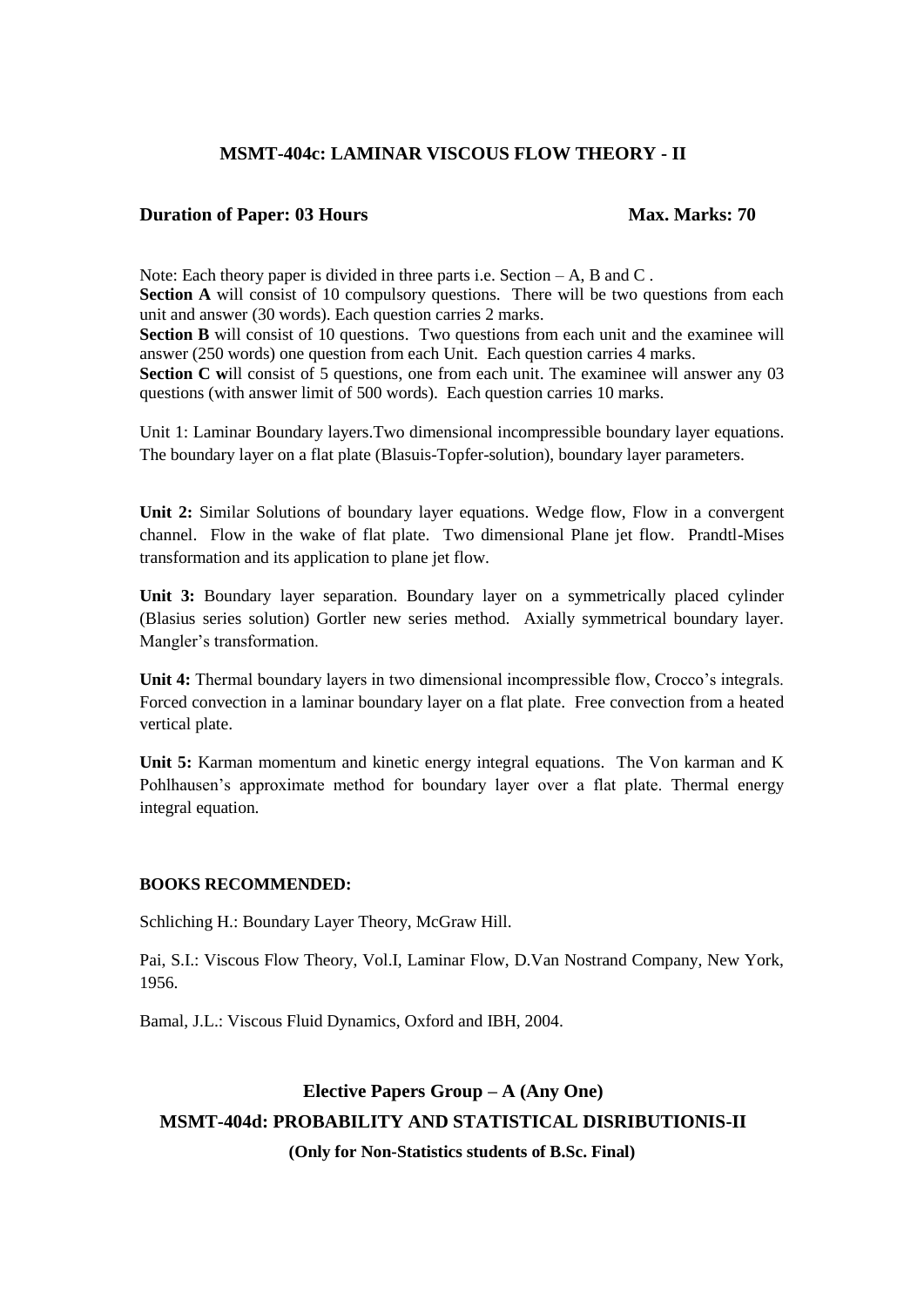Note: Each theory paper is divided in three parts i.e. Section  $-A$ , B and C.

**Section A** will consist of 10 compulsory questions. There will be two questions from each unit and answer (30 words). Each question carries 2 marks.

**Section B** will consist of 10 questions. Two questions from each unit and the examinee will answer (250 words) one question from each Unit. Each question carries 4 marks.

**Section C** will consist of 5 questions, one from each unit. The examinee will answer any 03 questions (with answer limit of 500 words). Each question carries 10 marks.

**Unit 1: :** Poisson distribution. Geometrical distribution. Negative Binomial Distribution,the Power series distribution. The properties and interrelation of these distribution.

**Unit 2:** Continuous distributions: Continuous uniform distribution, exponential distribution, Gamma distribution, Beta I and II kind distributions, Cauchy distribution, Normal distribution and Double exponential distribution.

**Unit 3:** Probability distribution of functions of random variables: Moment generating, cumulative distribution and transformation techniques to find distribution of function of random variables.

**Unt 4:** Truncated distributions, Compound (or composite) distributions and Sampling distributions:

Truncated distribution: Definition of Truncated distribution, Truncated Binomial, Poisson and Normal distributions.

Compound distributions: Definition, practical situation and applications of compound distributions.

**Unit 5:**Sampling distributions: Random sample, parameter and statistic, standard error, Sampling Distribution of sample mean  $x$  and variance  $s^2$  from normal population. Chisquare, t and F distributions.

Methods of estimation of parameters: Method of Maximum Likelihood, Method of Moments and Method of Least squares.

#### **BOOKS RECOMMENDED:**

- 01. Mathematical Statistics By Parimal Mukhopadhyay (Books and Allied (P.) Ltd.,
- 02. An Introduction to Probability and Statistics By Vijay K. Rophtgi & A.K. Mod. Ehsanes Saleh.
- 03. Fundamental of Mathematical Statistics By S.C.Gupta and V.K. Kapoor (Sultan Chand & Sons).

#### **Elective Papers Group – B (Any One)**

#### **MSMT-405a: GENERALIZED FUNCTIONS - II**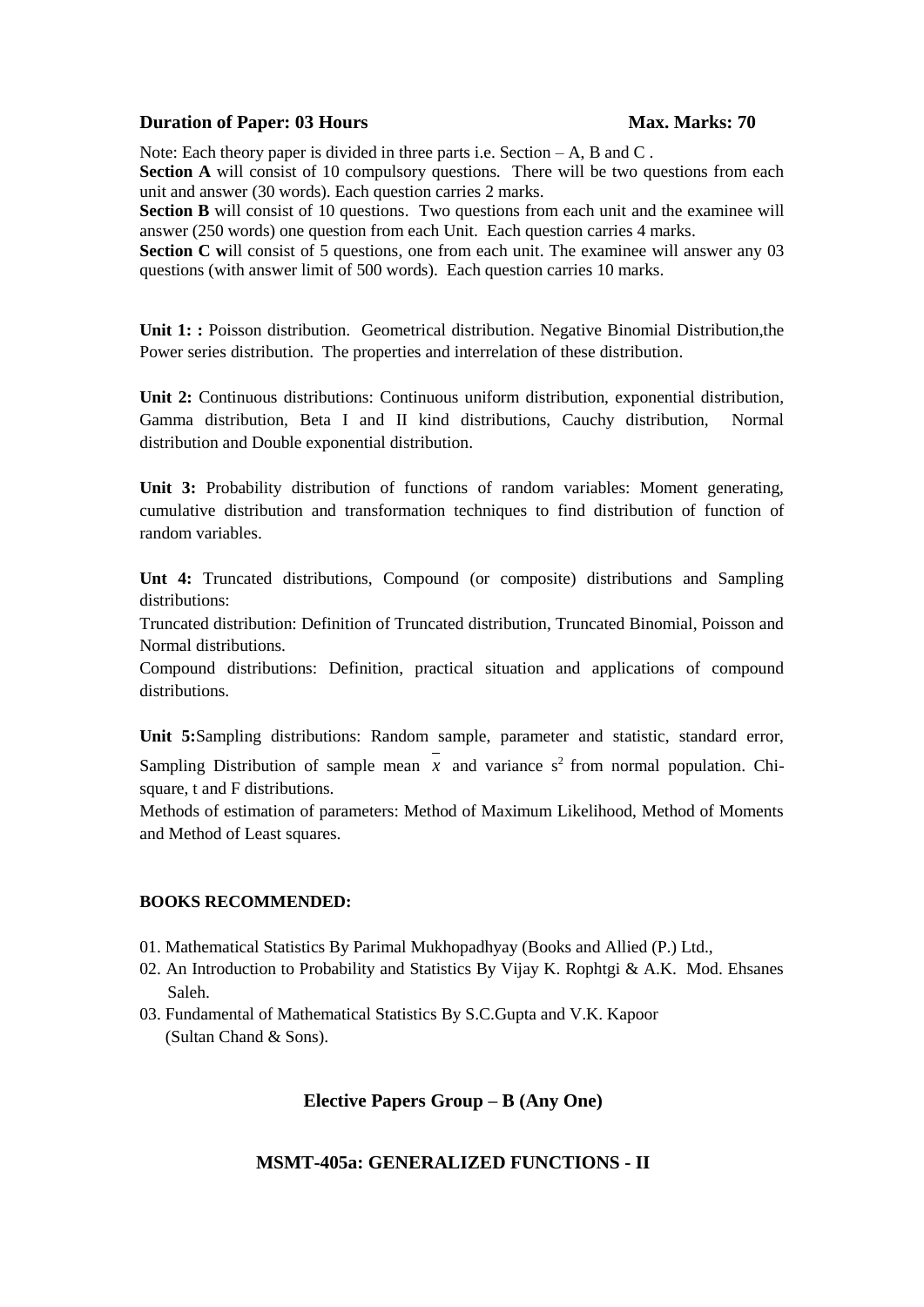Note: Each theory paper is divided in three parts i.e. Section – A, B and C. **Section A** will consist of 10 compulsory questions. There will be two questions from each unit and answer (30 words). Each question carries 2 marks. **Section B** will consist of 10 questions. Two questions from each unit and the examinee will answer (250 words) one question from each Unit. Each question carries 4 marks. **Section C** will consist of 5 questions, one from each unit. The examinee will answer any 03 questions (with answer limit of 500 words). Each question carries 10 marks.

**Unit 1:** Elementary solutions of differential equations with constant coefficients.

**Unit 2:** Fourier Transforms of generalized functions. Fourier transform of test function,

Unit 3: Pourier transforms of generalized functions of several variables. Fourier transform and Differential Equations.

**Unit 4:** Generalized functions concentrated on smooth monifolds of lower dimension. Generalized functions associated with Quadratic form.

**Unit 5:** Generalized Homogeneous functions, Arbitrary functions raised to a power.

#### **BOOKS RECOMMENDED :**

Gellifand, I.M. and Shilvo, G.C.: Generalized functions, Vol. I. Acad. Press. 1964.

Fredman, A.: Generalized Functions and Partial Differential Equations,

Prentice Hall. Inc., Englewood Cliffs, N.J., U.S.A., 1963.

#### **Elective Papers Group – B (Any One)**

#### **MSMT-405b: FUNDAMENTALS OF OPERATIONS RESEARCH - II**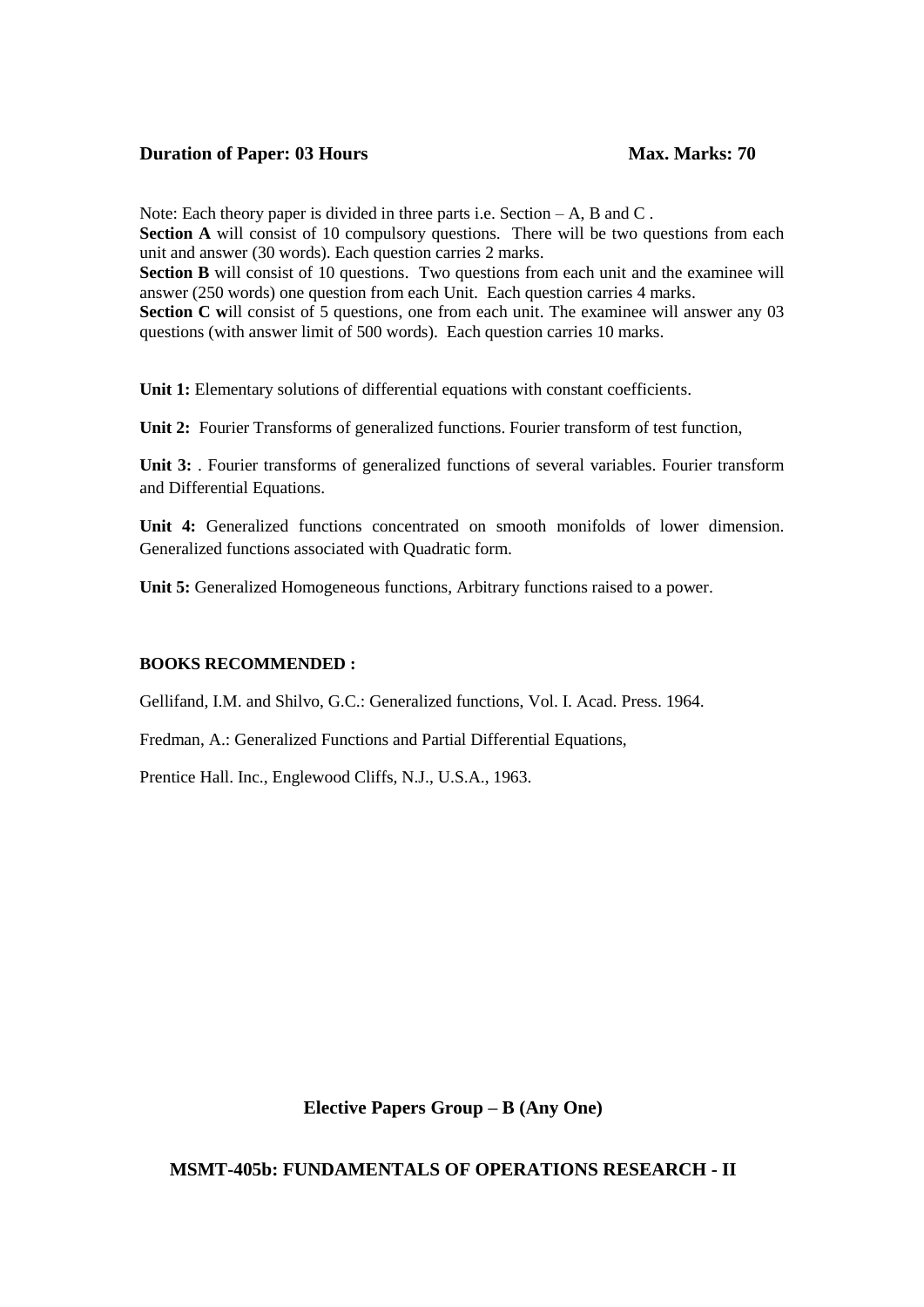Note: Each theory paper is divided in three parts i.e. Section – A, B and C. **Section A** will consist of 10 compulsory questions. There will be two questions from each unit and answer (30 words). Each question carries 2 marks. **Section B** will consist of 10 questions. Two questions from each unit and the examinee will answer (250 words) one question from each Unit. Each question carries 4 marks. **Section C** will consist of 5 questions, one from each unit. The examinee will answer any 03 questions (with answer limit of 500 words). Each question carries 10 marks.

Unit 1: Inventories: Economic lot-size model with known demand and its extension allowing backlogging of demand concept of price break, simple probabilistic models.

**Unit 2:** Replacement problems: Replacement of item that deteriorate, replacement of items that fail completely.

**Unit 3:** Replacement Problems: Group replacement policy, individual replacement policy, mortality tables, staffing problems.

Unit 4: Oueing theory-Oues with Poisson input and exponential service time, the queue length, waiting time and busy period in steady state case.

Unit 5: Queing theory: Model with service in phase, multiserver queueing models.

#### **BOOKS RECOMMENDED:**

Kanti Swaroop, Gupta, Man Mohan: Operations Research, Sultan Chand and Sons.

Goel and Mittal: Operations Research, Pragati Prakashan

Mittal, K.V.: Optimizadon Methods in O.R. and S. Analysis

Sharma, S.D.: Operations Research

Loomba, N.P.: Linear Programming

Satty, T.L.: Mathematical Methods of Operations Research.

#### **Elective Papers Group – B (Any One)**

#### **MSMT-405c: INTEGRAL EQUATIONS AND BOUNDARY VALUE PROBLEMS - II**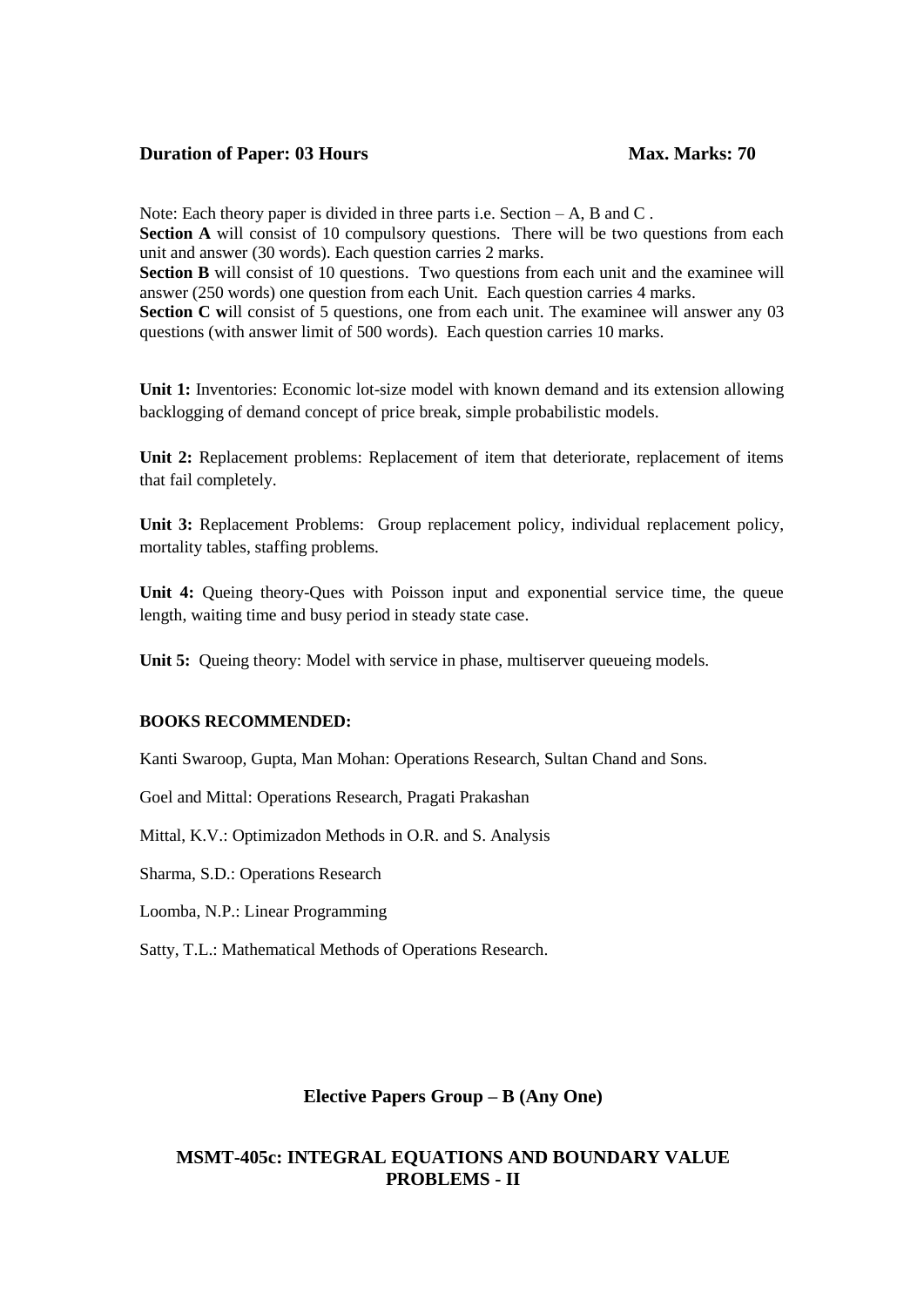Note: Each theory paper is divided in three parts i.e. Section – A, B and C.

**Section A** will consist of 10 compulsory questions. There will be two questions from each unit and answer (30 words). Each question carries 2 marks.

**Section B** will consist of 10 questions. Two questions from each unit and the examinee will answer (250 words) one question from each Unit. Each question carries 4 marks.

**Section C** will consist of 5 questions, one from each unit. The examinee will answer any 03 questions (with answer limit of 500 words). Each question carries 10 marks.

**Unit 1**: . Fredholm integral equations with degenerate kernels.

Unit 2: Fredholm's equation as limit of a finite system of linear equations. Fredholm's two fundamental relations. Hadamard's theorem. Fredholm Fundamental theorems.

**Unit 3:** Green's function for Ordinary differential equation. Application of Integral transform in Boundary Value Problems. Applications of Integral Equation.

**Unit 4:** Some special types of integral equations. Application of Laplace Transform to determine the solution of Volterra integral equation with convolution type kernels.

**Unit 5:** Application of Fourier transform to determine the solutions of singular integral equations. Integro-differential equation.

#### **BOOKS RECOMMENDED:**

W.V.Lovaitt: Linear Integral Equation, Dover Publications, 1950.

Krasnov, Kiselev and MakrankoL Problem and Exercises in Integral Equations, Translated by G. Yankovsky, Mir Publishers, Moscow, 1971.

Mikhlim, S.G.: Integral Equations, Pergamon, Oxford, 1957

Triconi, F.D.: Integral Equations, Interscience, New York, 1957.

Pundir, S.K. and Pundir, R. Integral equations and Boundary Value Problems, Pragati Prakashan, Meerut (U.P.)

Chandramouli, A.B.: Integral Equations with Boundary Value Problems, Shiksha Sahitya Prakashan, Meerut (U.P.)

#### **Elective Papers Group – B (Any One)**

#### **MSMT-405d: ADVANCED NUMERICAL ANALYSIS - II**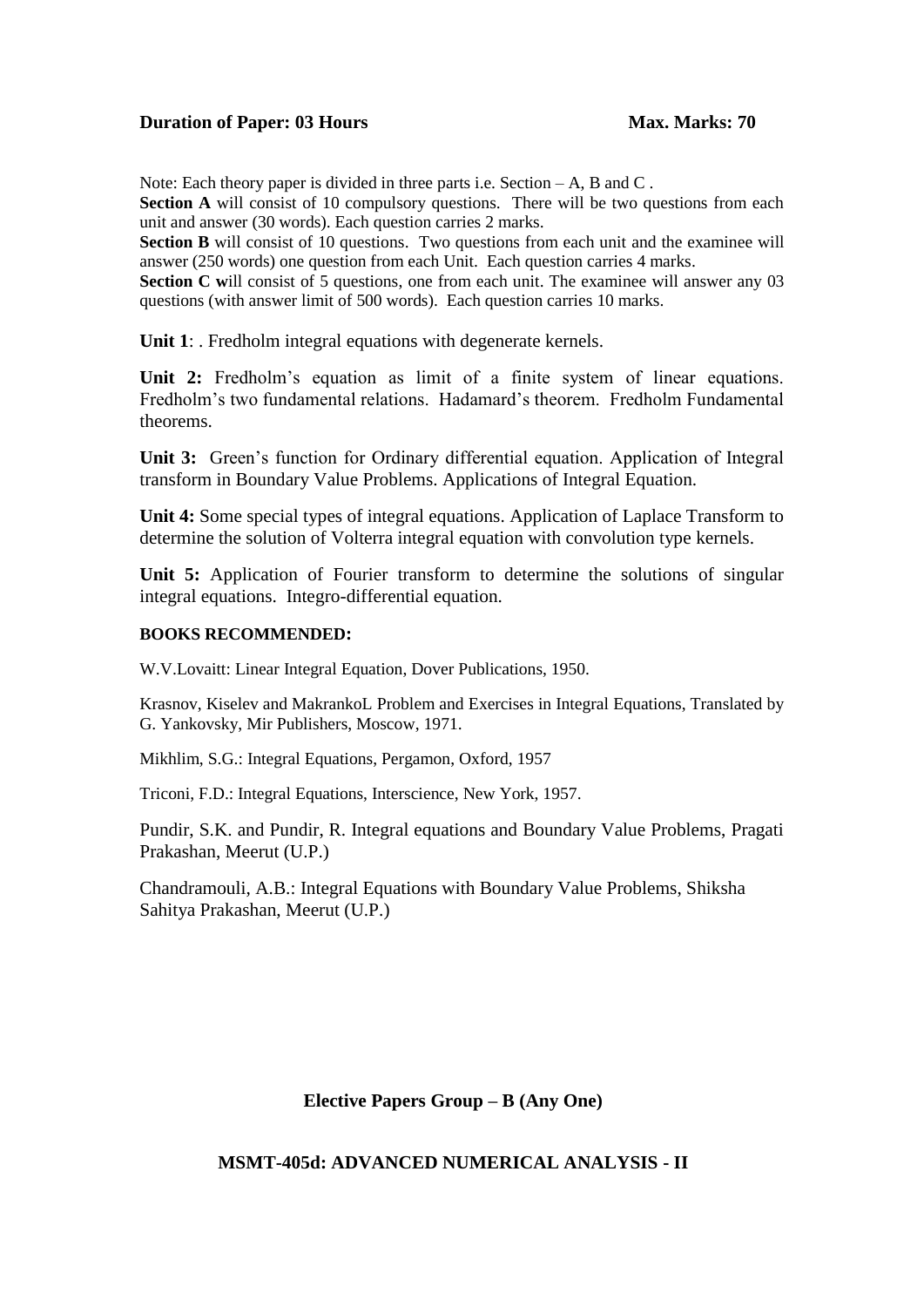Note: Each theory paper is divided in three parts i.e. Section – A, B and C.

**Section A** will consist of 10 compulsory questions. There will be two questions from each unit and answer (30 words). Each question carries 2 marks.

**Section B** will consist of 10 questions. Two questions from each unit and the examinee will answer (250 words) one question from each Unit. Each question carries 4 marks.

**Section C** will consist of 5 questions, one from each unit. The examinee will answer any 03 questions (with answer limit of 500 words). Each question carries 10 marks.

**Unit 1 :** Uniform minimax polynomial approximation, Chebyshev approximations, Chebyshev Expansion, Chebyshev Polynomials. Economization of Power Series.

**Unit 2: :** Solution of Boundary Value Problem: Finite Difference method. Finite Difference scheme for Linear and Non-Linear Boundary Value Problems. Numerical Solution of boundary value problems of the type  $y'' = f(x, y')$ ,  $y'' = f(x, y, y')$  and  $y'' = f(x, y)$ .

**Unit 3**: Numerical Solution of Partial Differential Equations: Finite difference Approximation to partial derivatives. Numerical solution of linear Partial Differential Equations.

**Unit 4:** Solution of Laplace, poisson, one dimensional heat and wave equation by the method of separation of variables.

Unit 5 :..Shooting method for numerical solution of boundary value problems.

#### **Books Recommended:**

Jain, M.K.,Iyenger, SRK, Jain R.K.:: Numerical Methods for Scientists & Engineering Computations, Wiley Eastern Ltd.,

Jain, M.K. : Numerical Solution of Differential Equations, New Age International.

Shastry, S.S.: Introductory Methods of Numerical Analysis, Prentice Hall India Pvt., Ltd.,

Grewal, B.S. : Numerical Methods in Engineering & Science, Khanna Publishers.

Collatz, L.: Numerical Solution of Differential Equations, Tata McGraw-Hill.

D.S. Chouhan: Numerical Methods, JPH.

#### **SKILL DEVELOPMENT COURSE**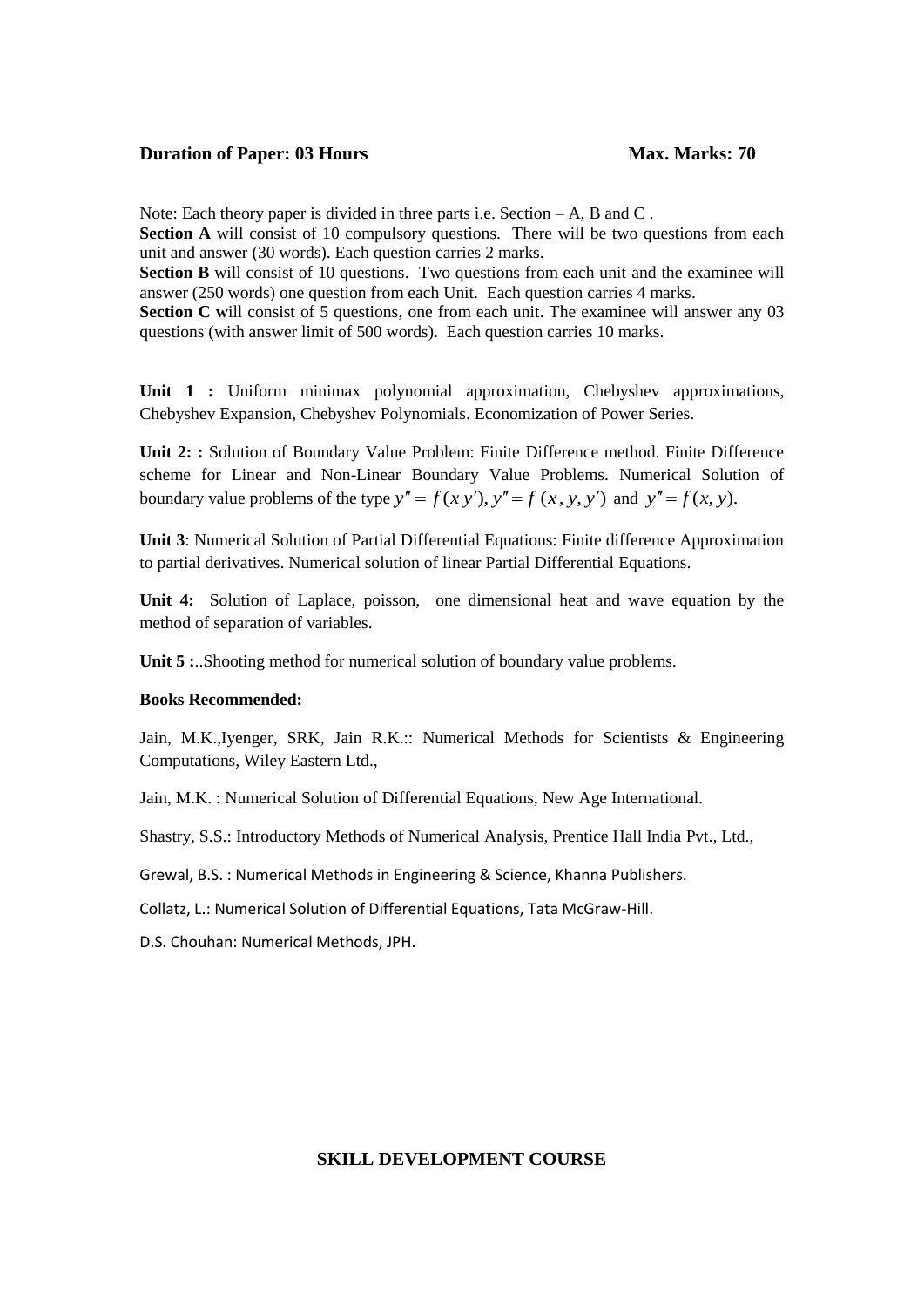## **Sampling and Test of Significance**

Types of Sampling: Random and non Random sampling.

Test of significance: Null hypothesis, Alternate hypothesis, level of significance, Degree of freedom, test calculation, critical values and conclusion.

Large sample test: Z Test, Standard error, critical values.

Small sample test: Student's  $t$  test and  $X^2$  test.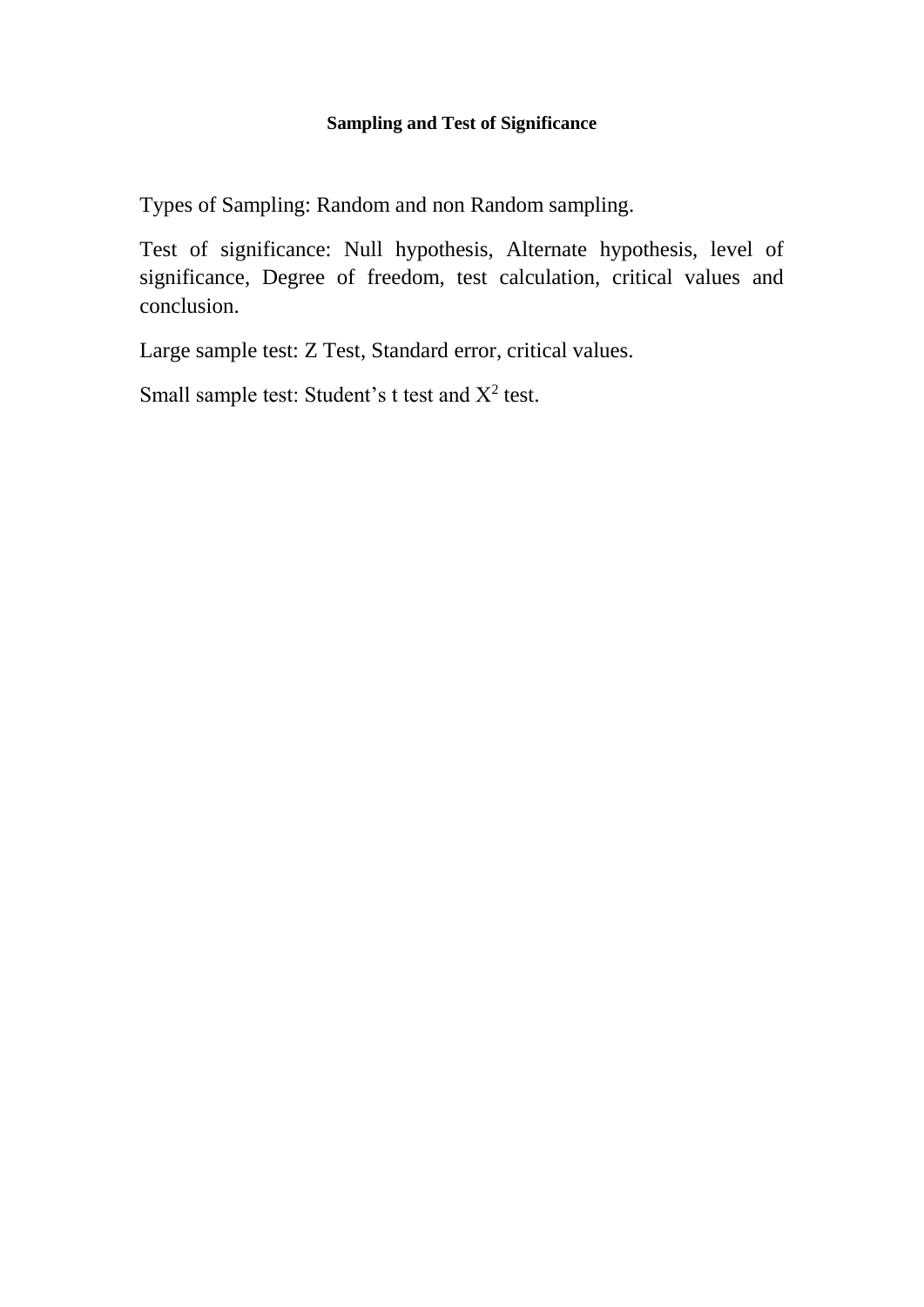#### **SEMESTER- I**

MSMT-101: Algebra – I MSMT-102: Advanced Real Analysis MSMT- 103: Differential Equations MSMT-104: Special Functions MSMT-105: Analytical Dynamics and Numerical Analysis - I

### **SEMESTER – II**

MSMT- 201: Algebra – II MSMT- 202: Measure Theory and Integration MSMT- 203: Hydrodynamics MSMT- 204: Classical Polynomials and Integral Transforms MSMT- 205: Analytical Dynamics and Numerical Analysis - II

### **SEMESTER - III**

MSMT- 301: Complex Analysis MSMT- 302: Tensor Analysis MSMT- 303: Functional Analysis – I MSMT-304: Any one from Elective Course from **Group – 304** MSMT-305: Any one from Elective Courses from **Group – 305**

### **SEMESTER – IV**

MSMT-401: Topology MSMT- 402: Differential Geometry MSMT- 403: Functional Analysis – II MSMT-404: Any one from Elective Courses from **Group – 404** MSMT-405: Any one from Elective Courses from **Group – 405 List of Skill Courses (SC) in Mathematics**

 $MSMSC - 1$ : Knowledge of Mathematical typing software

MSMSC – 2 : Knowledge of SPSS

MSM  $SC - 3$ : Sampling and test of Significance – I

MSM  $SC - 4$ : Knowledge of typing in latex

MSM SC- 5 : Knowledge of C Language

# **\*List of Elective Papers (for Semester – III)**

| $Group-304$                                       | $Group-305$                                 |
|---------------------------------------------------|---------------------------------------------|
| 304a.Magnetofluid Dynamics - I                    | 305a. Generalized Functions - I             |
| 304b. Linear Operators in Hilbert Space-I         | 305b. Fundamental of Operations Research-I  |
| 304c.Laminar Viscous Flow Theory-I                | 305c. Integral Equations and Boundary Value |
|                                                   | Problems-I                                  |
| 304d. Probability and Statistical Distributions-I | 305d. Advanced Numerical Analysis $-I$      |